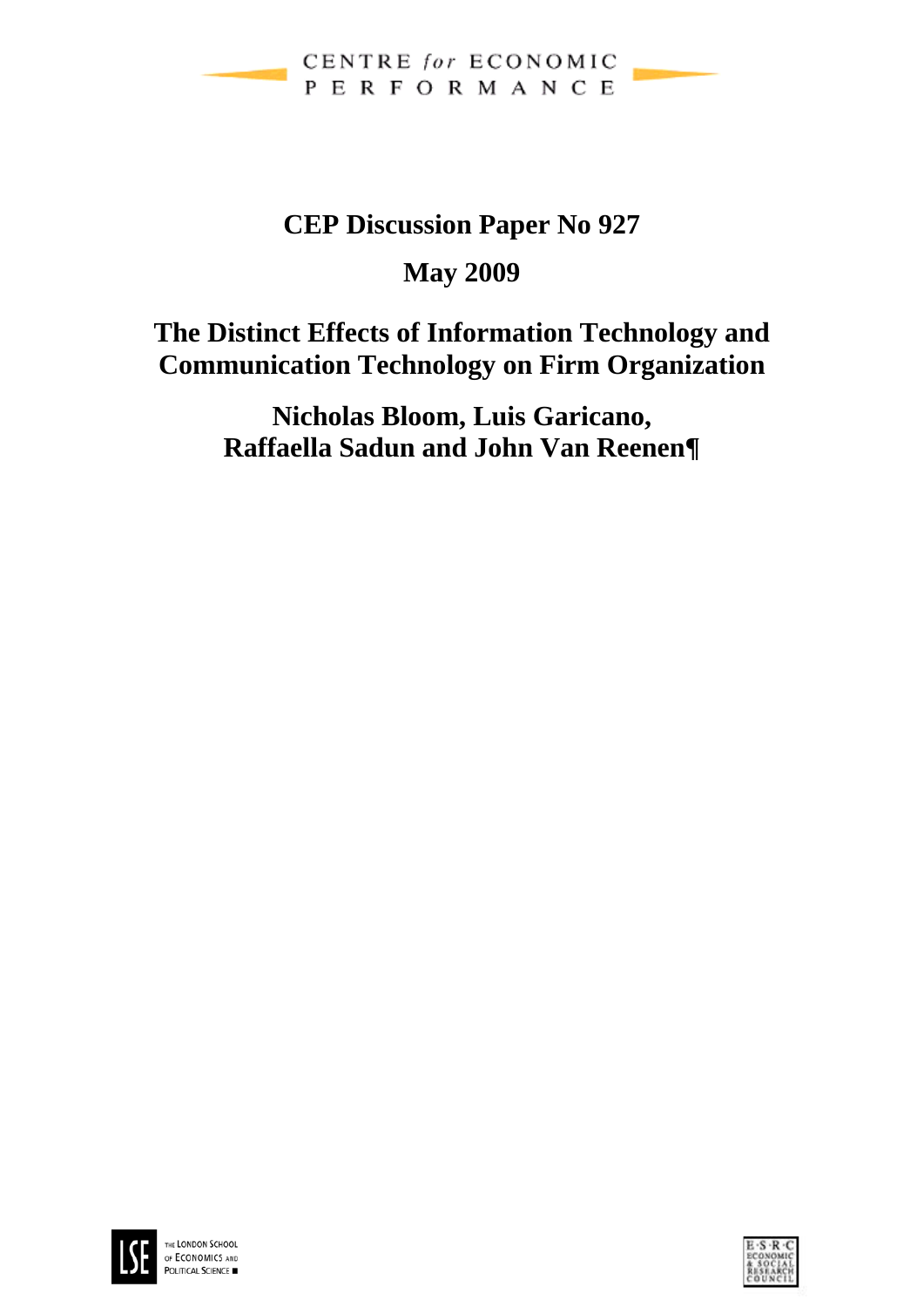#### **Abstract**

Empirical studies on information communication technologies (ICT) typically aggregate the "information" and "communication" components together. We show theoretically and empirically that these have very different effects on the empowerment of employees, and by extension on wage inequality. If managerial hierarchies are devices to acquire and transmit knowledge and information, technologies that reduce information costs enable agents to acquire more knowledge and 'empower' lower level agents. Conversely, technologies reducing communication costs substitute agent's knowledge for directions from their managers, and lead to centralization. Using an original dataset of firms in the US and seven European countries we study the impact of ICT on worker autonomy, plant manager autonomy and spans of control. Consistently with the theory we find that better information technologies (Enterprise Resource Planning for plant managers and CAD/CAM for production workers) are associated with more autonomy and a wider span of control. By contrast, communication technologies (like data networks) decrease autonomy for both workers and plant managers. Our findings are robust to using exogenous variation in cross-country telecommunication costs arising from differential regulatory regimes.

#### JEL Classifications: O31, O32, O33, F23

Keywords: organization, delegation, information technology, communication technology, the theory of the firm

This paper was produced as part of the Centre's Productivity and Innovation Programme. The Centre for Economic Performance is financed by the Economic and Social Research Council.

#### **Acknowledgements**

We would like to thank the ESRC for help with financing this research at the Centre for Economic Performance. We thank participants at the LSE Labor workshop, at the NBER Summer Institute in Labor and Personnel Economics, at the Harvard/MIT workshop in Organizational Economics and at the Microsoft Economics workshop for their useful comments.

Nick Bloom is an Associate at the Centre for Economic Performance, London School of Economics. He is also Assistant Professor, Department of Economics, Stanford University. Luis Garicano is the Acting Programme Director, Productivity and Innovation, CEP. He is also Professor of Economics and Strategy, Departments of Management and of Economics, LSE. Raffaella Sadun is a Research Officer, Productivity and Innovation, CEP. John Van Reenen is Director of CEP and Professor of Economics, LSE. He is currently Visiting Professor, Stanford Graduate School of Business.

Published by Centre for Economic Performance London School of Economics and Political Science Houghton Street London WC2A 2AE

All rights reserved. No part of this publication may be reproduced, stored in a retrieval system or transmitted in any form or by any means without the prior permission in writing of the publisher nor be issued to the public or circulated in any form other than that in which it is published.

Requests for permission to reproduce any article or part of the Working Paper should be sent to the editor at the above address.

© N. Bloom, L. Garicano, R. Sadun and J. Van Reenen, submitted 2009

ISBN 978-0-85328-380-5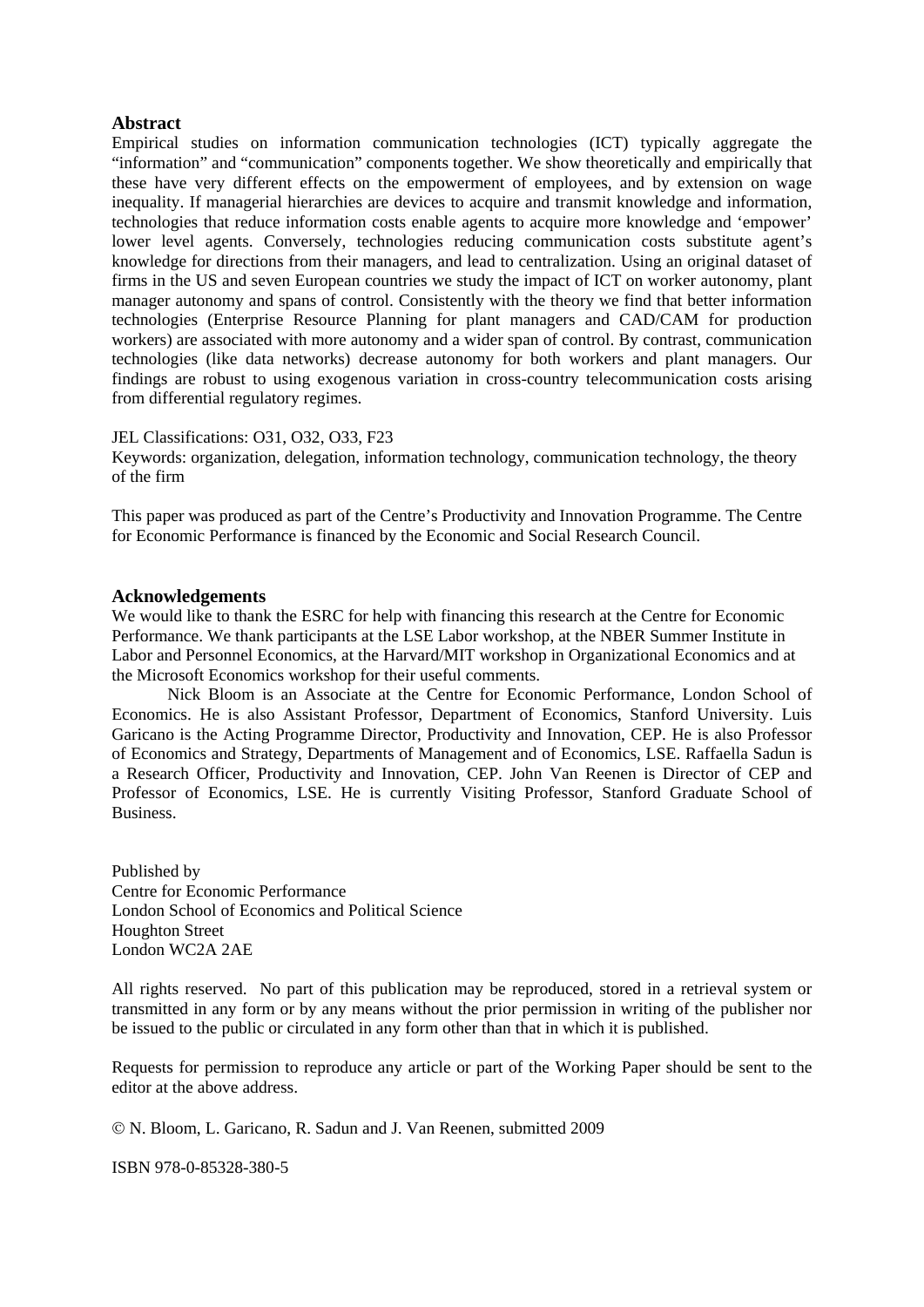## 1 Introduction

Most studies of the impact of information and communication technologies (ICT) on firm organization, inequality and productivity treat ICT as an aggregate homogeneous capital stock. However, these technologies have at least two distinct components. First, through the spread of cheap storage and processing of data, information stored in databases is becoming cheaper to access. Second, through the spread of cheap wired (IP-based) and wireless communications, agents find it easier to communicate with each other (e.g. e-mail and mobile devices). Reductions in the cost of accessing information stored in databases and of communicating information among agents can be expected to have a very different impact on firm organization. While cheaper communication technology facilitates specialization, generating a reduction in the variety of tasks performed by workers as agents can specialize further and rely more on others, cheaper information access has an 'empowering' effect, allowing agents to handle more of the problems they face without relying on others. This difference matters not just for firms, but also in the labor market, as information access and communication technology changes can be expected to affect the wage distribution in opposite directions.<sup>1</sup> In this paper, we utilize a new international firm-level data set with directly measured indicators of organization and technologies to study whether indeed ICTs have these distinct effects.

Our starting point is the analysis in Garicano (2000) on the hierarchical organization of expertise. Decisions involve solving problems and thus acquiring the relevant knowledge for the decision. In determining at what hierarchical level decisions should be made, firms face a trade-off between information acquisition costs and communication costs. Making decisions at lower levels implies increasing the cognitive burden of agents at those levels. For example, decentralizing from the corporate head quarters (CHQ) to plant managers over the decision whether to invest in new equipment requires training plant managers to better understand financial decision making, cash flows, etc. To the extent that acquiring this knowledge is expensive, the knowledge of the plant manager can be substituted for by the knowledge of those at corporate head quarters. Relying more on the direction of corporate head quarters reduces the cognitive burden on the manager and so lowers the total information acquisition costs. But this comes at the price of increasing communication between levels in the hierarchy, increasing total communication costs. From a cognitive perspective, decentralized decision making thus implies an increase in the cost of information acquisition to economize on communication costs:

<sup>&</sup>lt;sup>1</sup>For example, Garicano and Rossi-Hansberg (2006) analyze theoretically this impact on wages.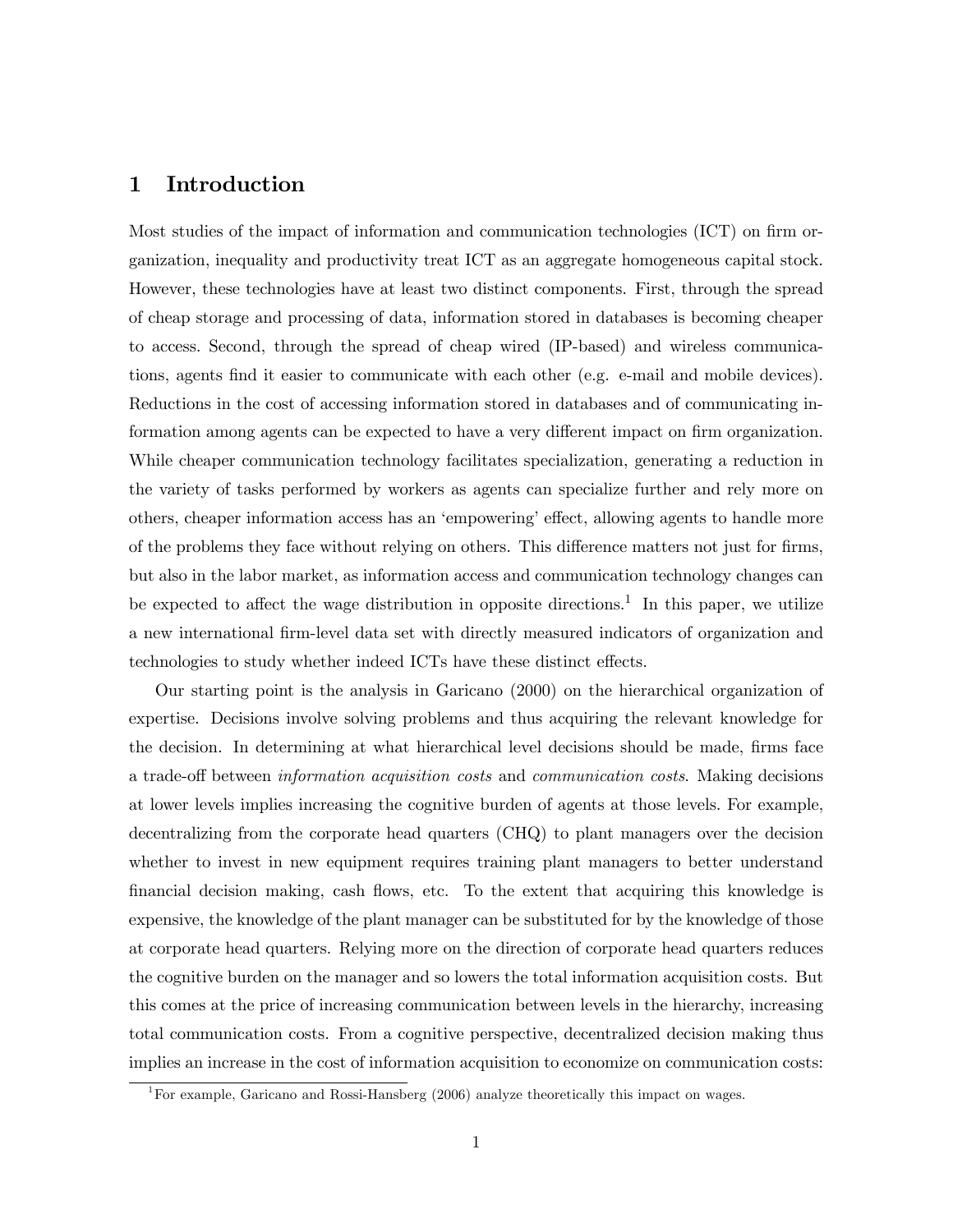trading-off knowing versus asking for directions.

The level at which decisions are taken responds to the cost of acquiring and communicating information. Reductions in the cost of communication allows for a reduction in knowledge acquisition costs through the increasing use of 'management by exception', e.g. local managers rely more on corporate managers for decision making. Reductions in the cost of information access, on the other hand, reduce the cognitive burden imposed by decentralized decision making and thus make more decentralization efficient. Consequently, information and communication technologies affect differently the hierarchical level at which different decisions are taken. Improvements in information technology should push decisions 'down' leading to decentralization while improvements in communication technology should push decisions 'up' leading to centralization.

In this paper, we study this cognitive view of hierarchy by testing for the differential impact on the organization of firms of these two types of technologies (information vs. communication). To do this, we extend Garicano (2000) to consider two types of decisions and discuss in each case technologies that make it easier for agents to acquire the information necessary to make them and their technologies that improve communication. This extension is methodologically important as the data available to researchers on real authority has multiple types of decisions (e.g. worker decisions on the production line vs. managerial decisions on investment). First, we consider *non-production decisions*. These decisions can either be taken at the central head quarters by corporate officers, or delegated to a business unit (in our case, the plant manager). The specific decisions that we study are capital investment, hiring new employees, new product introductions and sales and marketing decisions. The key piece of information technology that has recently affected information access by these managers is, as we discuss in Section 2, Enterprise Resource Planning (*ERP*). These *ERP* systems increase dramatically the availability of information to decision makers in the company, that is they reduce the cost of acquiring information to solve a problem2. It follows that they should increase the autonomy of the plant manager.

Second, we consider factory floor production decisions. These are decisions on the production process that can either be taken by factory floor employees or by those in the plant hierarchy, such as which tasks to undertake and how to pace them. Here, a key technological change in the manufacturing sectors we focus on has taken place reducing the cost for workers of being informed: Computer Assisted Design/Computer Assisted Manufacturing (CAD/CAM).

<sup>&</sup>lt;sup>2</sup>We present survey evidence consistent with our discussions with technology experts that  $ERP$  primarily reduces information acquisition costs rather than reducing communication costs.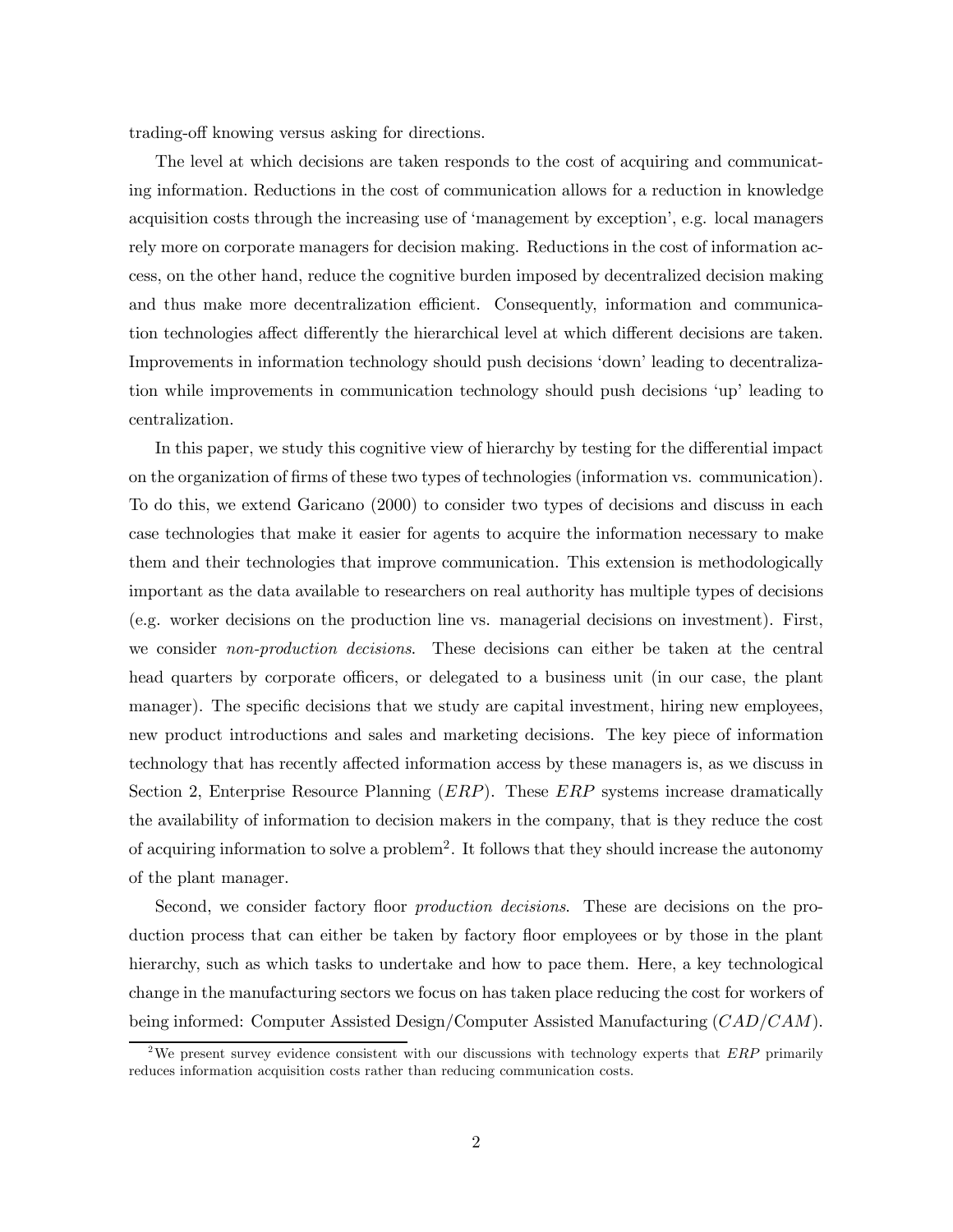A worker with access to those machines can solve problems better, and thus needs less access to his superiors in making decisions. This technology should increase their autonomy and, by reducing the amount of help they need from plant managers, increase the span of control of plant managers.

On the other hand, as we argued above, we expect communication technologies to centralize decision making. This will be true both for production workers (so that plant-managers will take more of their decisions), and also for plant-managers (so that the central head quarters will take more of their decisions). A key technological innovation affecting communication is the growth of networks and connectedness. We thus also test whether the availability of networks reduced the decision making autonomy in production decisions of workers, and in non-production decisions of managers.

We utilize a new data set that combines plant-level measures of organization and ICT across the US and Europe. The organizational questions were collected as part of our own management survey work (see Bloom and Van Reenen, 2007; Bloom, Sadun and Van Reenen, 2008) and were asked to be directly applicable to the theories we investigate. The technology dataset is from a private sector data source (Harte-Hanks) that has been used mainly to measure hardware utilization in large publicly listed firms (e.g. Bresnahan, Brynjolfsson and Hitt, 2002), whereas we focus on the less used software components of the survey.

In terms of identification, we mainly focus on simple conditional correlations between the different ICT measures and three dimensions of the organization of the firm, guided by our theoretical predictions. But we also utilize the fact that the differential regulation of the telecommunication industry across countries generates exogenous differences in the effective prices of networks. We show that industries that exogenously rely more on networks are at a greater disadvantage in countries with high communication costs, and use this to identify the effect of communication costs on centralization.

In short, we find evidence that is broadly supportive of the theory. Technologies that lead to falling information costs for non-production decisions (like ERP) tend to empower plant managers (relative to the CHQ) and technologies that lead to falling information costs for production decisions (like  $CAD/CAM$ ) tend to empower workers relative to plant managers. Information technologies also widen the span of control. By contrast, technologies that reduce communication costs (like networks) lead to more centralization and have ambiguous effects on the span of control (in the theory and the data).

Much previous empirical work on has tended to aggregate ICTs together as one homogenous technology due to data constraints, often simply measured by computers per person.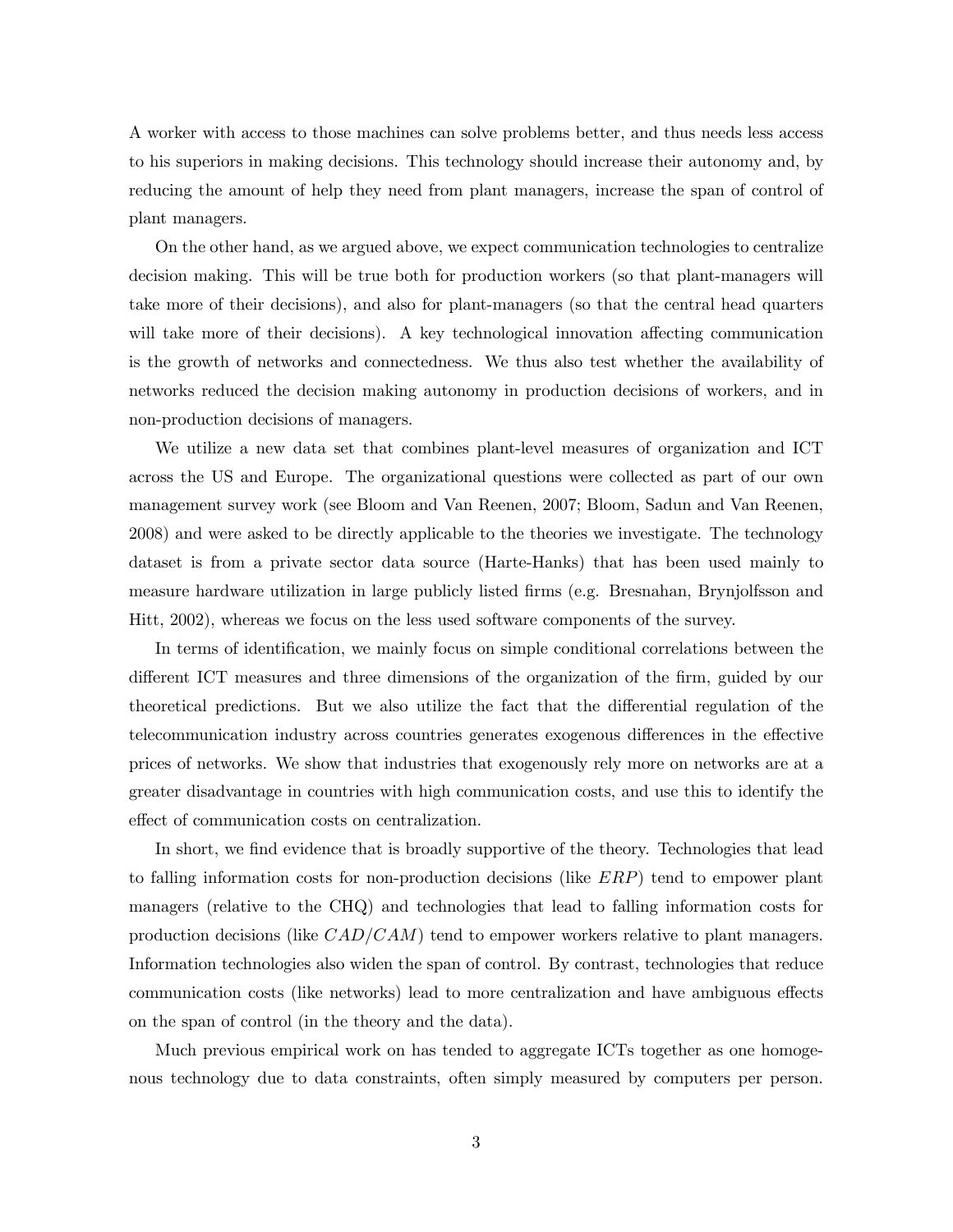As noted above, this is problematic since hardware will simultaneously reduce information and communication costs, and we show that these should have very different effects on firm organization. One strand of the literature looks for complementarities between ICT and organizational aspects of the firm, but takes organization as exogenous3. A second branch tries to endogenize organization, but does not discriminate between types of  $\mathrm{ICT}^4$ . A third branch, which we are perhaps closest to, looks more closely at the effects of ICT on organization but does so in the context of a single industry in a single country5. What is unique about our study is the disaggregation of types of ICT and organization across a number of industries and countries.

An alternative to our cognitive perspective is that hierarchies may be a solution to incentive problems (e.g. Calvo and Weillisz, 1978; Aghion and Tirole, 1997; Dessein, 2002), linked to automation (Autor et al, 2003) or the result of coordination issues (Cremer et al. 2007 and Alonso et al, 2008). Although we are not rejecting the importance of other mechanisms, we think our information perspective is first order and provide some empirical support for this in a range of robustness tests<sup>6</sup>.

We proceed as follows. We first discuss in Section 2 the key technological changes in production affecting information and communication costs. We then propose a basic theoretical framework and suggest its implications in our context (Section 3). We then discuss our data (Section 4), and present our results (Section 5). The final section offers some concluding comments.

# 2 Technological Changes in Information and Communication Costs

In this section we study three key technical changes: the introduction of intranets  $(NETWORK)$ ; the widespread adoption of  $CAD/CAM$  technologies; and the introduction of large, real time, connected databases, in the form most notably of 'enterprise resource planning'  $(ERP)$  sys-

<sup>3</sup>See the survey in Draca, Sadun and Van Reenen (2007). Examples include Bartel, Ichinowski and Shaw (2007), Black and Lynch (2001), Bloom, Sadun and Van Reenen (2007) and Bresnahan, Brynjolsson and Hitt (2002).

<sup>4</sup>For example see Acemogluet al (2007), Caroli and Van Reenen (2001), Colombo and Delmastro (2004), Crepon et al (2004) and Aubert et al (2004). To explain the evidence for trend delayering described in Rajan and Wulf (2006), Guadalupe and Wulf (2008) emphasis competition rather than ICT.

 $5$ See, for example, Baker and Hubbard (2003, 2004) or the case studies in Blanchard (2004).

 $6$ Our work also relates to the wider theoretical literature on firm delegation. For example, see Baron and Besanko (1992), Melumad et al (1995), Mookherjee (2006), Baker et al (1999), Radner (1993) and Hart and Moore (2005).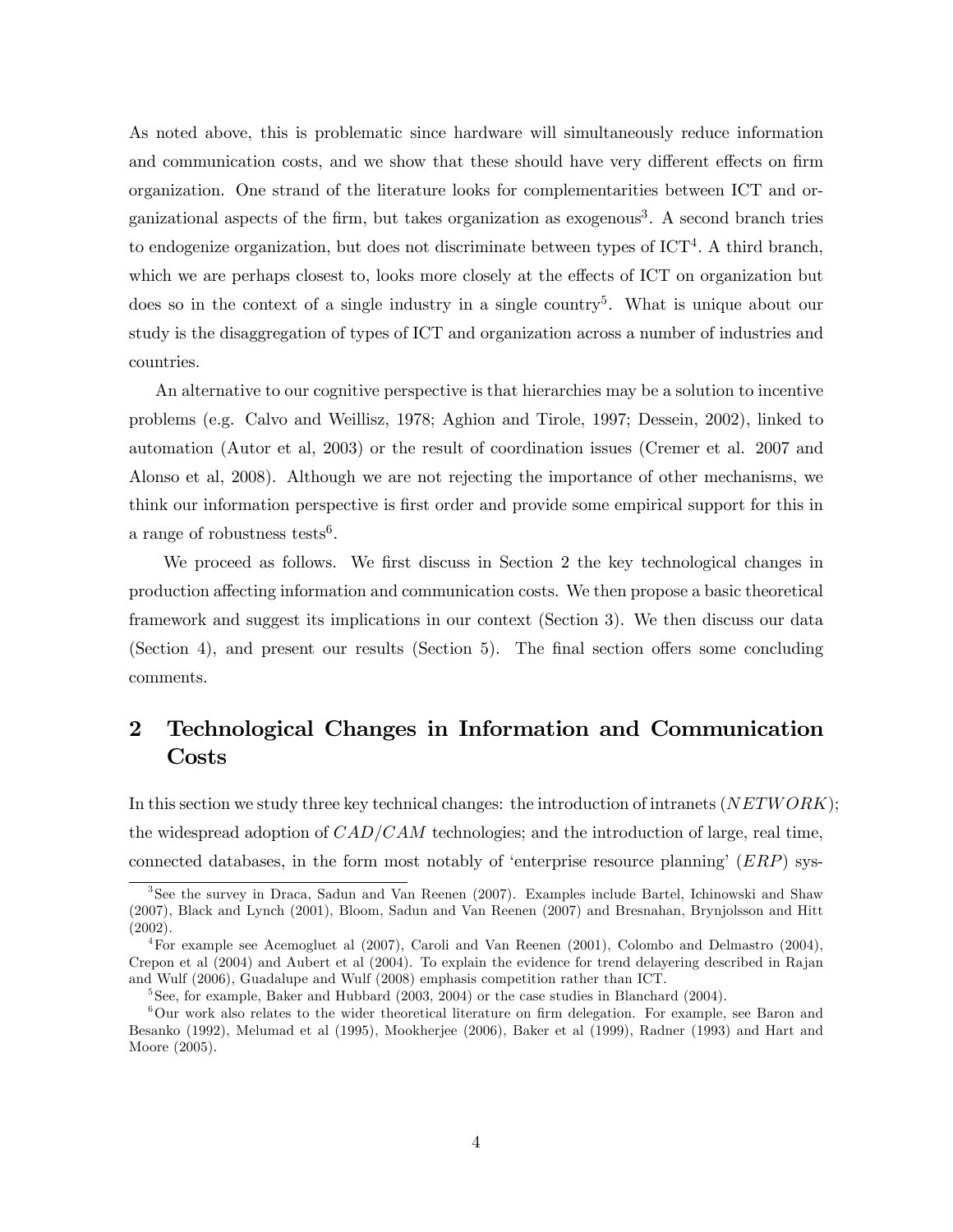tems.7 The reason we focus on these technologies is that they are major advances in the manufacturing sector that we study, as well as other sectors like retail, wholesale and banking. We also believe they map clearly into reductions in communication costs (NETWORK) and reductions in information acquisition costs for non-production decisions (ERP) and production decisions  $(CAD/CAM)$ .

## 2.1 The Rise of Intranets: Facilitating Communication through the Organization

Over the last thirty years firms have experienced substantial falls in communication costs. Probably the key change over the last decade has been the introduction of corporate intranets. These allow companies to connect all the plants to corporate head quarters, reducing the cost of communication between head quarters and local managers. In the past, for example, sharing documentation with head quarters required the use of fax or mail. These high communication costs made speedy decisions from the centre head quarters extremely difficult and costly, leading to the delegation of day-to-day control of the plant to local management. Once the leased-lines and corporate intranet is installed, the cost of communication between local and central managers is reduced. This allows for the use of more experienced central management to be swiftly alerted to signs of production problems - for example identifying specific types of output variations as fault indicators - and able to provide swift decision making support. Intranets also reduced the cost of communication inside the production plants, facilitating the flow of information between the shop floor and the plant manager. These network technologies are equally important in retail, wholesale and retail banking. Other general communication technologies include cell phones and e-mail.

# 2.2 Computer Assisted Design and Manufacturing (CAD/CAM): Increasing Information Access at the Shop Floor

New manufacturing orders generally require design, testing and redesign, typically by the engineering department. In the past, the process traditionally started with the design being provided by the supplier - for example an exhaust pipe for a new military vehicle - which the engineers would mock-up and produce in a trial run. Once this was successful the engineers would go to the manufacturing facility, e.g. the exhaust factory, to supervise a small scale production run, and produce the first prototypes. The local manager would oversee this process, working with the engineers to ensure his plant could implement the designs in-house, or have

<sup>&</sup>lt;sup>7</sup>We thank software engineers at Sun Microsystems and EDS/HP, and consultants at McKinsey and Accenture for many useful discussions that shaped our thinking on these matters.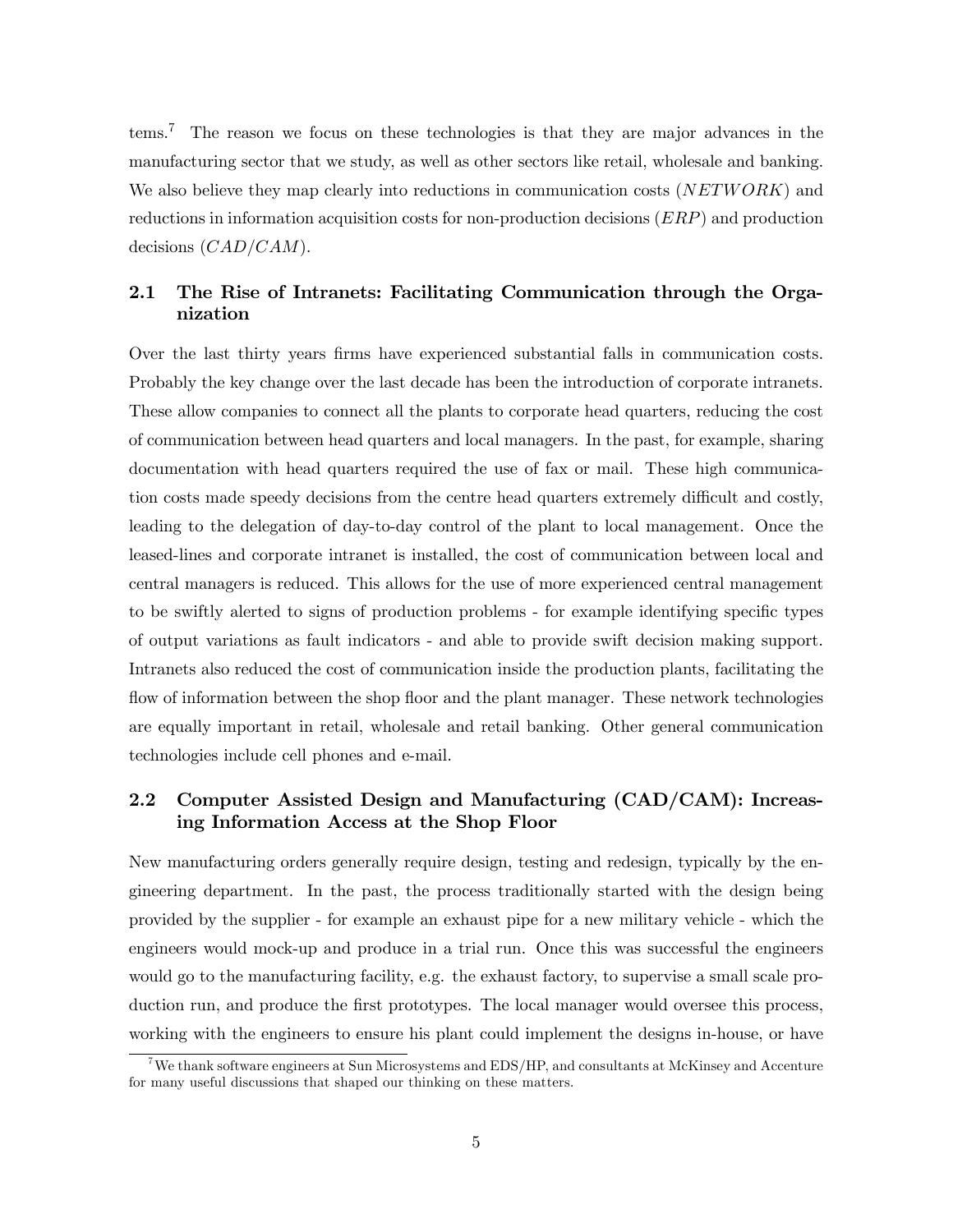these externally procured. These initial production runs would then be shown to the customer, refined in a further design iteration, and finally set-up for the full-scale production run by the engineers. The introduction of  $CAD/CAM$  resulted in important changes in this process. The CAD part of the  $CAD/CAM$  software allows the plant to directly implement the initial design stage for modifications of standard products, and the CAM enables this team to program up the Computer Numerical Control equipment to produce the key parts.<sup>8</sup>

In this way,  $CAD/CAM$  has increased the amount of information available to the production team and enabled them to carry out the initial prototype design and production stage, reducing the involvement of both the plant manager and the remotely based central head quarters engineering team.

Similar technologies in retail and banking, like customer databases and relationship management tools, have empowered store-level employees to cross-sell other products like insurance and credit (e.g. Hunter et al 2000).

#### 2.3 Connected Real Time Data Bases: Increasing Managerial Information

Enterprise Resource Planning (ERP) is the generic name for software systems that integrate several data sources and processes of an organization into a unified system. These applications are used to store, retrieve and share information on any aspect of the production and sales process in real time. This includes standard metrics like production, waste, deliveries, machine failures, orders and stocks, but also broader metrics on human resource and a range of financial variables. An ERP system is based on a common database and a modular software design. The main sellers of ERP are SAP and Oracle, both used by more than half of large US business. The introduction of ERP systems is typically the largest investment in information technology in manufacturing related business: in 2006, ERP was estimated to represent just under one third of all application IT spend in large US companies.<sup>9</sup>

To understand the impact of ERP consider again the example for an exhaust factory. After the introduction of SAP 5.0, such a production plant would have all its data collected and stored in one unified computing system, allowing the plant manager (and all other managers) to easily access and compare data across a range of processes. For example, if a filter supplier were to shut-down due to a fire, the plant manager could use his ERP system to generate an on-line inventory of current filter stocks, a read-out of work-in-progress, and customer or-

<sup>8</sup>Traditionally these would be used to drive numerically controlled programming tools (see for example, the description of their use in the valve industry in Bartel et al, 2007). Major players in the CADCAM supply industry are UGS Corp (owned by Siemens), Dassault Systèmes and Hitachi Zosen.

 $9$ These estimates are from Shepard and Klein, (2006) who conducted 175 interviews with IT managers in U.S. based companies with 1,000 or more employees.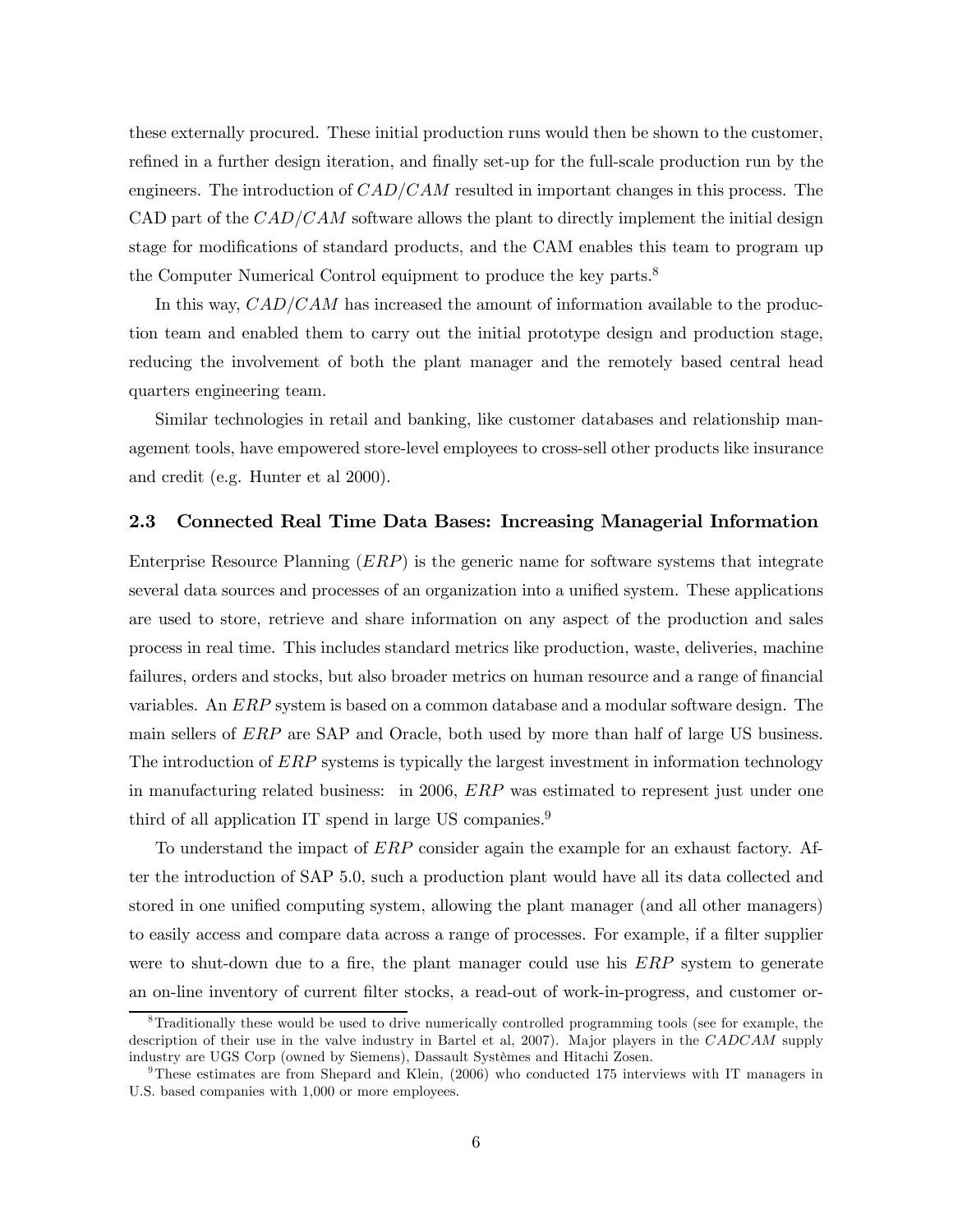ders outstanding, to evaluate which customer orders were most at risk from shortages. This would enable him to re-schedule filter stocks towards the most imminent customer orders, and pause production of less imminent orders until alternative suppliers could be found. He would also able to call-up a list of alternative filters and their suppliers to source a replacement supplier. Once the local manufacturing sites and the company head quarters are integrated in the company-wide ERP system, plant managers and the central head quarters have a full company-level overview of production, inventory, orders and finance across the company. The parallels with coordination across multiple stores in a big retail chain are apparent. Therefore, the development of ERP enables managers to access timely information at an unprecedented rate, empowering plant managers to make decisions on a range of activities including investment, hiring, pricing and product choice<sup>10</sup>. We further discuss (with the help of some data we collected) the role of  $ERP$  and how it maps into information access after discussing the theory.

To sum up, three important technological changes that have been observed:

- A reduction in the cost of communicating information between managers, particularly as a result of the growth in corporate intranets (NETWORK).
- An improvement in the access to information by production workers and shop floor workers as a result of  $CAD/CAM$  and customer databases
- An improvement in the access to information by all managers across the organization as a result of the introduction of ERP

In what follows, we set up a simple model of a hierarchy that is involved in acquiring and using information in order to develop some hypothesis on the impact of information and communication technology on the organization of firms.

# 3 Theory: Communication, Information Access and Organization

#### 3.1 The Trade-off Between Communication and Information Access

Garicano (2000) proposes a theory of a hierarchy as a cognitive device. In the model the role of hierarchy is to facilitate the acquisition of knowledge by increasing its utilization rate. Here we

 $10\,\text{By improving the access of managers to local time information } ERP$  also allows managers to make better decisions (see Davenport et al, 2002).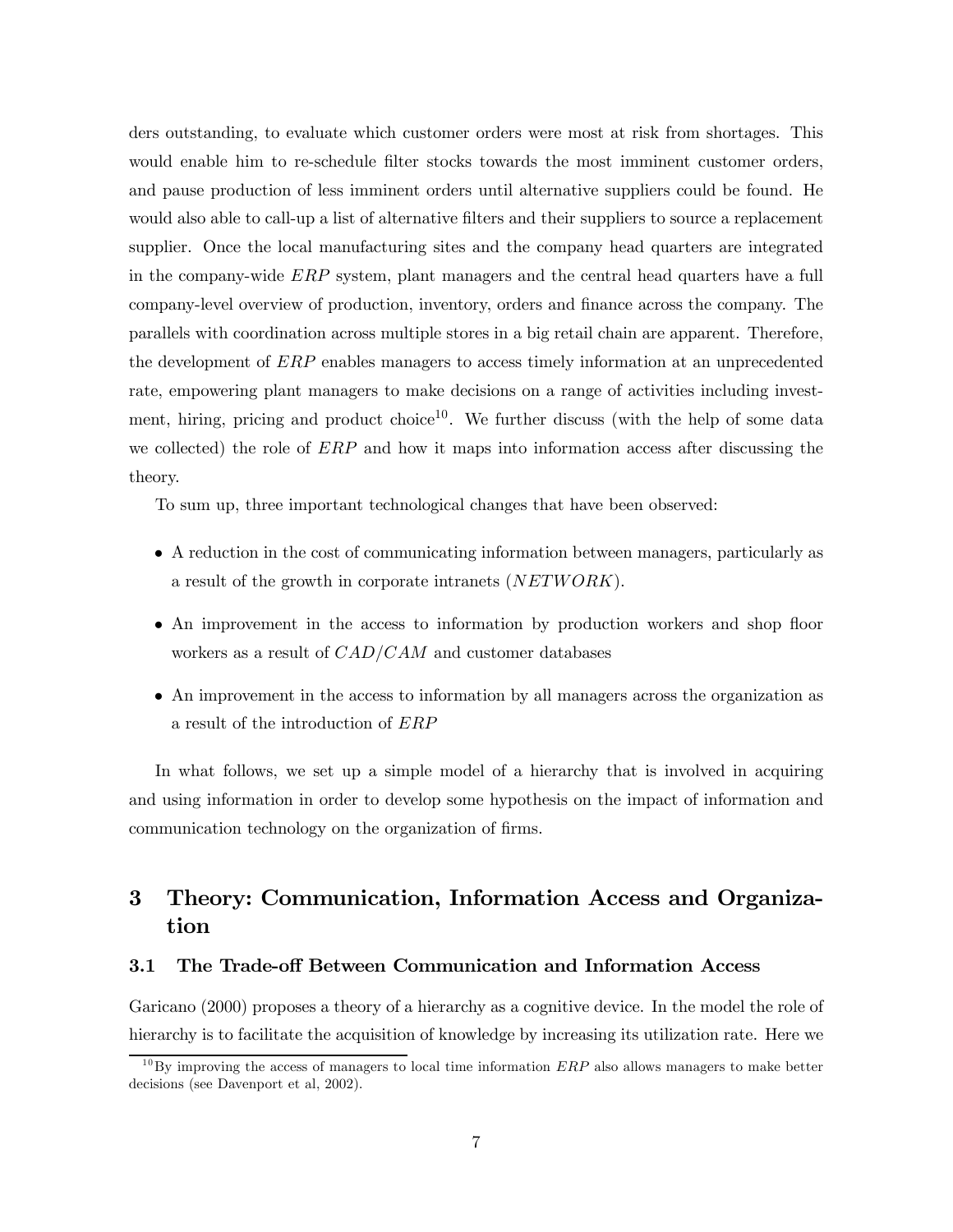present a simplified version of Garicano (2000), which allows us to extend the theory towards a setting with different types of decisions (production and non-production).

Each production worker draws a unit measure of problems (or tasks or decisions) in  $[0, 1]$ per unit of time. Production only takes place if all the problems are dealt with by someone in the organization. We normalize to 1 the output per agent and per unit of time once problems are solved. Problems are distributed according to a density function  $f(z)$ . Without loss of generality, we reorder problems so that  $f'(z) < 0$ , i.e. more common problems have a lower index. Agents can only deal with a problem or task if they have the relevant knowledge. The cost incurred by an agent i to acquire the knowledge to deal with all problems is  $a_i$ . This cost may depend on the technology available to different agents and their skill. Thus an agent who acquires the information required to perform all the tasks produces  $1 - a_i$ <sup>11</sup>. The cost of training agents can be reduced through a hierarchy in which production agents autonomy is reduced, so that they only need enough knowledge to deal with the most common problems - that is, those in  $(0, z_p)$ - and ask for help on the rest (the 'exceptions') to an agent who is specialized in problem solving, whom we call m (for manager).<sup>12</sup> Figure 1 illustrates this task allocation.

The value of the additional layer of problem solvers is that by reducing workers' autonomy, the cost of training them is reduced. The cost of hierarchy is the time wasted, since problem solvers do not produce output, but instead use their time to help others solve their problems.

Suppose a team must deal with  $N$  problems per unit of time. The team needs then  $N$ production workers in layer 0 and  $n_m$  managers or problem solvers. The profits generated by this hierarchy with N production workers, each receiving a wage  $w_p$ , and  $n_m$  managers specialized in 'problem solving' or 'helping', receiving a wage  $w_m$ , is<sup>13</sup>:

$$
\pi = N - N(a_p z_p + w_p) - n_m(a_m z_m + w_m) \tag{1}
$$

<sup>&</sup>lt;sup>11</sup>The cost of information acquisition was denoted "c" in earlier versions to be consistent with Garicano (2000). The change in notation was made to avoid confusion with communication, or helping, cost "h".We assume the cost of learning is linear so that learning z problems costs  $az$ . This is without loss, as we can redefine problems of tasks so that  $f(z)$  is the frequency of a renormalized (equal cost) problem.

 $12$ In Garicano (2000), there are as many layers of problem solvers as necessary, and agents can decide which problems to do and which ones not to do at all. It is shown that the organization set up in the model (characterized by 'management by exception') is optimal. Intuitively, if those lower in the hierarchy learnt exceptions (rather than routine tasks), the tasks could be swapped, reducing communication costs. Here, in our basic model, there are only two layers and all problems are (eventually) solved; the only choice is who learns the solution. The model with two types of problems in Section 3.2. extends the framework in Garicano (2000).

<sup>&</sup>lt;sup>13</sup>We are solving throughout for the partial equilibrium effects (taking wages as given) as is common in the literature (see e.g. Milgrom and Roberts, 1990). For a general equilibrium analysis with heterogeneous workers (i.e. where wages are adjusting) see Garicano and Rossi-Hansberg (2006).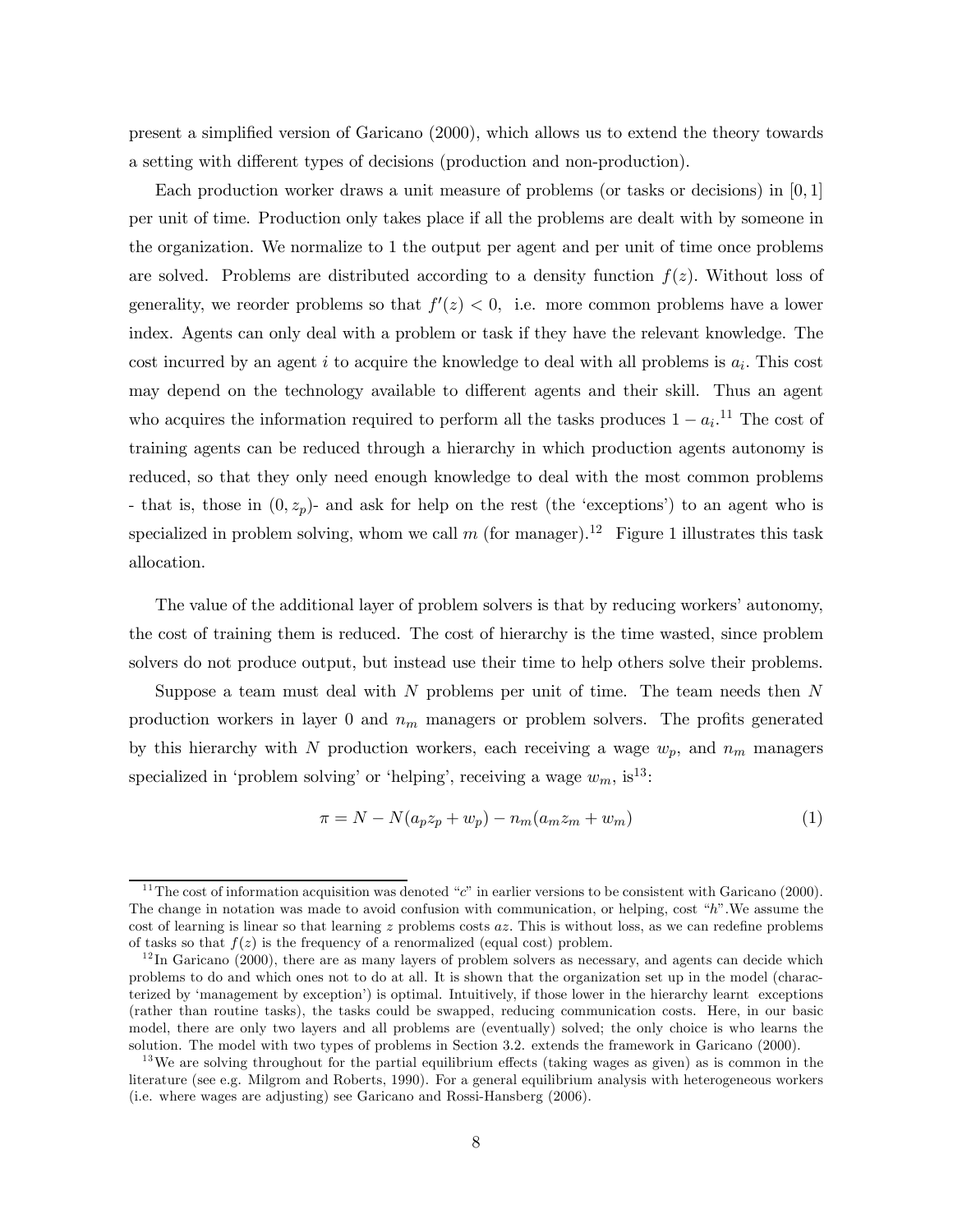# **Figure 1: Delegation of tasks in the Basic Model**



# Notes:  $z\in[0,z_0]$  Performed by lower level agents  $z\in\left[ \left. z_{0},\right. \right] \right.$  Passed on to the higher level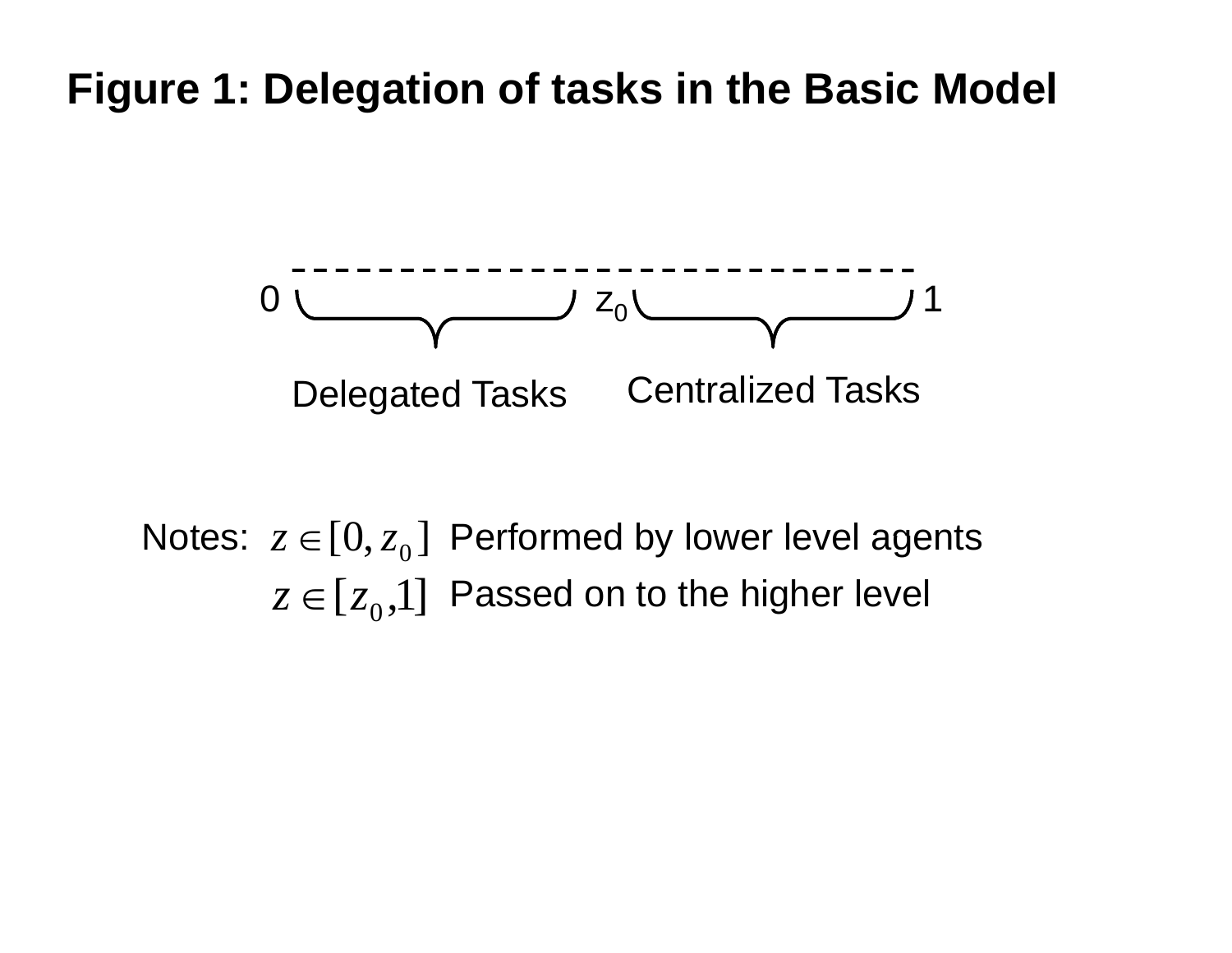that is, when the N production workers have autonomy  $z_p$  they must learn the  $z_p$  most common problems. We further assume that the learning technology is such that managers know all the tasks that workers also know, so that knowledge overlaps.14 Since all tasks must be dealt with  $z_m = 1$ . Whenever production workers confront problems or decisions for which they do not have enough information, so that they need help, a communication cost h (for helping cost) per question posed must be incurred. This communication cost is only incurred when the problem could not be solved at first and help must be sought. A production agent can deal with a fraction  $F(z_p)$  of the tasks and passes on  $(1 - F(z_p))$ . Thus a manager spends time  $h(1 - F(z_p))$  helping each production worker. Since there are N agents, the needed number of managers or problem solvers is  $Nh(1 - F(z_p)) = n_m$ , resulting in a span, or ratio of workers per manager of  $s = N/n_m$ . This constraint determines a trade-off between what the agents below can do and how many managers are needed. The more knowledge acquired by lower level agents, the less managers are needed. Figure 2 provides an overview of the model.

The problem of the hierarchy is to decide the size or span of the hierarchy  $(s)$  and the degree of worker autonomy  $(z_p)$  so as to maximize profits per problem. Substituting for  $n_m$  in equation (1) we obtain:

$$
\pi^* = \max_{z_p} [N (1 - (a_p z_p + w_p) - h(1 - F(z_p)) (a_m + w_m))]
$$

The following comparative statics follow immediately.

- **Proposition 1** 1. A drop in communication (or 'helping') costs  $(h)$  reduces worker autonomy  $(z_p)$  and has an ambiguous impact on span of control  $s = N/n_m$  (more questions are asked, but each one takes less time).
	- 2. A reduction in the cost of acquiring information of all agents  $(a = a_m = a_p)$ , or one affecting only lower level agents,  $a_p$ , increases lower level autonomy  $(z_p)$  and increases managerial span of control, s (as less questions are asked).
	- 3. A reduction in the cost of acquiring information by managers only  $(a_m)$  reduces lower level autonomy  $(z_p)$  and reduces span of control (workers ask more questions).

 $14$ This may be the case because the learning takes place on the job or because the process of learning involves learning the 'easy' tasks first. The assumption is without loss, as it is easy to see that all the comparative statics are unchanged if knowledge is non overlapping, and managers know only what workers do not know, that is  $1-z_p$ . The overlapping knowledge restriction seems more reasonable in our empirical application.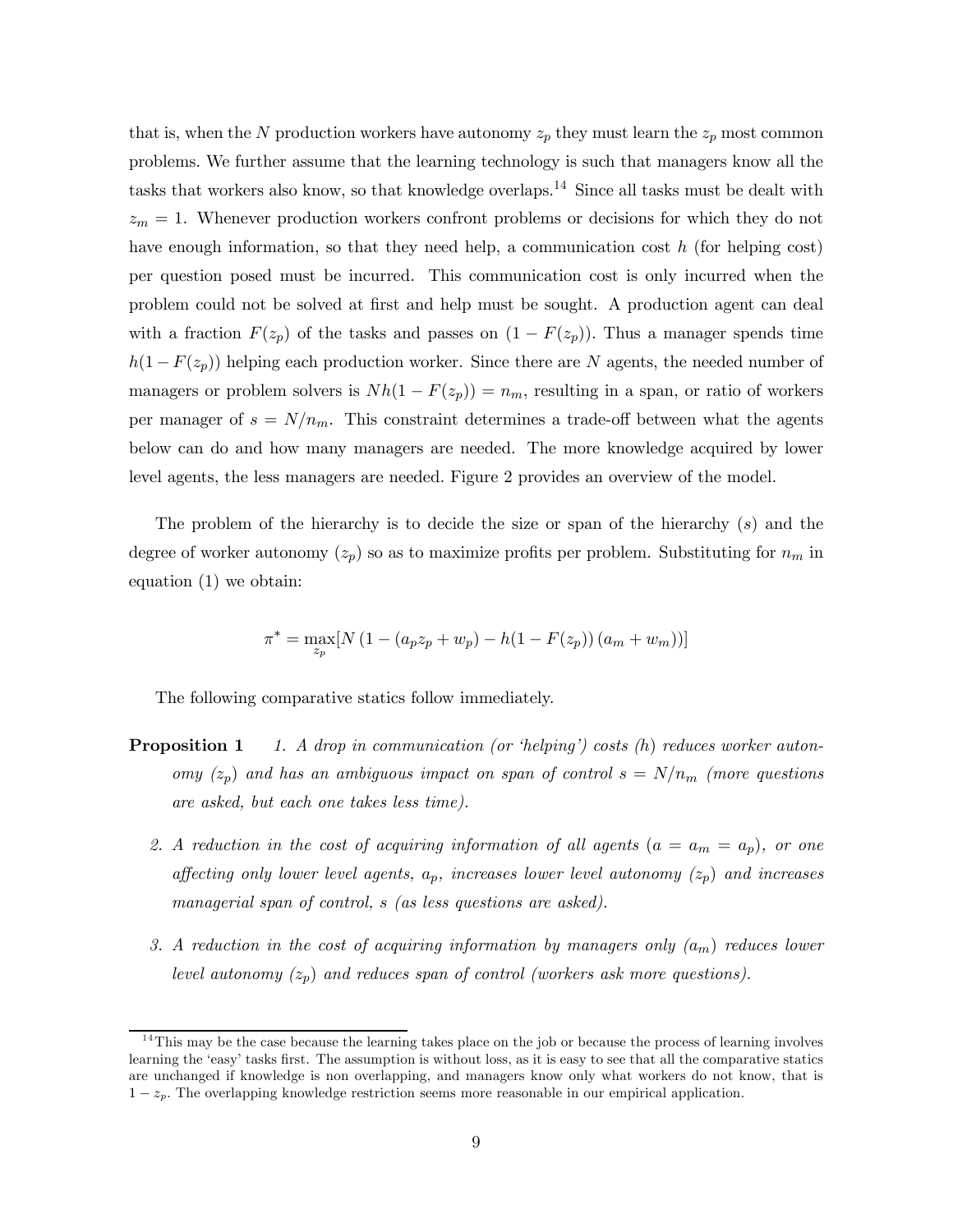# **Figure 2: Management span and autonomy**

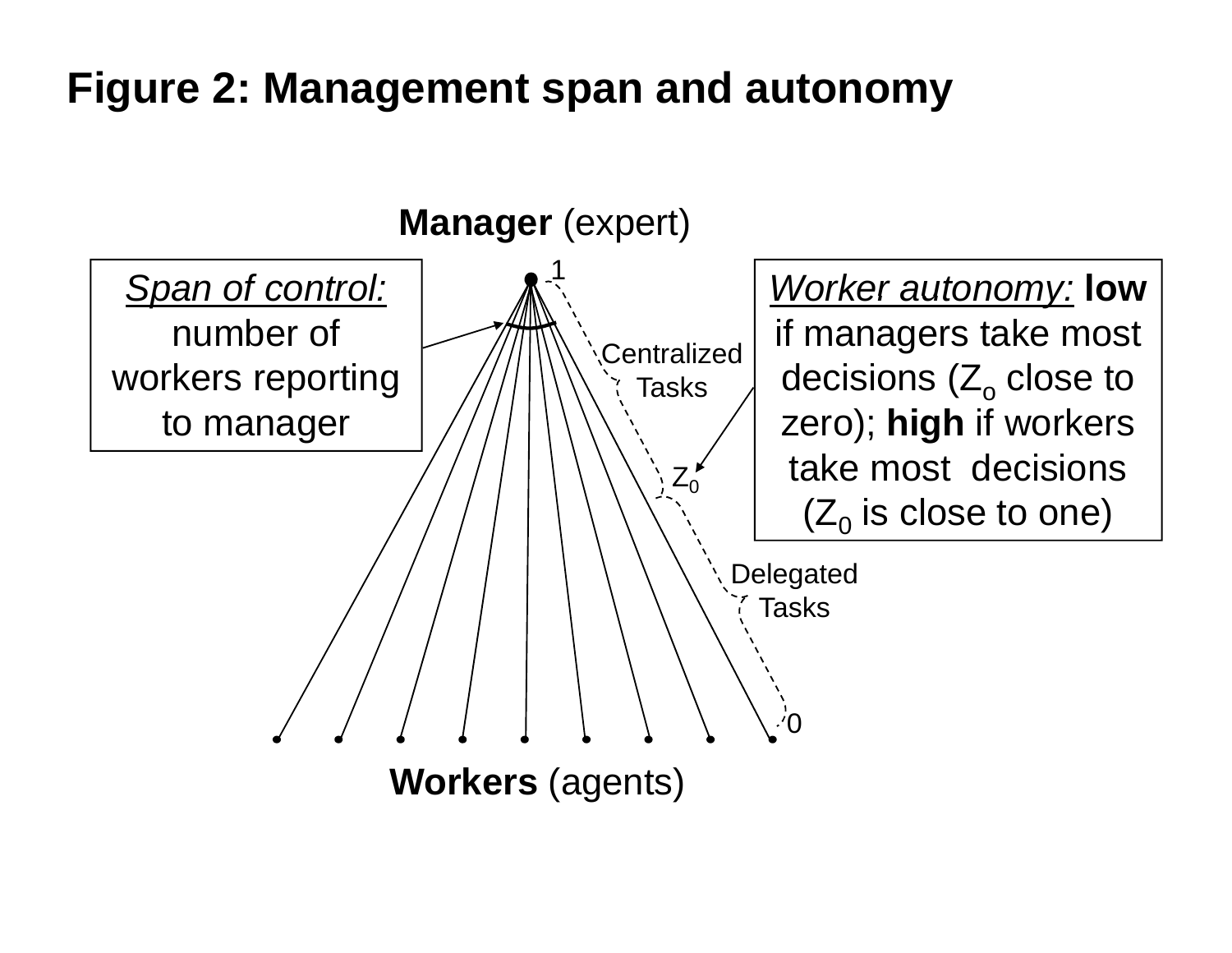The formal proof of the above is straightforward. Note first that  $f'(z) < 0$  implies that the second order conditions for optimization is met,  $\partial^2 \pi / \partial z_p^2 < 0$ . Then the first result follows from the fact that  $\frac{\partial^2 \pi}{\partial z_p \partial h} > 0$ . Second, letting  $a_p = a_m = a$ , we have that:  $\frac{\partial^2 \pi}{\partial z_p \partial a} < 0$ . Similarly  $\frac{\partial^2 \pi}{\partial z_p \partial a_p}$  < 0, i.e. if workers can learn cheaper they do more. Finally,  $\frac{\partial^2 \pi}{\partial z_p \partial a_m} > 0$ . The changes in span follow straightforwardly from  $s = N/n_m = 1/(h(1 - F(z_p)))$ .

The intuition for these results is as follows. First, higher communication cost raises the value of additional worker knowledge, since that economizes on communication. Second, higher information acquisition costs for all agents raise the value of asking questions for workers, economizing on expensive information acquisition. Third, when the technology used by managers to acquire information improves, more managers can be hired per worker so that each worker can ask more questions and acquire less information. Essentially, while communication cost reductions facilitate the reliance of specialist problem solvers and decrease what each worker can do, reductions in the cost of acquiring information make learning cheaper and reduce the need to rely on specialized problem solvers for help with solutions.

#### 3.2 Extension: Production and Non Production Decisions

Middle managers perform two broadly different functions. First, they are at the top of the production hierarchies, dealing with the problems that production workers could not handle, as outlined in the model above. Second, they also are at the bottom of a non-production hierarchy, potentially dealing with managerial decisions on things like hiring/firing, investment, product introduction and marketing delegated to them by central head quarters. To study the implications of the multiple roles played by middle managers, we extend the model in the simplest possible way considering a multilayer hierarchy involving corporate managers, middle managers (in our data, plant managers) and production workers.

In this extension, corporate head quarters and middle-managers deal with non-production (management) decisions, x, while middle-managers and production workers deal with production decisions, z.

Production Decisions: As above, each production worker confronts one production decision per unit of time,  $z \in [0,1]$ . He can deal with a measure  $z_p$  of these production decisions. That is, for those  $z>z_p$ , he asks a middle manager for help. Decisions are distributed according to cdf  $F(z_p)$ , with pdf  $f(z_p)$ . As previously, optimality (management by exception) implies  $f'(z_p) < 0$ , so that production workers specialize in the more common tasks. A cost h is incurred each time the middle manager must be involved in production. Production workers can acquire knowledge at cost  $a_p$  and middle managers at cost  $a_m$ . A firm that must deal with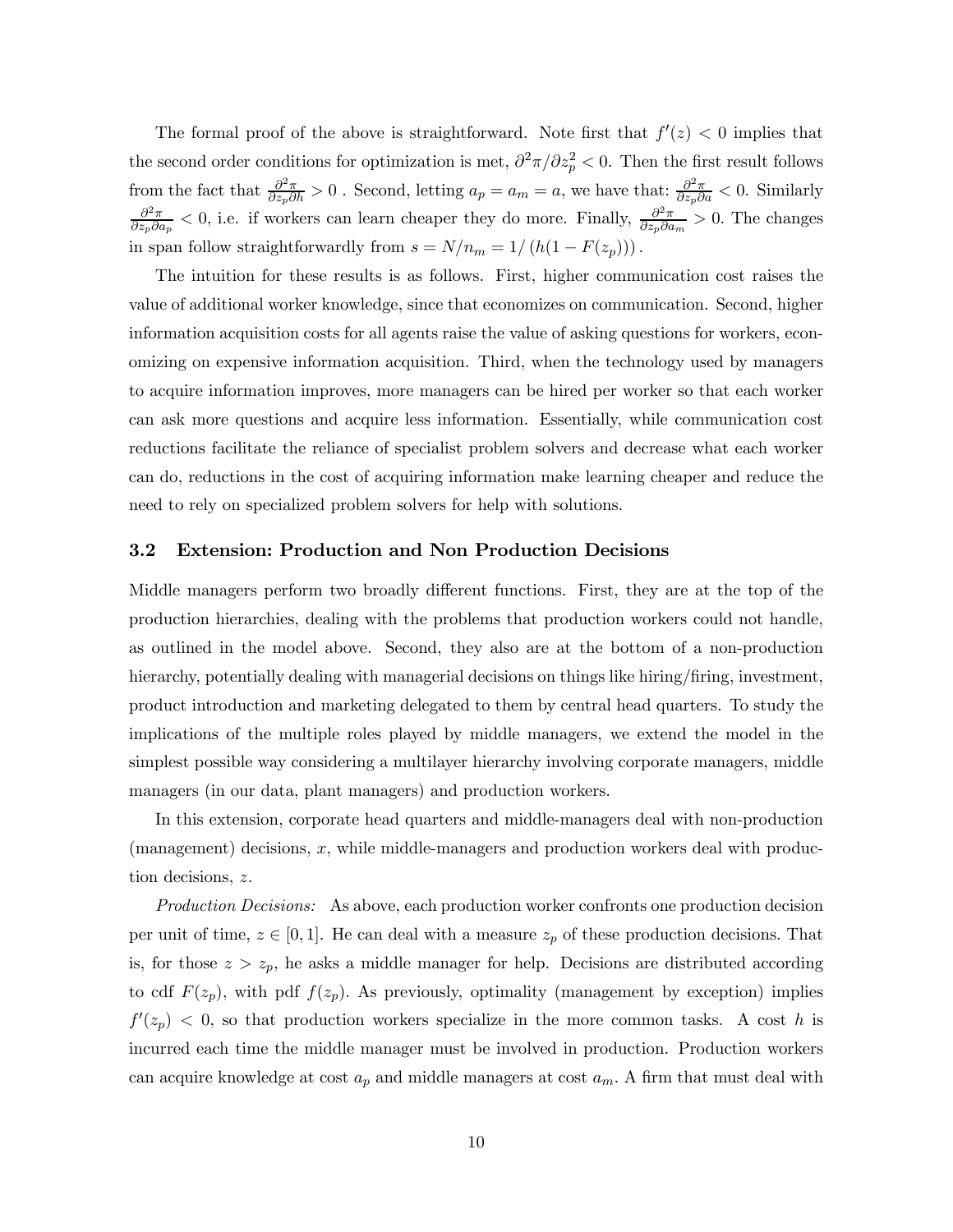N production problems requires, as previously,  $h(1 - F(z_p)) N = n_m$  middle managers.

Non-Production Decisions: The existence of a hierarchy generates non-production decisions. In particular, each middle manager generates a measure 1 of non-production decisions per unit of time, where non-production decisions  $x \in [0, 1]$ , are drawn from a density function  $g(x)$ , again with  $g'(x) < 0$  implied by optimality. If the middle manager has the knowledge to deal with these decisions, he does so instantaneously. If he does not, he passes on the problem to corporate head quarters. Similarly to production workers, middle managers acquire knowledge so that they can take a fraction  $x_m$  of those decisions (they can solve those problems). Thus if the problem drawn is  $x < x_m$ , a middle manager solves it; if not, the corporate manager intervenes. A helping cost  $h$  is incurred as before when top managers have to intervene, that is helping each middle manager costs  $(1 - G(x_m))h$  units of corporate manager's time.<sup>15</sup> For an agent i to learn to take (all) of the non-production problems costs  $a_i$  a cost dependent on the technology available to manager i; thus training middle managers to deal with non production problems costs  $a_m x_m$ , while, analogously to the production decision case, corporate managers can deal with all (a unit measure) of non-production problems at a cost  $a_c$  (c for corporate), with  $a_c \geq a_m$ . A hierarchy with  $n_m$  non-production problems where middle managers have knowledge  $x_m$  requires  $(1 - G(x_m))hn_m = n_c$  corporate managers.

Thus the profits of a hierarchy with production workers, middle managers and corporate managers are given by:

$$
\pi^* = \max_{z_p, x_m, n_m, n_c} N - (a_p z_p + w_p)N - (a_m + a_m x_m + w_m)n_m - (a_c + w_c)n_c \tag{2}
$$

The first term are the N units of output produced by N production workers. The second term is the costs of employing production workers - their wage  $(w_p)$  and the costs of providing them with enough information to deal with decisions  $z < z_p$  ( $a_p z_p$ ). The third term is the cost of  $n_m$  middle managers - their wage  $(w_m)$ , and training them to deal with production problems  $(a_m)$  and with a fraction  $x_m$  of non-production problems. The cost of dealing with production and non-production problems is assumed to be the same, since a given technology is available to each manager to deal with these problems<sup>16</sup>. The last term is the cost of  $n_c$  corporate managers - their wage  $(w_c)$  and training them to deal with a measure of 1 non-production problems  $(a<sub>c</sub>)$ . The organization must choose the set of decisions dealt with by workers and

<sup>&</sup>lt;sup>15</sup>We assume communication or helping cost  $h$  is the same for production and non-production decisions for simplicity since in our empirical application we cannot distinguish different communication costs. Conceivably, some technologies may affect communication costs differently for production and non-production, and that would have to be taken into account in the formulation.

 $16$ This assumption can be weakened by assuming them different, with the only cost being the extra notation.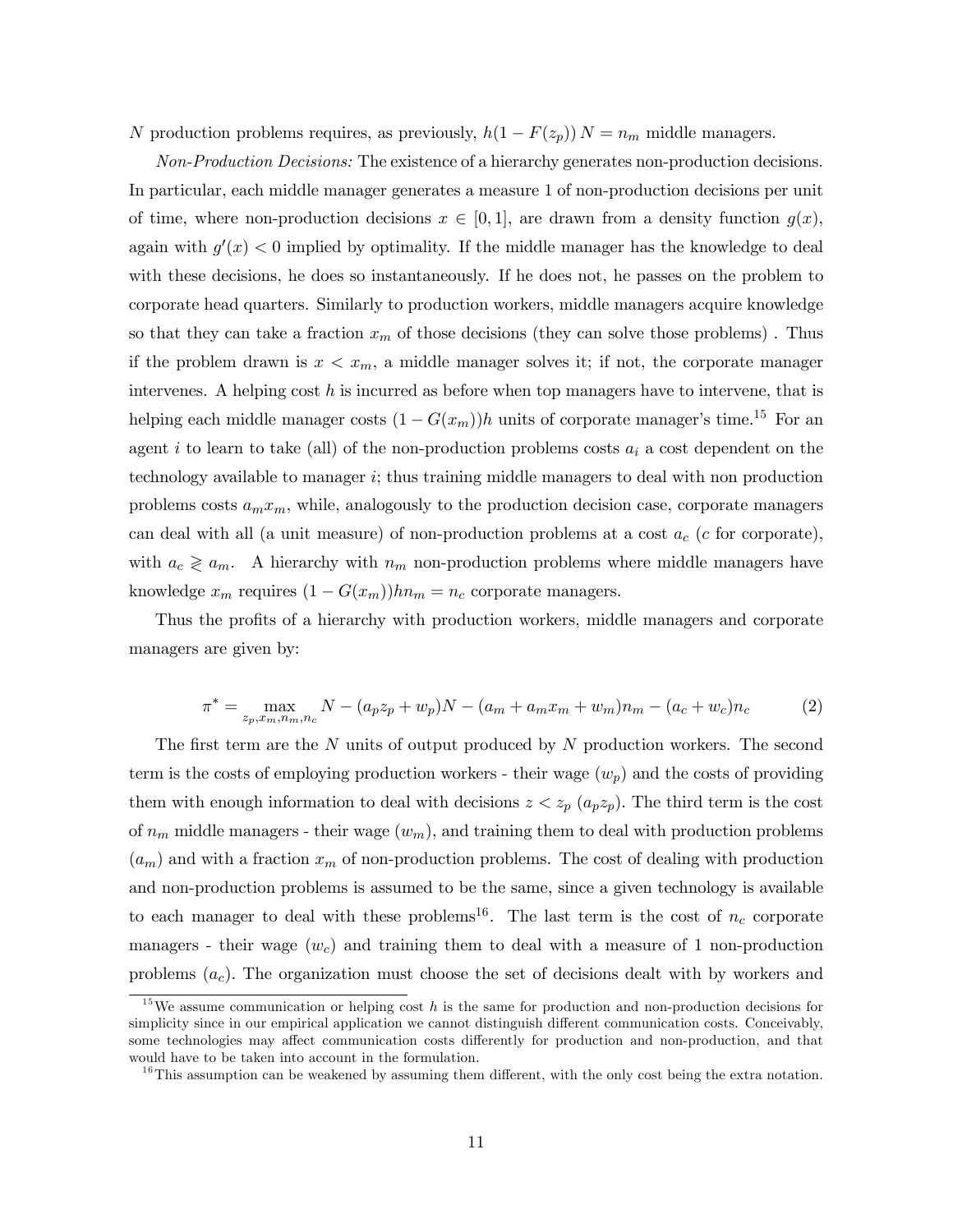middle managers,  $z_p$  and  $x_m$  (as illustrated graphically in Figure 3), as well as the number of middle managers and corporate managers, subject to the time constraints of middle managers and corporate managers.

Replacing the number of middle managers  $n_m$  and of corporate managers  $n_c$  required to manage  $N$  production workers, the profits per production worker can be written (dividing equation  $(2)$  through by N, and noting that the profit function is constant returns to scale in  $N)$ :

$$
\frac{\pi^*}{N} = \max_{z_p, x_m} 1 - (a_p z_p + w_p) - (a_m + a_m x_m + w_m)h(1 - F(z_p)) - (a_c + w_c)h^2(1 - F(z_p))(1 - G(x_m))
$$
\n(3)

Which allows us to generalize in a straightforward manner the results above.

- **Proposition 2** 1. A reduction in communications costs  $(h)$  leads to a reduction in production decision making by production workers  $(z_p)$  and in non-production decision making of middle managers  $(x_m)$ , and has an ambiguous impact on spans of control.
	- 2. A reduction in the cost of acquiring information of lower level agents  $(a_p)$  leads to an increase in production workers autonomy  $(z_p)$  and in the span of control of middle managers  $(s_m = N/n_m)$ .
	- 3. A reduction in the cost of acquiring information either by middle managers  $(a_m)$  or by them and corporate managers  $(a_c \text{ and } a_m)$  increases autonomy of middle managers in non-production decisions  $(x_m)$ , and the span of corporate managers  $(s_c = n_m/n_c)$ ; it reduces the autonomy of production workers  $(z_p)$ , and the span of control of middle managers  $(s_m)$ .

We show these results formally in Appendix A. The framework generates twelve comparative statics - the impact of three technological costs  $(a_p, a_m, h)$  on four organizational outcomes  $(x_m, z_p, s_m, s_c)$ , and our most general econometric specification will examine all of these predictions. However, data constraints imply that we have much more powerful tests of some of these predictions than others (e.g. we only have a crude measure of CHQ span,  $s_0$ ). Consequently, the baseline model focuses on a sub-set of six empirical tests illustrated in Table 1.

Table 1 considers the effects of reductions in communication and information costs on three organizational outcomes; plant manager autonomy, in column (1); workers' autonomy, in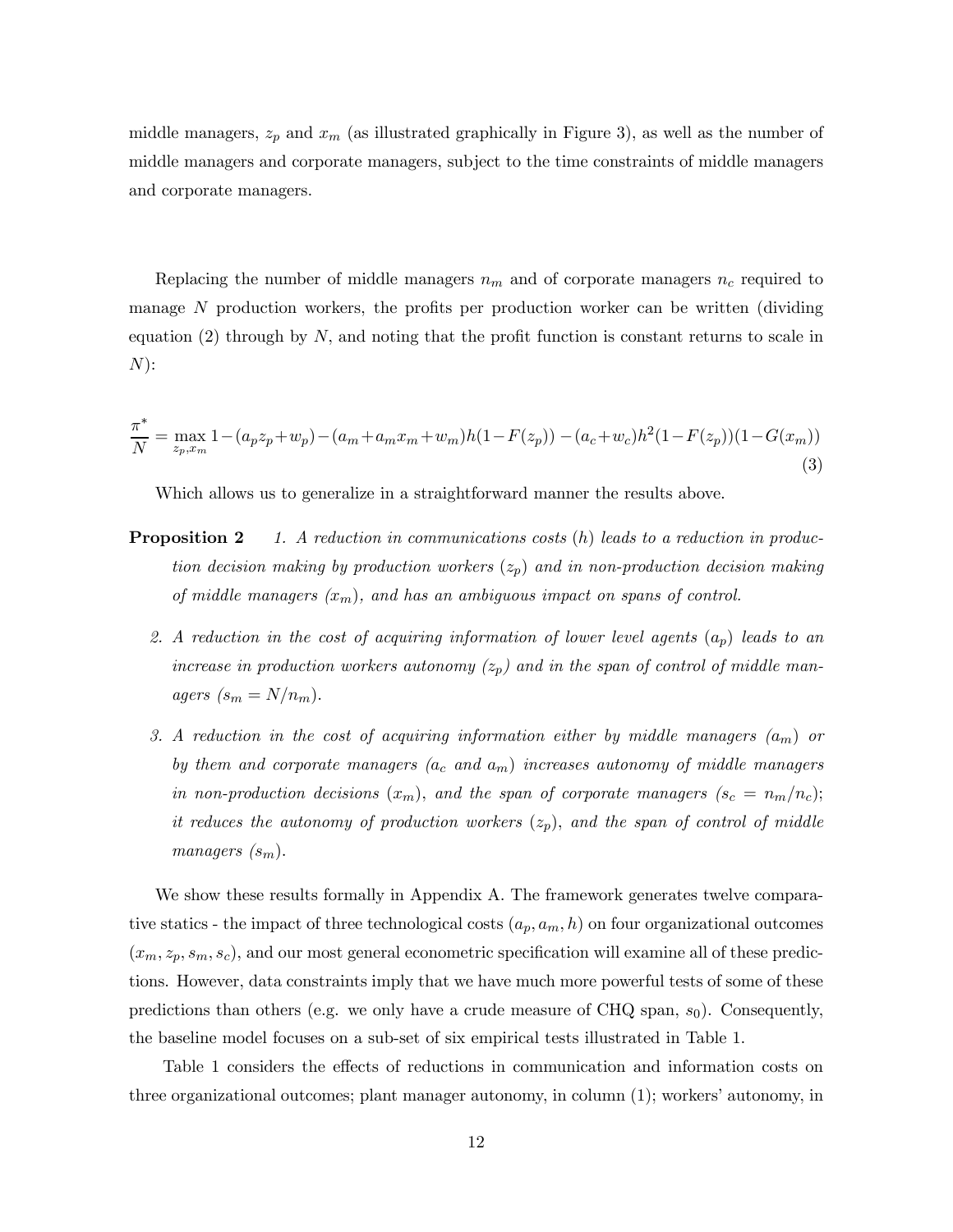# **Figure 3: Delegation of tasks in the extended model**



Notes: This generalizes Figure 1 where we allow for non-production decisions and production decisions. Non-production decisions below *xm* are performed by plant managers, the rest by central head quarters. Production decisions below *z0* are performed by production workers, the rest by plant managers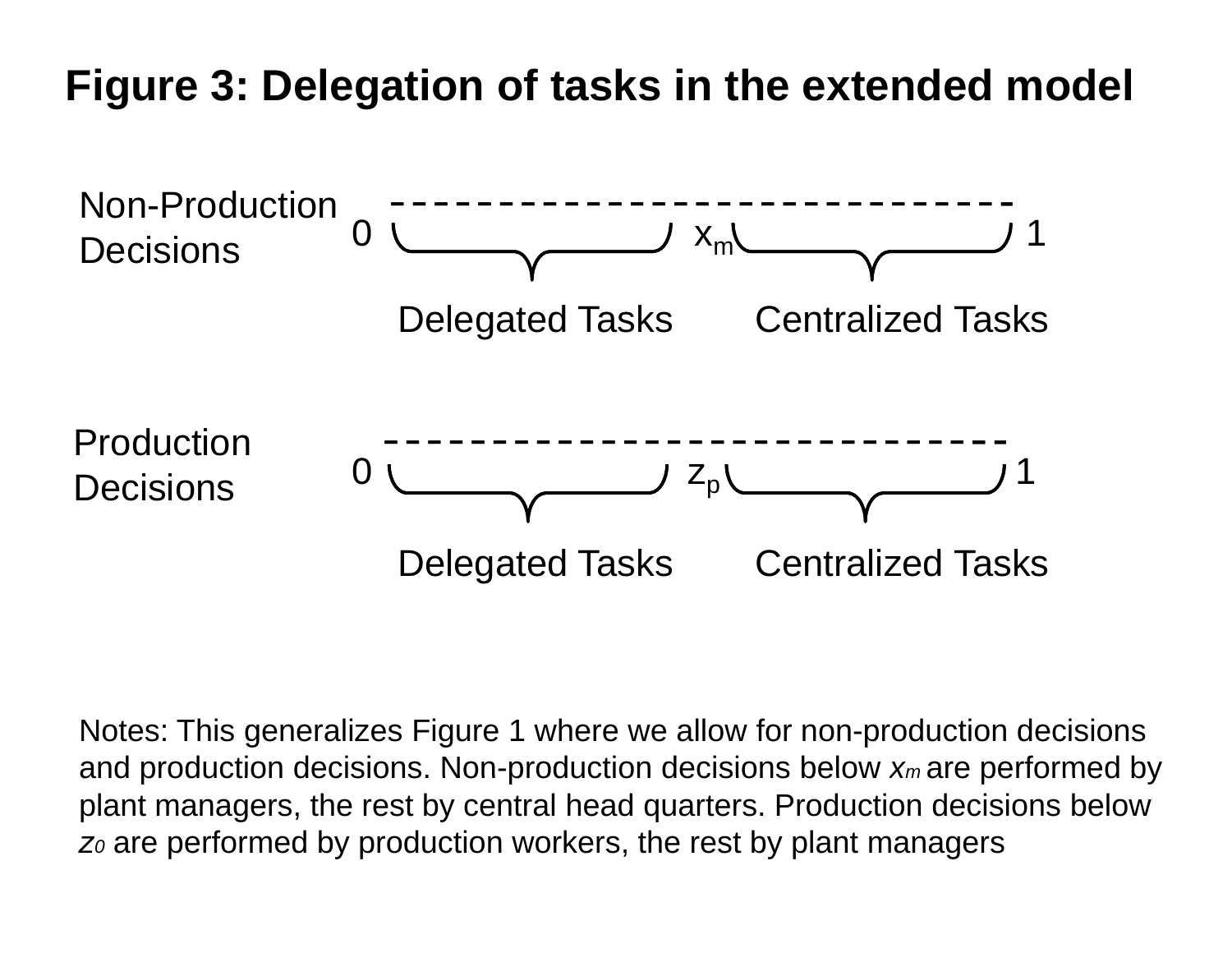column (2); and plant manager's span, in column (3). Falling communication costs (proxied by NETWORK) have negative effects on autonomy and ambiguous effects on spans (each worker does more but will ask more question). Falling information acquisition costs for nonproduction decisions (proxied by ERP) are instead predicted to raise autonomy for plant managers. Finally, falls in information acquisition costs for production decisions (proxied by  $CAD/CAM$ ) are predicted to increase both worker autonomy and plant manager's span (they can manage more workers if these workers are making more of their own decisions). To reiterate, the intuition is broadly as in the previous section: better information access pushes decisions down, as it allows for better decentralized decision making without an undue cognitive burden to those lower in the hierarchy. Better communication pushes decisions up, as it allows employees to rely on those further up the hierarchy to make decisions.

#### 3.3 Alternative Theoretical Channels

We close the theory section with a brief discussion of alternative hypothesis through which ICTs could affect the allocation of decisions and span and how we might distinguish them from the cognitive approach we emphasis in this paper.

#### 3.3.1 Agency and Incentives

It is difficult to have a general view of how technology affects agency without being precise about the channels. Specifically, would we expect delegation to increase or decrease as a consequence of ICT improvements? The key characteristic that will affect whether delegation should increase or decrease is the extent to which technical changes facilitate monitoring inputs or monitoring outputs. As Prendergast (2002) showed, a technology that results in better measures of output will increase delegation, as incentives can be used to align decision making. On the other hand, a technology that facilitates monitoring of inputs will reduce delegation. Specific technologies, and specific instances of the technology, may have stronger impact on inputs or on outputs. For example, Baker and Hubbard (2004) have argued that a specific piece of ICT, the on-board computers used in trucks, decrease the cost of monitoring a trucker's level of care in driving (an input). As a result, these on-board computers induced an increase in vertical integration (less incentives and delegation). The opposite prediction may be easily the consequence of a particular type of ICT. This may be particularly the case for ERP, which provides better information about agents' production decisions and so can facilitate delegation with monetary incentives.

Absent a specific technology like on board computers, we believe that there may be multiple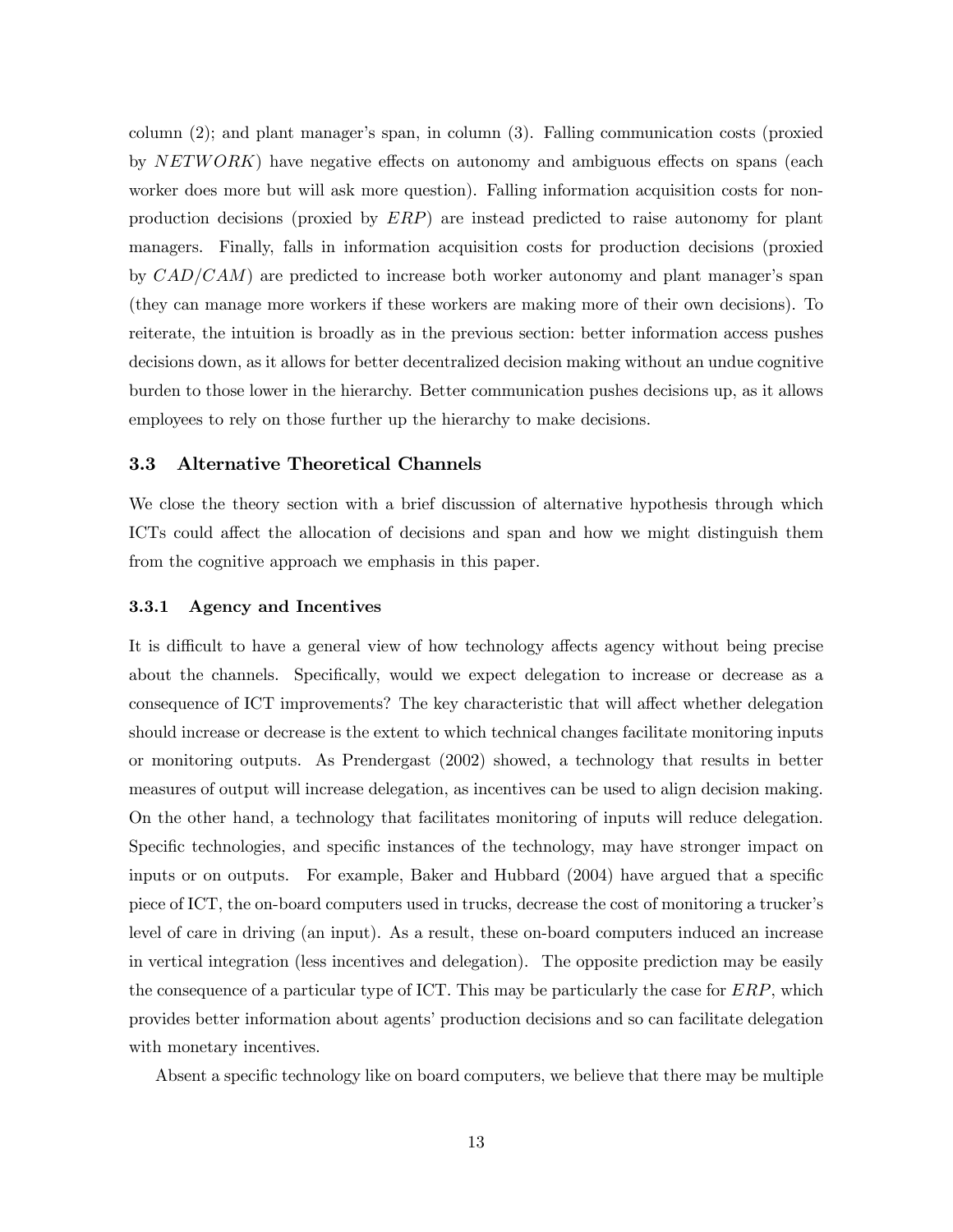channels through which the technologies that we examine may affect incentive conflicts. Rather than formulating a large range of hypothesis on incentives and decision making, we simply note that if technology affects output monitoring, it should also affect delegation and incentive payments. We can explicitly test whether this is driving our results by controlling in our regressions for the impact of ICT on delegation holding incentives constant. We do this exercise in Table 10 by including measures of the importance of incentive pay, and we show that our key results appear robust to this extension.

#### 3.3.2 Automation

Autor, Levy and Murnane (2003) have argued that the key way ICT impacts the division of labor is through "automation". Essentially, their argument is that the routine tasks of both low human capital workers (like assembly line workers) and higher human capital workers (like bank clerks) have been replaced by computerization and do not have to be either learned or undertaken by workers or managers. In a bank, for example, information technology allows for automatic sorting of checks.

We can extend our model to deal with this type of mechanism. Specifically, suppose that a worker is in charge of tasks  $z_0$ , the machine is in charge of tasks m and the manager of tasks  $1 - z_0 - m$ . The impact of automation is to increase the number of tasks m undertaken by the machine. Straightforward comparative statics show that the number of tasks undertaken by a worker is reduced, as the machine does the more routine tasks. The reason is that the marginal value of learning an additional task does not get increased by the machine doing the most routine task, so  $z_0$  stays constant. Thus a worker does  $z_0 - m$  tasks compared to  $z_0$  tasks before, while the manager continues to do  $1 - z_0$  tasks, thereby reducing the share of tasks carried out by worker. The span of control remains unchanged as the number of tasks done by the manager  $1 - z_0$  are unchanged.

Our data allows testing of this channel since, if any of our ICT measures is having an impact through automation, then this will reduce the number of tasks done by lower level agents, reducing their autonomy. By contrast, our perspective predicts increases of the autonomy of lower level agents in response to falls in information acquisition costs. Another distinguishing feature of our theory is that we obtain specific predictions on the impact of networks, which the automation perspective is largely silent on.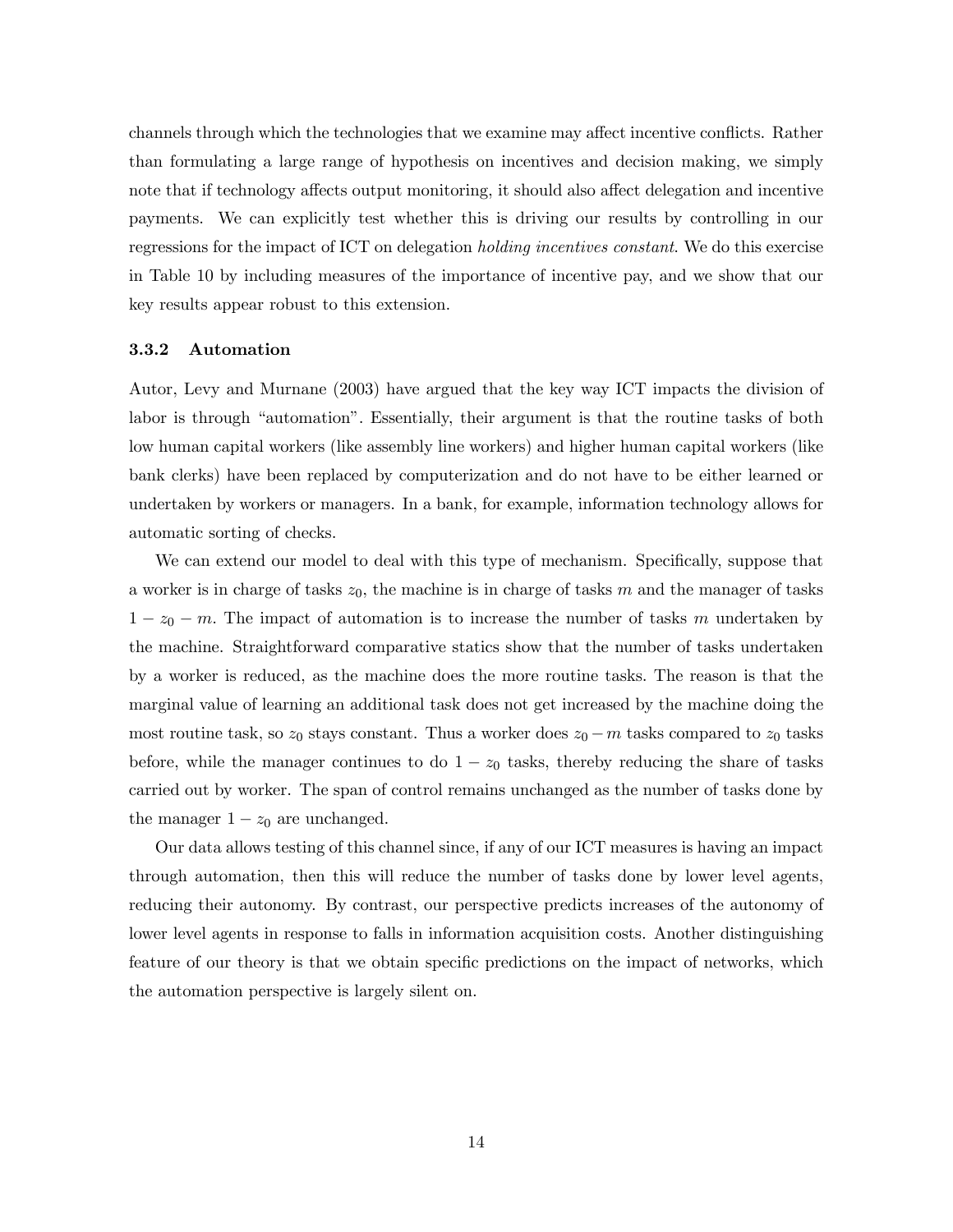#### 3.3.3 Coordination

One key aspect of ERP is that, in unifying multiple previously unrelated databases, it facilitates coordination between previously independently operated business units. In fact, by creating a common language, ERP facilitates the substitution of 'hierarchical' communication by 'horizontal' or peer-to-peer communication, as Cremer, Garicano and Prat (2007) have noted. As a result, if coordination across units is becoming easier and less hierarchical, we could also expect (similarly to the effect we predict in our theory) ERP to result in 'empowerment,' as managers of previously existing business units coordinate with those of others without going through central management. This could also complement changes in incentives towards horizontal communication, as in an Alonso et al. (2008) type model.

The pure coordination story where the main impact of the information and communication changes is to decrease coordination costs, however, will be easy to tell apart from ours. First, coordination theories do not have implications for spans of control. In fact, if horizontal communication increases, we will see an increase in the amount of coordination that takes place, and that could lead to a bigger role for managers and a smaller span when ERP is introduced (contrary to our hypothesis). Second, if the changes in communication costs also act through the coordination channel, they should also result in decentralization, rather then centralization.

In other words, the coordination perspective does not result in a sharp distinction between information costs (*ERP* and  $CAD/CAM$ ) and communication costs (*NETWORK*). Both reduce coordination costs, and thus result in the same impact on decentralization (larger) and on spans (ambiguous). The data will allow us to differentiate this perspective from ours, since we expect changes in information and communication costs to have different organizational outcomes.

## 4 Data

We use a new international micro dataset combining novel sources from the US and several European countries. Our two main sources of data are the Center for Economic Performance (CEP) management and organization survey and the Harte-Hanks ICT panel. We also match in information from various external data sources such as firm-level accounting data, industry and macro-economic data.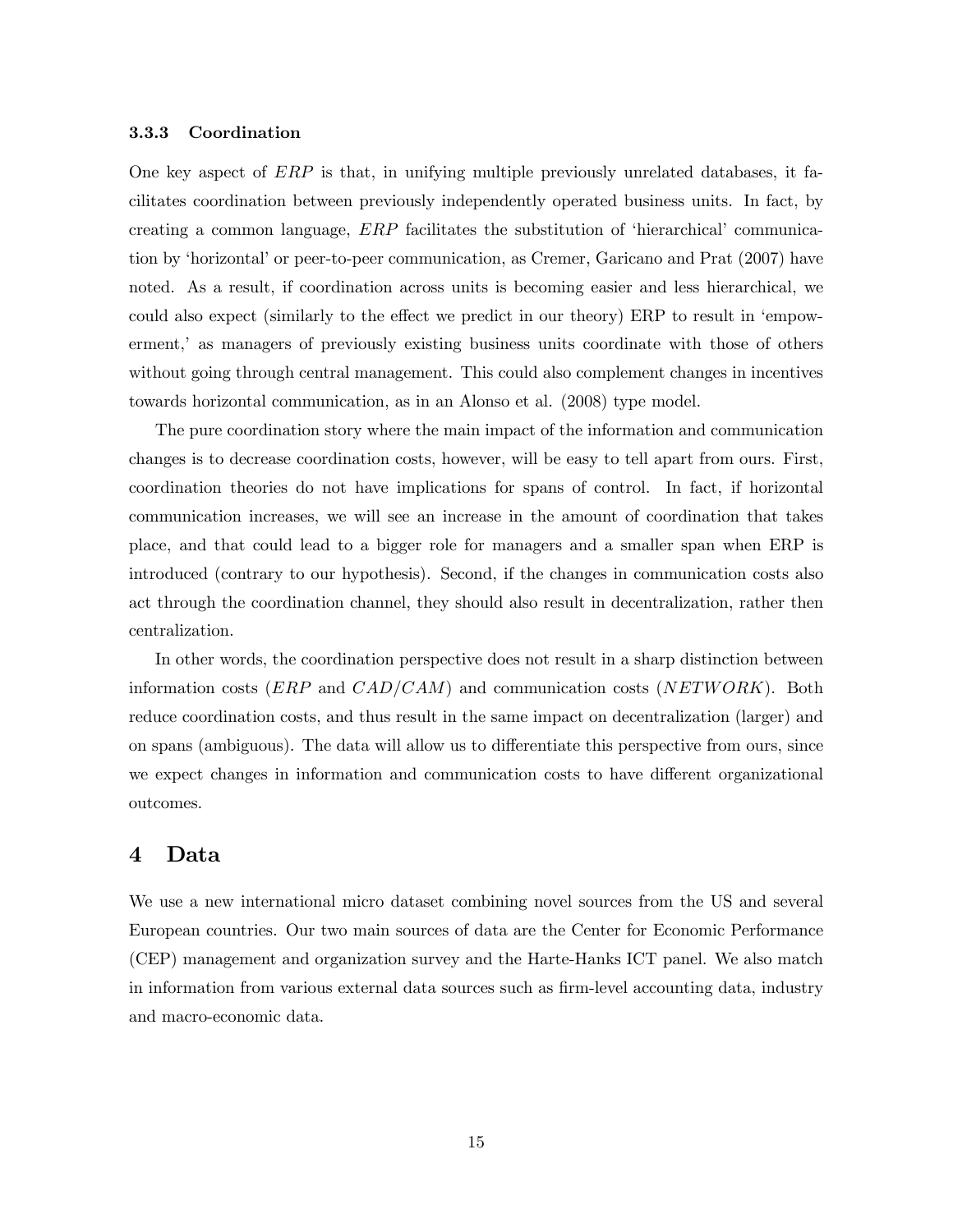#### 4.1 The CEP management and organization survey

#### 4.1.1 Overview

In the summer of 2006 a team of 51 interviewers ran a management and organizational practices survey from the CEP (at the London School of Economics) covering over 4,000 firms across Europe, the US and Asia. In this paper we use data on approximately 1,000 firms from the US, France, Germany, Italy, Poland, Portugal, Sweden and the UK for which we were able to match the organization data with ICT data from an independent database. Appendix C provides detailed information on our sources, but we summarize relevant details here.

The CEP survey uses the "double-blind" technique developed in Bloom and Van Reenen (2007) to try and obtain unbiased accurate responses to the survey questions. One part of this double-blind methodology is that managers were not told they were being scored in any way during the telephone survey. The other part of the double blind methodology is that the interviewers knew nothing about the performance of the firm as they were not given any information except the name of the company and a telephone number. Since these firms are medium sized, large household names are not included.

The survey is targeted at plant managers in firms randomly drawn from the population of all publicly listed and private firms in the manufacturing sector with between 100 and 5,000 employees. We had a response rate of 45% which was uncorrelated with firm profitability or productivity. The interviews took an average of 45 minutes with the interviewers running an average of 78 interviews each, over a median of 3 countries, allowing us to remove interviewer fixed effects. We also collected detailed information on the interview process, including the interview duration, date, time of day, day of the week, and analyst-assessed reliability score, plus information on the interviewees' tenure in the company, tenure in the post, seniority and gender. We generally include these variables plus interviewer fixed-effects as 'noise-controls' to help control for any potential measurement error.

#### 4.1.2 Measuring Plant Manager Autonomy

As part of this survey we asked four questions on plant manager autonomy. First, we asked how much capital investment a plant manager could undertake without prior authorization from the central head quarters. This is a continuous variable enumerated in national currency (which we convert into US dollars using Purchasing Power Parities). We also asked where decisions were effectively made in three other dimensions: (a) hiring a new full-time permanent shopfloor employee, (b) the introduction of a new product and (c) sales and marketing decisions. These more qualitative variables were scaled from a score of one, defined as all decisions taken at the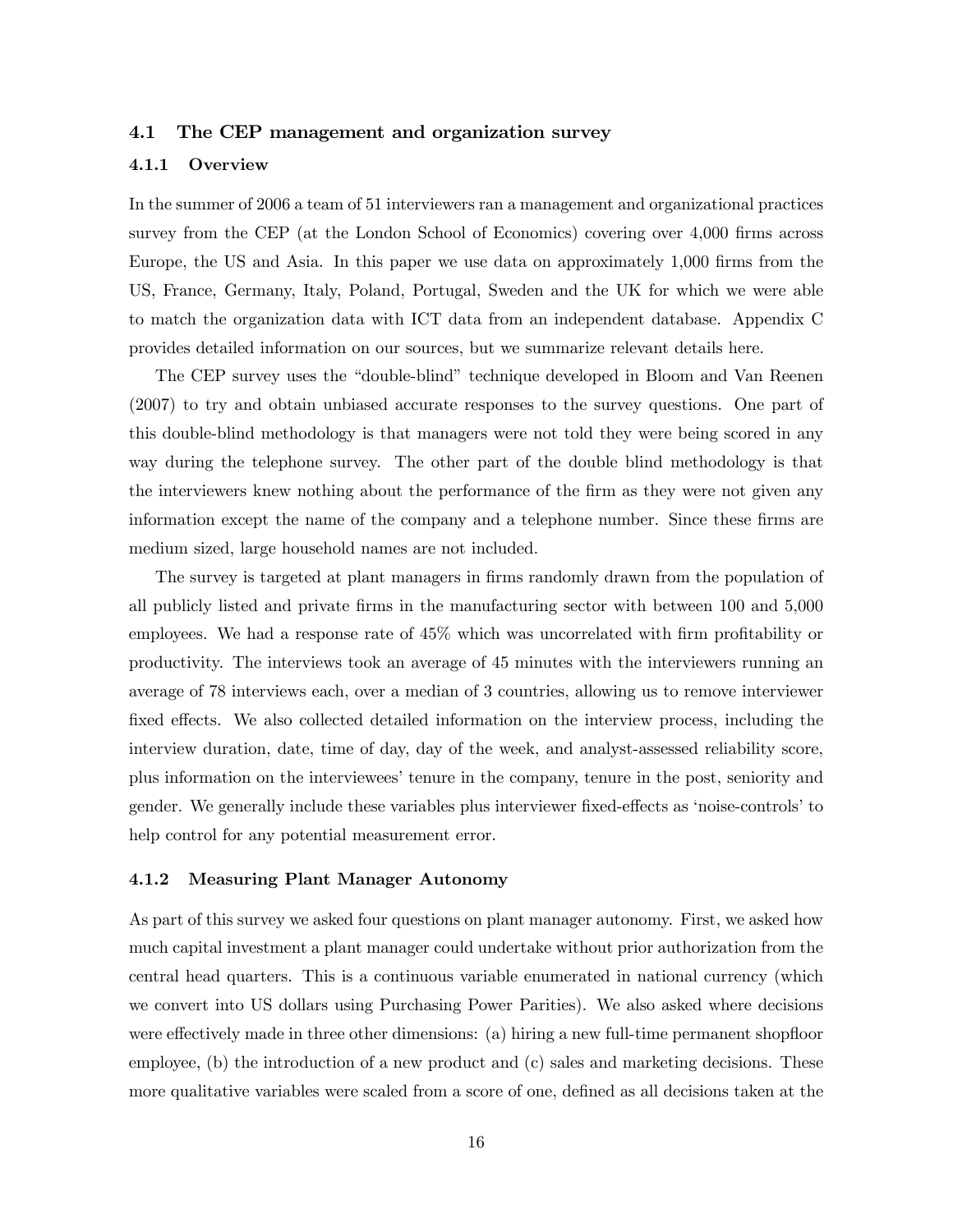corporate head quarters, to a five, defined as complete power ("real authority") of the plant manager, and intermediate scores varying degrees of joint decision making. In Table A2 we detail the individual questions (D1 to D4) and scoring grids in the same order as they appeared in the survey.

Since the scaling may vary across all these questions, we converted the scores from the four decentralization questions to z-scores by normalizing each score to have a mean of zero and standard deviation one. In our main econometric specifications, we take the unweighted average across all four z-scores as our primary measure of overall decentralization<sup>17</sup>. We also experiment with other weighting schemes and we also show what happens when the questions are disaggregated into their component parts.

#### 4.1.3 Measuring Worker Autonomy

During the survey we also asked two questions about worker autonomy over production decisions regarding the pace of work and the allocation of production tasks. These questions were taken directly from Bresnahan et al. (2002) and are reported in Table A2 (questions D6 and D7). These questions are scaled on a one to five basis, with a one denoting managers have full control, and a five denoting workers have full control over the pace of work and allocation of tasks. Our measure of workers' autonomy is a dummy taking value one whenever decisions on both pace of work and allocation of production tasks are mostly taken by workers (i.e. both variables take values higher than three<sup>18</sup>). Again, we experiment with other functional forms.

#### 4.1.4 Measuring Span of Control

We also asked about the plant manager's span of control in terms of the number of people he directly manages, as reported in Table A1 (question D8). The interviewers were explicitly trained to probe the number of people that directly report to him rather than the total number in the hierarchy below him. Unfortunately, we do not have such a direct measure of CHQ span (since we did not interview the CEO). But we try to get a sense of senior management's (CHQ) span of control by asking about whether the firm was single or multi-plant firm, with the idea being that multi-plant firms lead to larger spans at senior management level.

 $17$ The resulting decentralization variable is itself normalized to mean zero and standard deviation one.

<sup>&</sup>lt;sup>18</sup>Decisions on pace of work are taken mostly by workers 11% of the times. Similarly, decisions on the allocation of production tasks, are taken moslty by workers 12% of the times.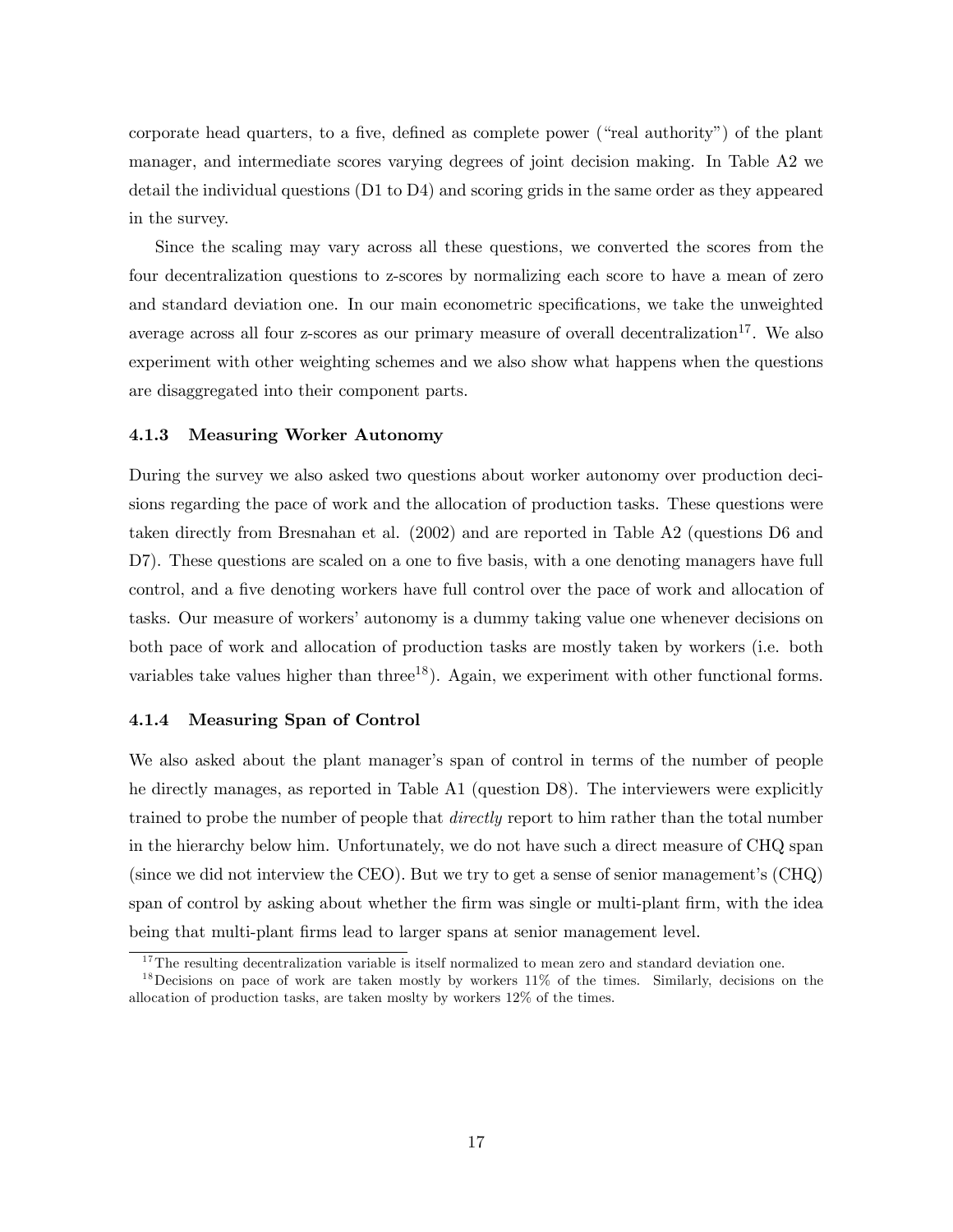#### 4.2 Harte-Hanks' ICT Data

We use an plant level ICT panel produced by the information company Harte-Hanks (HH). HH is a multinational firm that collects detailed hardware and software information to sell to large ICT firms, like IBM and Cisco, to use for marketing. This exerts a strong market discipline on the data quality, as major discrepancies in the data are likely to be rapidly picked up by HH customers'. For this reason, HH conducts extensive internal random quality checks on its own data, enabling them to ensure high levels of accuracy.

The HH data has been collected annually for over 160,000 plants across Europe since the late-1990s. They target plants in firms with 100 or more employees, obtaining a 37% response rate. We use the data for the plants we were able to match to the firms in the management survey. Since this matching procedure sometimes leads to multiple plants sampled in HH per firm, we aggregate ICT plant level data to the firm level, using employment weights. A number of papers, such as Bresnahan et al (2002) and Brynjolfsson and Hitt (2003), have previously used the US HH hardware data, but few papers have used the software data. And certainly no one has combined the software data with information on organizational form in a single country, let alone internationally as we do here.

The prior literature, which has focused on hardware, has typically used information on firms aggregate ICT capital stock covering PCs, servers and infrastructure. But since these simultaneously reduce information and communication costs we do not expect a clear result. Our approach consists instead in considering the presence of specific technologies within the organization, namely: networks, to proxy for communication costs; Enterprise Resource Planning (ERP), to capture the reduction in information access costs for non-production decisions; and CAD/CAM to capture the reduction in information access costs for production decisions. This is depicted in relation to the model in Figure 4.

HH contains information on the presence of all of these software types in the plant.

- HH distinguishes up to 17 distinct types of  $ERPs$ : the market leader is SAP, but Oracle, IBM and many others all offer products in this space.
- HH defines under "workstation applications" the presence of  $CAD/CAM$ 's, software tools that assist production workers, engineers and machinists.
- HH measures the presence of Leased Lines or Frame Relays  $(NETWORK)$ , which are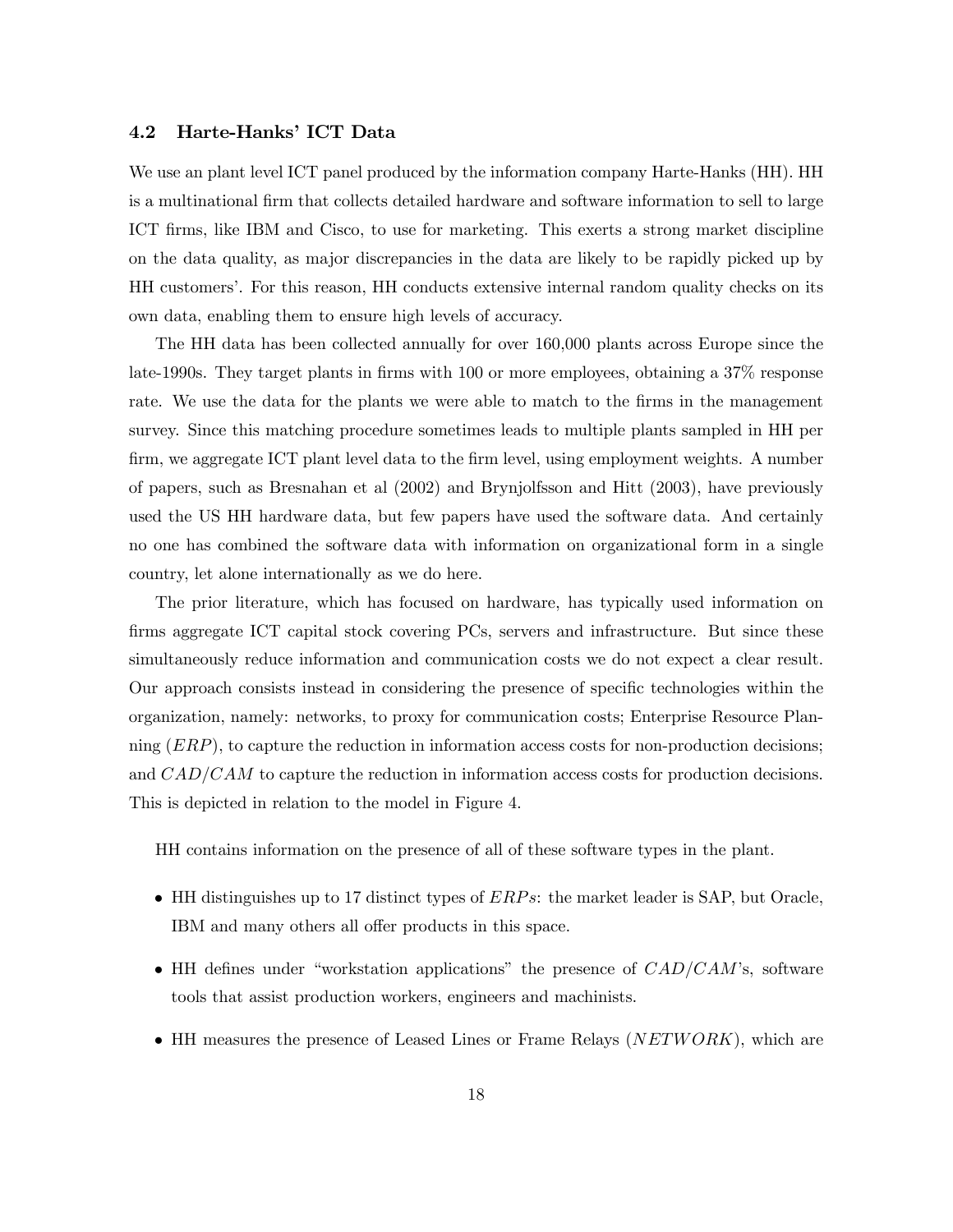# **Figure 4: Information and communication**

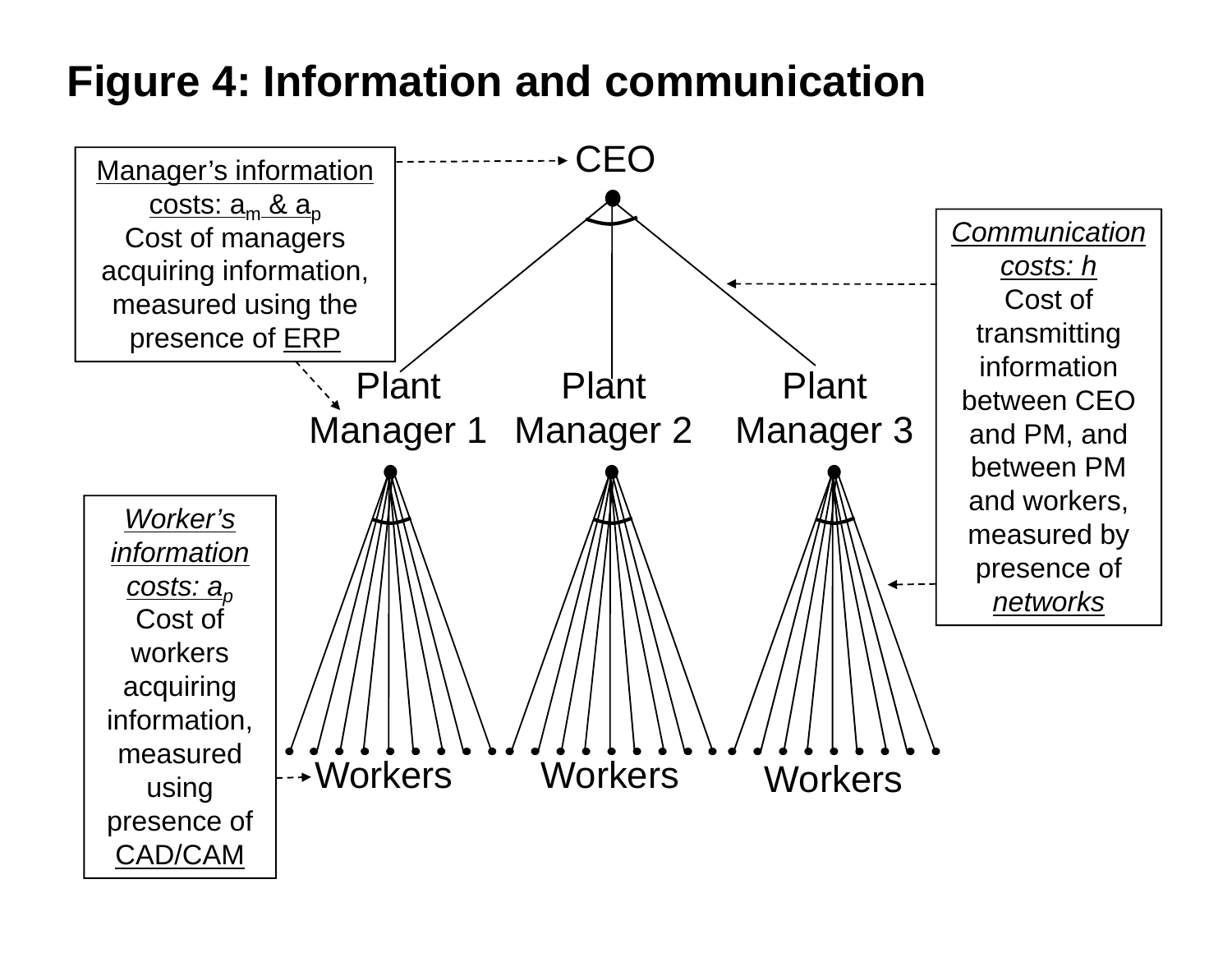technologies used by businesses to connect offices or production sites<sup>19</sup>. We have, in some years, direct information on Local Area Networks (LAN) and Wide Area Networks (WAN) and find these to be both highly correlated with our NETWORK variable. In the robustness tests we show the similarity of results when using this as an alternative proxy for networks.

The presence of any of these technologies at the plant level is codified using binary variables, and plant level employment weights are used to generate firm level indicators<sup>20</sup>. In terms of other technologies we condition on PC intensity, but note its theoretical ambiguity.

#### 4.2.1 Does ERP mainly lower information costs rather than communication costs?

We have argued in Section 2 that *ERP* reduces information costs much more than communication costs, but this may be contentious. To investigate this issue in more detail, we collected data in a survey of IT managers on  $ERP$  usage in 431 firms with 100 to 5000 employees (details in Appendix B). Briefly, we asked managers specifically what was the impact of ERP in their companies with regards to information and communication. Following the theory, we asked them whether ERP was "used to endow top management with more and better information" and respondents could answer on a Likert scale of  $1 =$  "strongly disagree" to  $5 =$  "strongly agree". About three quarters of respondents said that  $ERP$  was "likely" or "very likely" to increase information flows (see Q1 in Figure 5 ). We also asked whether "ERP is used for faster communication of information and directives from top management to other employees" (again from  $1 =$  strongly disagree to  $5 =$  strongly agree). Only about a third of respondents answered that  $ERP$  was "likely" or "very likely" to increase this form of communication (see Panel Q2 in Figure 5 ). Using the cardinal scale, the mean of the information acquisition answer was 3.8, whereas the mean of the communication answer was 2.8 with the difference significant at the 1% level. A similar pattern is evident when respondents where asked about information acquisition vs. communication for middle managers (see Panels Q3 and Q4 in Figure 5). Appendix B has some further analysis, but this empirical evidence corroborates our discussions with technology experts that  $ERP$  is primarily related to information acquisition

 $19A$  leased line is a symmetric telecommunications line connecting two locations. It is sometimes known as a 'Private Circuit' or 'Data Line'. Unlike traditional PSTN lines, a leased line does not have a telephone number, because each side of the line is permanently connected to the other. Leased lines can be used for telephone, data or Internet services. Frame relay is a data transmission technique used to send digital information (data and voice) cheaply quickly, and is often used in local and wide area networks. These systems are predominantly used to manage internal communication systems. They are not specifically about production or non-production decisions, but affects communication through out the firm.

 $^{20}$ The resulting variables have mass points at zero or one. We present robustness tests using just the discrete versions of these technology indicators.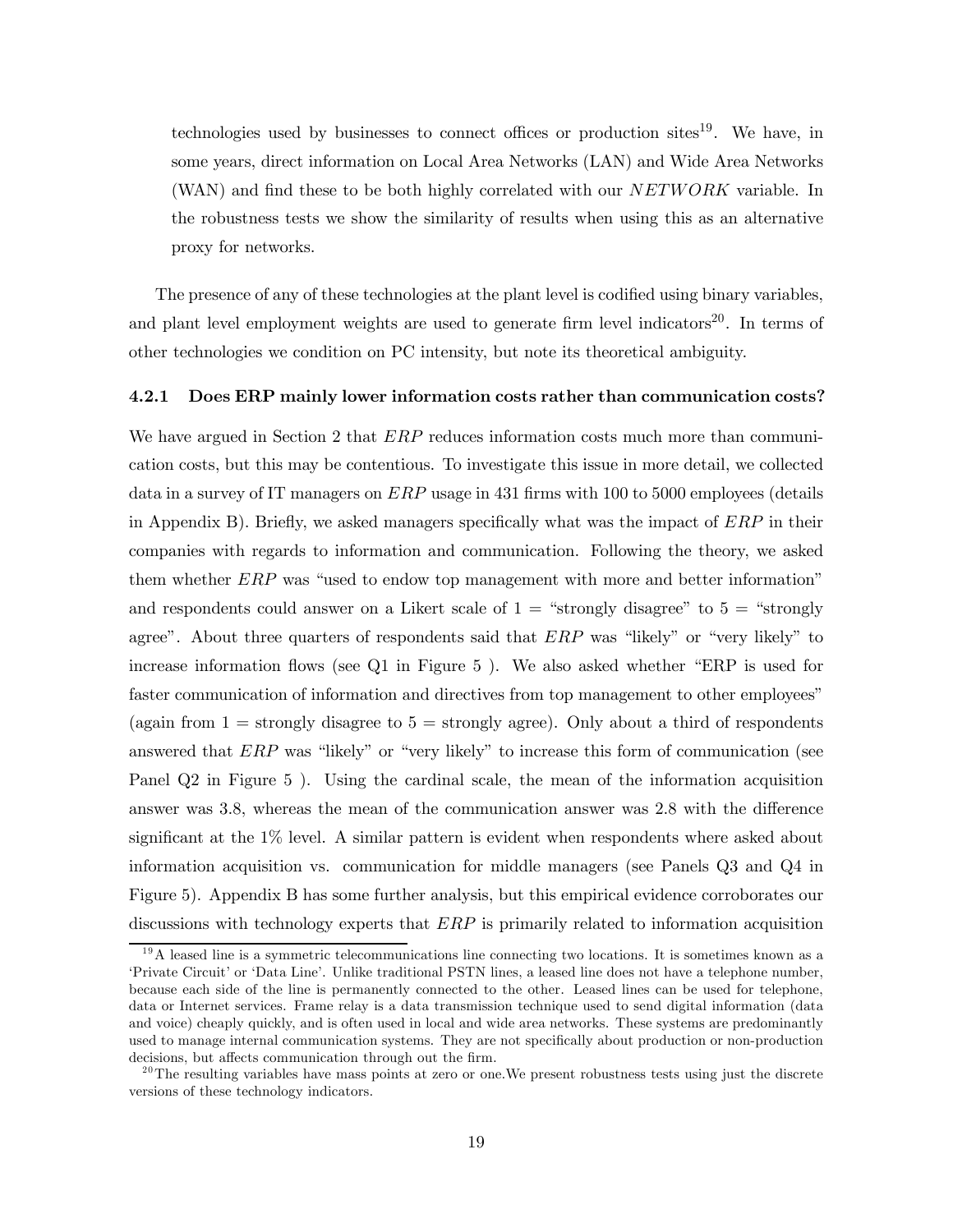# **Figure 5: Enterprise Resource Planning (ERP) use**

**Q1:** *"Our ERP System is used to endow top management with more & better i f ti nformation"*



# **Q3:** *"Our ERP System is used to endow middle management with more & better i f ti"information*



**Q2:** *"Our ERP System is used to faster communicate information and directives from t t tl" top managemen to employees "*



**Q4:** *"Our ERP System is used to faster communicate information and directives from middl t e managemen tl" o employees "*



Notes: Answers range from 1="strongly disagree" to 5="strongly agree". Each bar represents the % of respondents in the relevant bin from 431 firms. See Appendix B for details.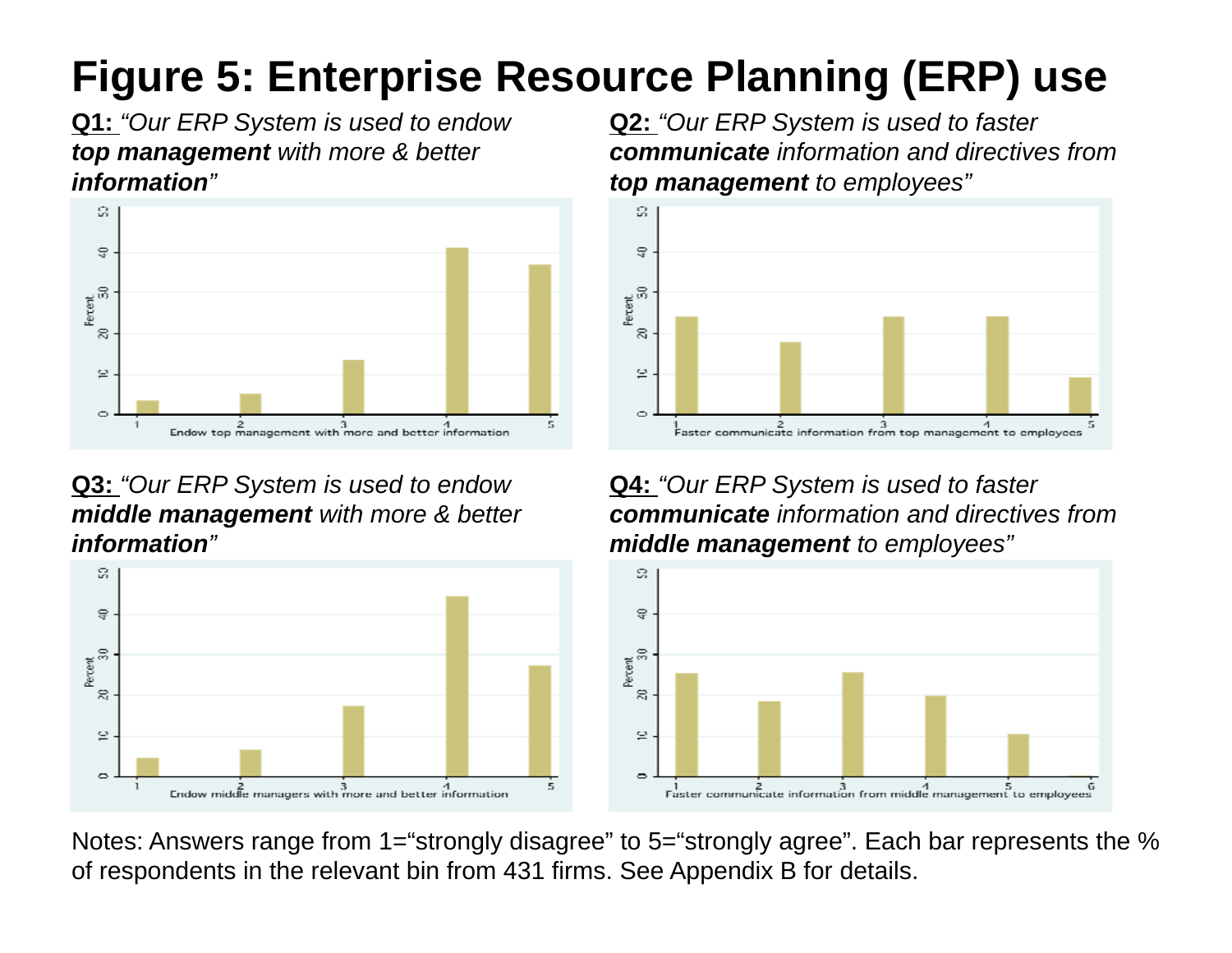rather than communication.

#### 4.3 Other Data

In addition to the organization variable, the CEP survey also provides a wide variety of other variables such as human capital, demographics and management practices. Also, since the CEP survey used accounting databases as our sampling frames from BVD (Amadeus in Europe and ICARUS in the US), we have the usual accounting information for most firms, such as employment, sales, industry, location, etc.

Table 2 contains some descriptive statistics of the data we use. In the largest sample we have 949 plants with median employment of 252 employees (153 at the median).

#### 5 Empirical Results

#### 5.1 Econometric Model

We wish to estimate the following generic equation:

$$
O_{ijk} = \alpha a_{ijk} + \beta h_{ijk} + x'_{ijk}\gamma + u_{ijk}
$$
\n<sup>(4)</sup>

where the dependent variable is  $O_{ijk}$  which denotes the organizational form of firm i in industry  $j$  in country k. Our theory offers predictions over four types of organizational outcomes for which we have data: the autonomy of the worker  $(O = AW)$ , the autonomy of the plant manager  $(O = AP)$ , the span of control of the plant manager  $(O = SP)$  and the span of control of the CHQ ( $O = SC$ ). As in the theory, a denotes information access costs and h denotes communication costs. The  $x_{ijk}$  denote other control variables and  $u_{ijk}$  is a stochastic error term - we will discuss these in more detail later.

As discussed in the data section, we have direct measures of workers' autonomy, managers' autonomy and managers' span of control from our survey. The management autonomy questions investigate the extent of "non-production" autonomy the plant manager has from the central head quarters (e.g. how much investment could be made without central head quarters approval). The worker autonomy questions relate to decisions the worker could have control over compared to the plant manager (e.g. setting the pace of work).

The information costs and communication costs facing the firm are not directly observable, but we substitute in the relevant indicator from HH ( $NETWORK$  lowers h;  $ERP$  and  $CAD/CAM$  lower a). To be more explicit the three regressions we will estimate are:

Autonomy of the plant managers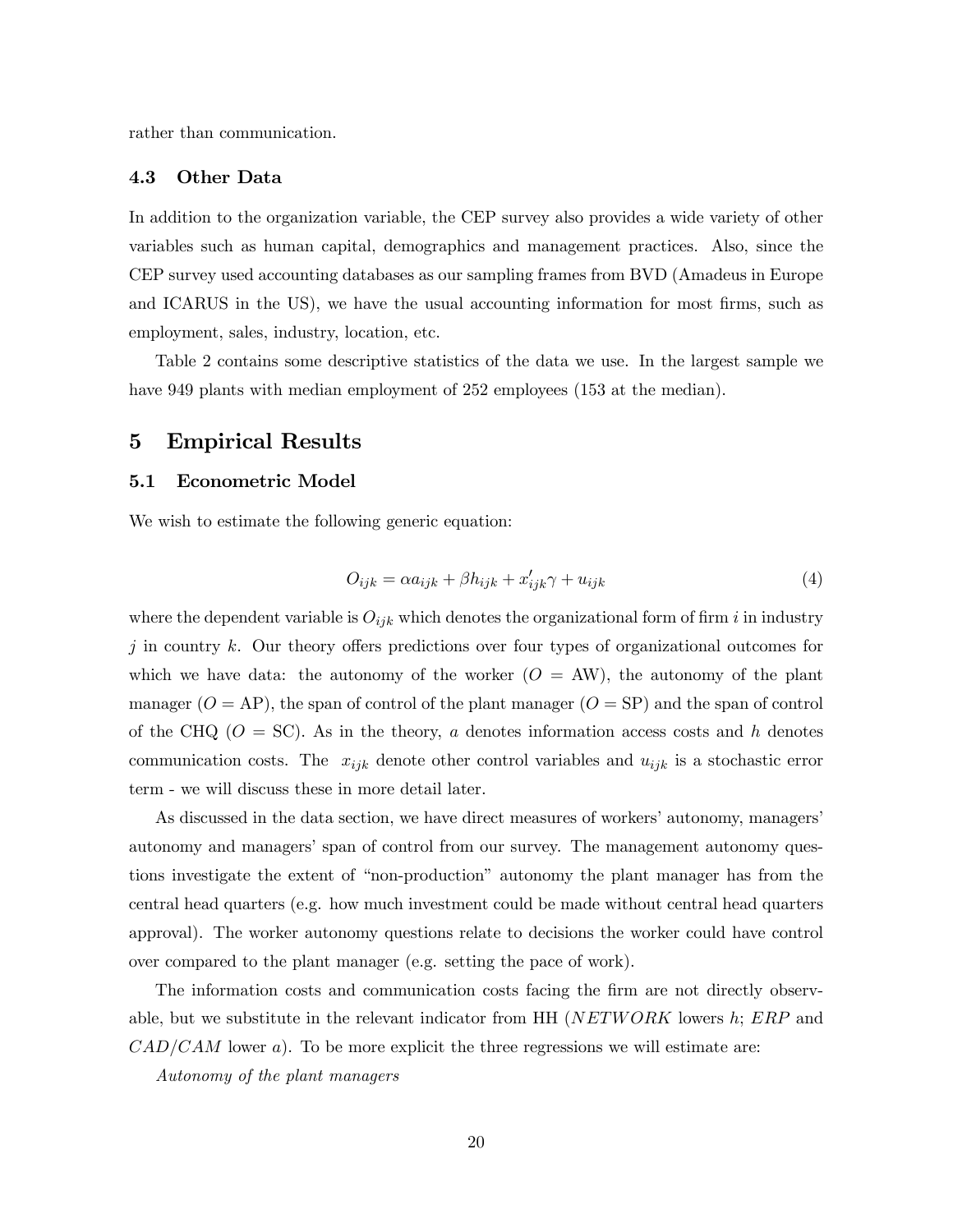$$
AP_{ijk} = \alpha^{AP} ERP_{ijk} + \beta^{AP} NETWORK_{ijk} + x'_{ijk} \gamma^{AP} + u^{AP}_{ijk}
$$
(5)

Autonomy of the worker

$$
AW_{ijk} = \alpha^{AW}(CAD/CAM)_{ijk} + \beta^{AW}_{ijk} NETWORK_{ijk} + x'_{ijk}\gamma^{AW} + u^{AW}_{ijk}
$$
(6)

Span of control of the plant manager

$$
\ln(SP_{ijk}) = \alpha^{SP}(CAD/CAM)_{ijk} + \beta_{ijk}^{SP} NETWORK_{ijk} + x_{ijk}'\gamma^{SP} + u_{ijk}^{SP}
$$
 (7)

Recall that Table 1 contains the main theoretical predictions of the model that we have sketched together with the technologies we are using. Falls in information costs are associated with greater plant manager autonomy and workers' autonomy, and larger spans of control. By contrast, falls in communication costs are associated with decreases in autonomy and ambiguous effects on spans.

We have a rich set of controls to draw on  $(x_{ijk})$ , although we are careful about conditioning on factors that are also directly influenced by technology. Consequently we consider specifications with very basic controls as well as those with a more extensive vector of covariates. Since there is measurement error in the organizational variables we generally condition on "noise controls" that include interviewer fixed effects and interviewee controls (e.g. tenure of manager) and interview controls (e.g. time of day). Other controls include a full set of three digit industry and country dummies, plant age, skills (share of college educated workers), firm and plant size and multinational status. We also perform robustness checks with many other variables suggested in the literature which may potentially confound our key results.

#### 5.2 Basic Results

Tables 3 through 5 present the main results, each table has a different dependent variable and corresponds to equations (5) to (7). Table 3 contains the empirical results for plant managers' autonomy. All columns control for size (through employment of the firm and the plant), multinational status (foreign multinational or domestic multinational with the base as a purely domestic firm), whether the CEO is located on the same site as the plant manager<sup>21</sup>, "noise" controls as discussed in the data section (there are 60 controls including analyst fixed effects) and a full set of country and three digit industry dummies. Column (1) uses the presence of Enterprise Resource Planning (ERP) as a measure of information acquisition over

 $^{21}$ All results are robust to dropping size, multinational and ceo on site controls (results available upon requests). Note that firms where the CEO was the same individual as the plant manager are dropped.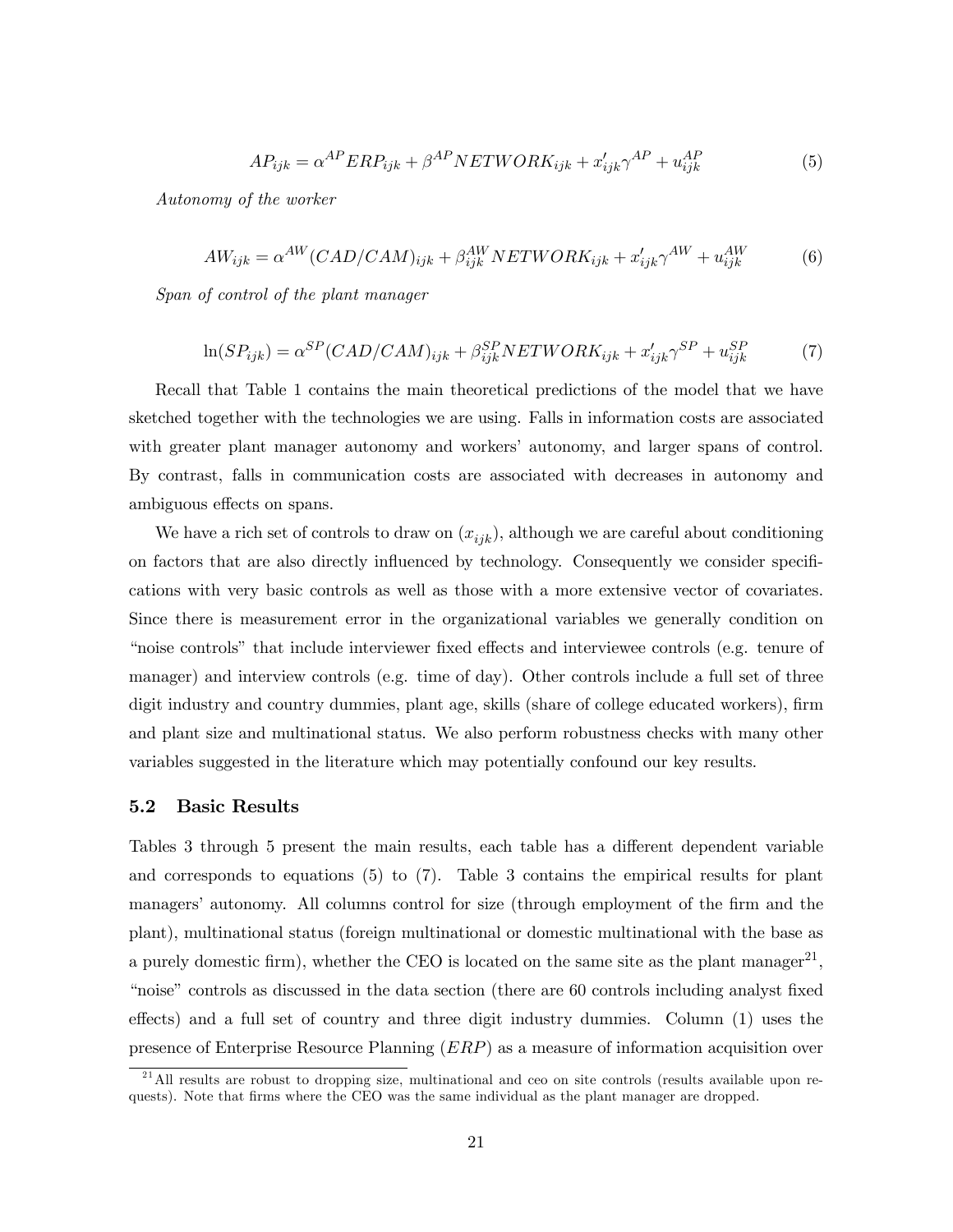non-production decisions. As the theory predicts, ERP is associated with more autonomy of plant managers (relative to the central head quarters) as the plant manager is allowed greater flexibility in making decisions over investment, hiring, marketing and product introduction. In our model this is because  $ERP$  enables him to access information more easily and solve more problems without referring them upwards. In terms of the other covariates. we find that larger and more complex enterprises (as indicated by size and multinational status) are more likely to decentralize decision-making to the plant manager. Column (2) includes firm level skills, as measured by proportion of employees with college degrees. The variable takes a positive and significant coefficient, indicating that more skilled workplaces tend to be more decentralized (consistent with Caroli and Van Reenen, 2001). This column also includes the PC intensity of plant which enters with a negative and insignificant sign. The ambiguity of the IT hardware variable should not be surprising as greater computer intensity simultaneously lowers information costs and communication costs which, according to our theoretical model, have opposite effects on autonomy.

The third column of Table 3 includes an indicator for the presence of networks, which indicates lower communication costs. As the theory predicts, there is a negative coefficient on the network variable (significant at the 5% level) which may reflect the fact that lower communication costs imply that central head quarters make more decisions than the plant manager as it is now easier to pass on solutions. This result is robust to including skills and PC intensity in column (4). Columns (5) and (6) includes both information and communications technologies at the same time. Since these are positively correlated, the results are a little stronger. Table 3 is consistent with the theoretical model sketched earlier: falling information costs are associated with decentralization, whereas falling communication costs are associated with centralization.

The next two tables analyze the relationship between communication and information technologies with workers' autonomy and plant manager span of control (this follows exactly the order outlined in Table 2). Table 4 is a probit model of workers' autonomy where our indicator of information acquisition over production decisions is  $CAD/CAM$ . In columns (1) and (2), the coefficient on  $CAD/CAM$  is positive and significant, indicating that such technologies are associated with worker empowerment. In columns (3) and (4), by contrast, the presence of networks has a negative coefficient which is consistent with the theoretical notion that greater communication leads to centralization. Although the coefficient on NETWORK is correctly signed, it is insignificant even when both technologies are included simultaneously (in the final two columns).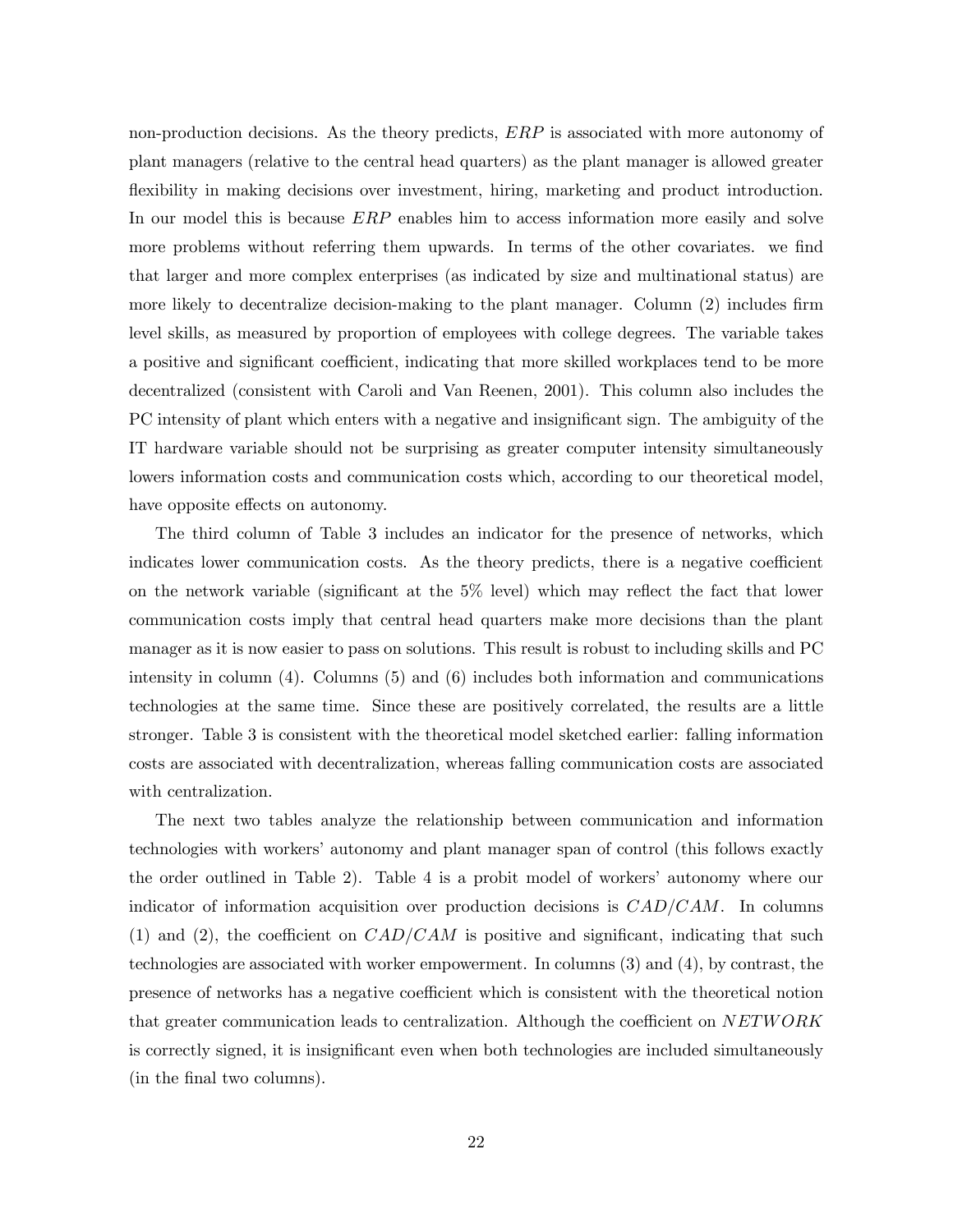Table 5 examines the plant manager's span of control as measured by the number of employees who directly report to him.  $CAD/CAM$  is associated with significantly greater plant manager span, consistent with the idea that production technologies that help worker information access enable them to do more tasks which makes it possible for the plant manager to oversee more production workers (greater span). The coefficient on NETWORK is positive and insignificant (the theory does not have an unambiguous prediction for this coefficient).

Comparing the empirical results with our expectations in Table 1, we obtain a reasonably close match. All the coefficients are in the same direction as the theoretical predictions (when they are unambiguous) and all are significant at the 5% level (with the exception of  $NETWORK$  in the worker autonomy equation). The idea that information technologies are associated with increased autonomy and span of control, whereas communications technologies are associated with decreased autonomy appears to have some empirical content. By contrast, the automation story would predict information technologies should be associated with centralization away from lower level employees and the coordination theories would predict that communication technologies should be associated with decentralization (see sub-section 3.3.). Thus, we interpret our evidence on ICT and firm organization as providing some support for the cognitive view of hierarchies.

#### 5.3 Magnitudes

Although the estimates are statistically significant and broadly consistent with our theory, are they of economic significance? One way of examining this question is to simulate an increase in the diffusion of our ICT indicators. Given the debate over whether the increasing productivity gap between Europe and the US in the decade since 1995 was related to ICT (e.g. Bloom, Sadun and Van Reenen, 2007), we simulate increasing the ICT diffusion measures by 60% (the difference in the average level of the ICT capital stock per hour worked between the EU and the US 2000-2004<sup>22</sup>).

An increase in the penetration rate of  $ERP$  of 60% over the sample average of 36% is 22 percentage points. Using the final column of Table 3, this is associated with a 0.025 of a standard deviation increase in plant manager autonomy. This is equivalent in effect to an increase in the proportion of college graduates by 26% (using the coefficient on education), which is broadly the increase in education achieved by the US between 1990 and 2000 of about a quarter<sup>23</sup>. So we regard this as a substantial effect. Similar calculations show that increasing

 $^{22}$ This is based on the EU KLEMS data. See Timmer, Yppa and Van Ark (2003) Table 5 for a similar figure for 2001 and a description of the data.

 $^{23}$ In 1990 25.7% of American workers had college degrees or equivalent and this rose to 31.8% by 2004, an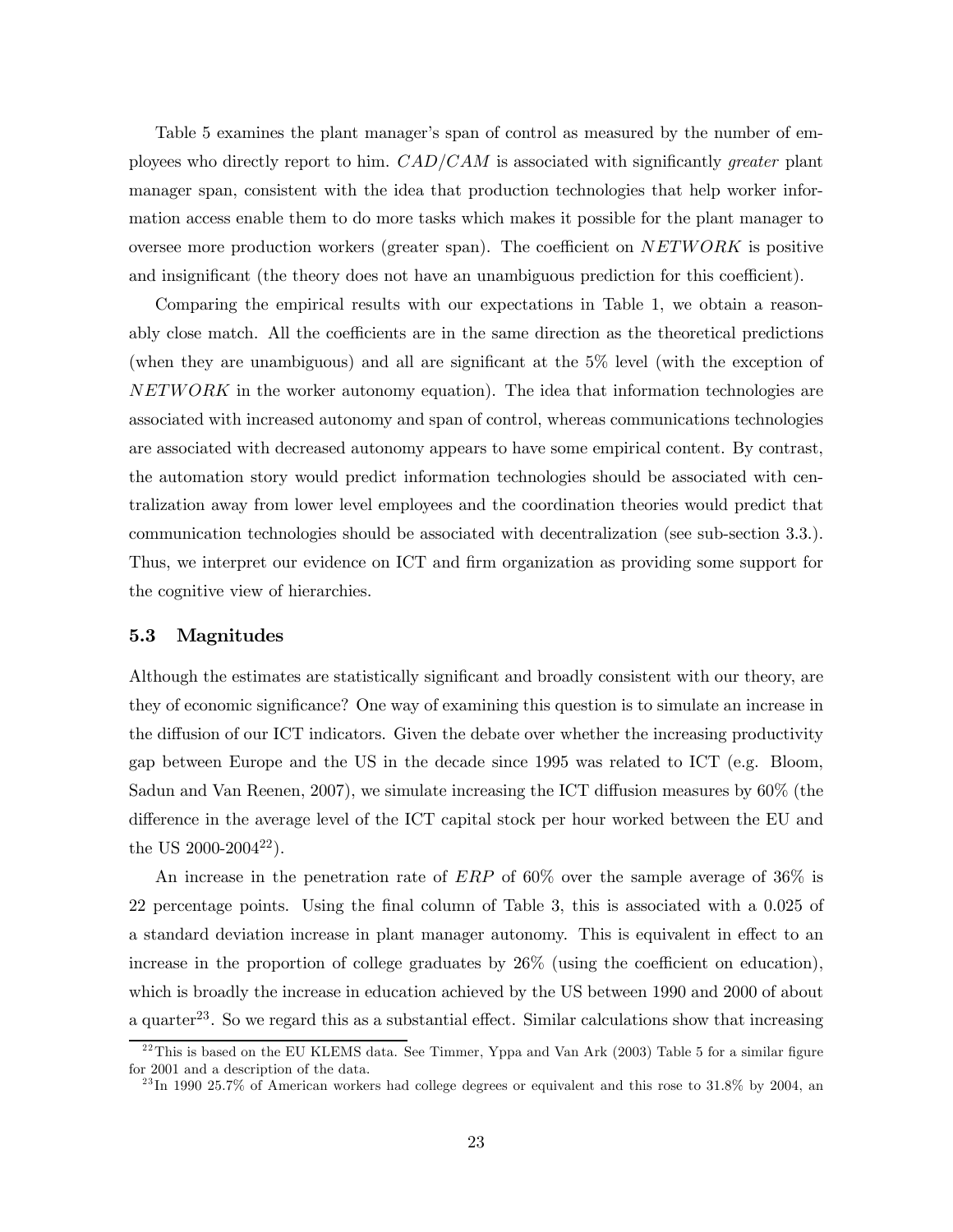the penetration of  $NETWORK$  by 60% (21 percentage points at the mean) is associated with a decrease in plant manger's autonomy by 0.023 standard deviations, equivalent to reducing the college share by 24%. This increase in NETWORK is associated with an increase in plant manager's span of 1.1% (equivalent to a 19% increase in the college share) and with a reduction in worker autonomy of -0.005 standard deviations (equivalent to a 10.3% fall in the college share)<sup>24</sup>. So the "effect" of falling communication costs (NETWORK) appears somewhat greater for plant manager autonomy than for worker autonomy, with span of control in the middle. Finally, consider a  $60\%$  increase in  $CAD/CAM$ . This is associated with  $0.2\%$ increase in plant manager's span (equivalent to a 3.7% increase in the college share) and a  $0.1\%$  increase in worker autonomy (equivalent to a  $1.6\%$  increase in the college share). This is lower because the mean of CAD/CAM is lower than the other technologies.

This implies that these technical changes appear very important for some aspects of organization (benchmarked against equivalent increases in skills), especially ERP on plant manager's autonomy and NETWORK on all three organizational dimensions.

#### 5.4 Extensions and Robustness

#### 5.4.1 Endogeneity

Tables 3 through 5 present conditional correlations that seemed to be broadly consistent with the theory. The theoretical model suggests that the endogenous outcomes should covary in systematic ways in equilibrium which is what we examine in the data. We are of course concerned about endogeneity bias as there may be some unobservable that is correlated with the organizational outcomes and our measures of information and communication costs (especially as these are all measured at the firm level). We take some reassurance in the fact that although these ICT indicators are positively correlated in the data<sup>25</sup>, their predicted effects on the same organizational variable can take opposite signs. For example, in the plant manager autonomy equation the coefficient on information acquisition technologies (proxied by  $ERP$ ) is opposite in sign to communication technologies (NETWORK) both theoretically and empirically. For endogeneity to generate these results, the hypothetical unobservable positively correlated with decentralization would have to mimic this pattern of having a negative covariance with  $NETWORK$  and a positive covariance with  $ERP$ . This is always a theoretical possibility, but it is not obvious what would generate this bias.

increase of 6.1 percentage points or 23.7% (Machin and Van Reenen, 2008).

 $24$ <sup>24</sup>These calculations use the coefficients in the final columns in Tables 4 and 5.

<sup>&</sup>lt;sup>25</sup> For example, the pairwise correlation between the ERP and the NETWORK variables is 0.168, significant at the 1% level.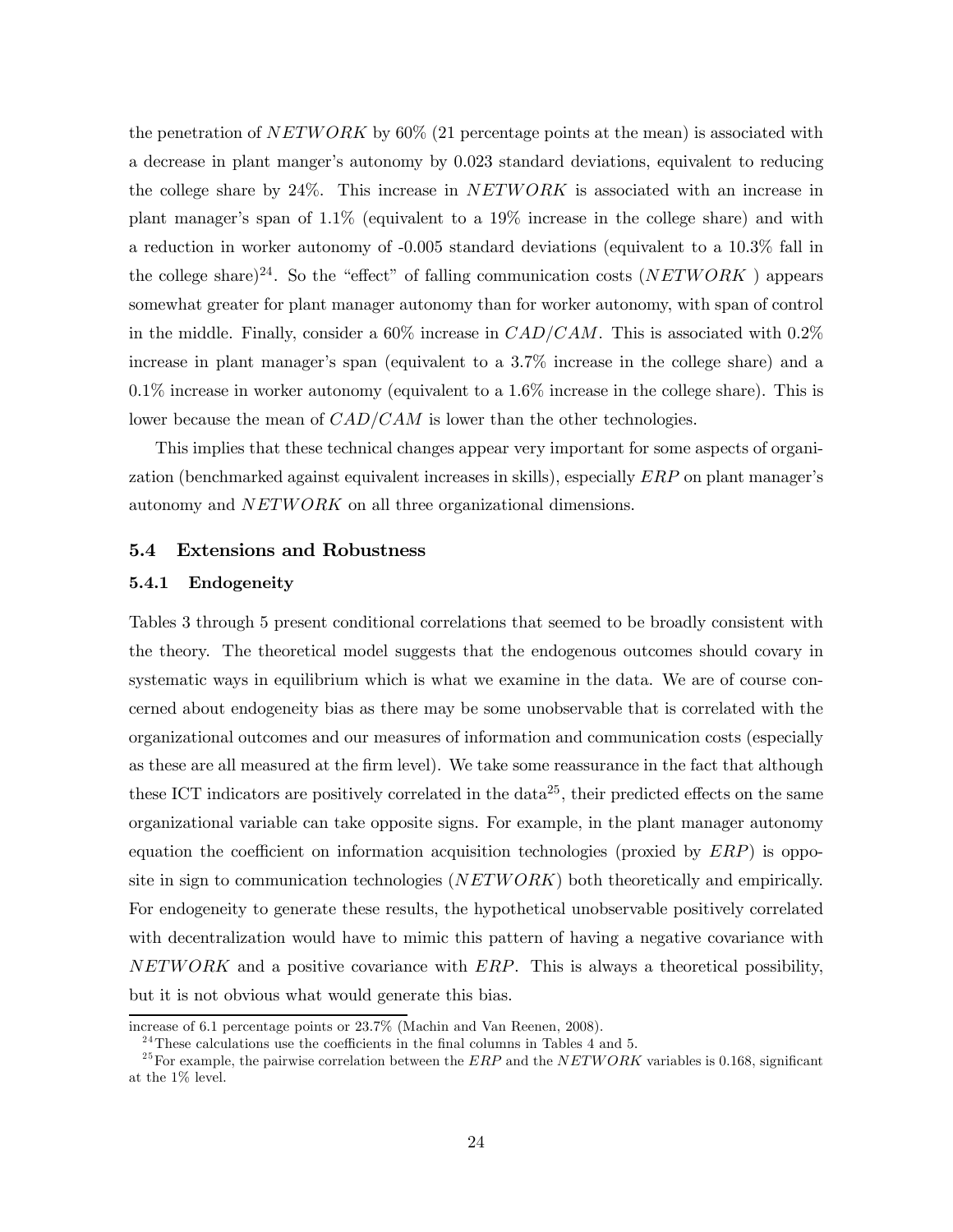Nevertheless, we do consider an alternative approach to identifying the effects of networks. The cost of electronically communicating over networks differs substantially between countries because of differential degrees of the roll-out of high speed bandwidth and the pricing of telecommunications. Although there have been moves to liberalize the telecommunication sector in most countries, this has happened at very different speeds and in some countries the incumbent state run (or formerly state run) monopolists retain considerable pricing power (e.g. Nicoletti and Scarpetta, 2003; Azmat et al, 2008; OECD, 2005, 2007). We discuss these more in Appendix C.

We exploit these differential costs using OECD (2007) series on the prices of leased lines used for networks (call this price  $p_k^c$ ), which represent the cost of an annual subscription to a leased line contract at 2006 PPP US\$. An obvious empirical problem is that these measured telecommunication price indices only vary across countries<sup>26</sup> and not within countries, so they are collinear with the country dummies. Industries will be differentially affected by these costs, however, depending on the degree to which they are reliant on networks for exogenous technological reasons. We proxy this reliance by using the intensity of network use in the industry pooling the data across all countries  $(NETWORK_i)$ .<sup>27</sup> We then estimate reduced form models:

$$
y_{ijk} = \lambda (p_k^c * NETWORK_j) + x_{ijk}'\mu + v_{ijk}
$$
\n(8)

Note that the controls  $(x'_{ijk})$  include a full set of industry and country dummies, so we are essentially using  $p_k^c * NETWORK_j$  as a direct proxy for h, with the prediction that  $\lambda > 0$ : for the network-intensive industries we would expect to see more managerial autonomy in countries where communication prices are high (like Poland) than where they are low (like Sweden).

The results for this experiment are presented in Table 6. The first column simply repeats the baseline specification from column (4) of Table 3 showing that network presence is associated with centralization<sup>28</sup>. The second column includes the key variable representing effective network prices. The positive coefficient on this variable is consistent with the idea that higher network costs reduces the use of networking technologies, and so enable plant managers to retain more autonomy. The magnitude of the coefficient suggests that for an industry where 10%

 $^{26}$ This is only partially true as there is some within country variation. For example, the roll-out of broadband proceeds at a different rate across areas (see Stephenson, 2006).

 $27$ This identification strategy parallels Rajan and Zingales (1998) We also considered specifications where we used network intensive industries defined on US data only and dropped the US from the sample we estimated on. This generated similar results.

<sup>&</sup>lt;sup>28</sup> Note that the sample is larger because we do not condition on  $ERP$ . This could also be endogenous and we have no valid instrument for it. Results are similar if we condition on ERP throughout this table (for example in column (2) the coefficient on the price term is 5.189 with a standard error of 2.221).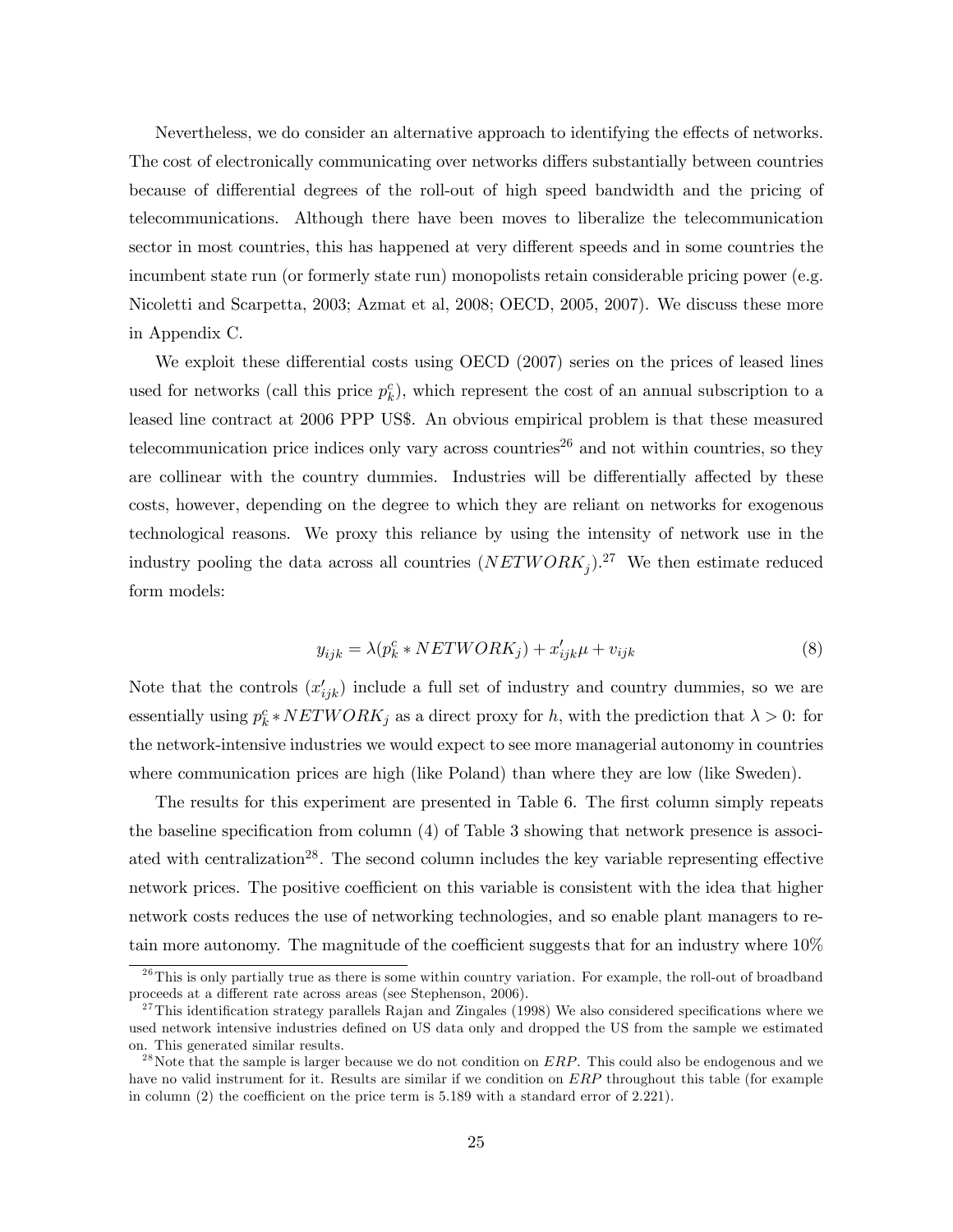of workers use networks doubling communication costs (e.g. moving from Sweden to Poland) decreases autonomy by 0.48 of a standard deviation. A concern is that the country-level network price variable simply proxies some other variable so we include country-level schooling and GDP per person in column (3). The network price variable remains positive and significant in sign<sup>29</sup>.

#### 5.4.2 "Cross" Effects of Technologies

We now consider some of the further "cross" effects of technologies by saturating the empirical models with all three types of technologies. Table 7 presents the full set of predictions from the theory analogously to Table 1. We present the most general specifications for each of the three main organizational variables in Table 8.

The first thing to note is that none of the earlier conclusions change with respect to the earlier tests:  $NETWORK$  are associated with less autonomy,  $ERP$  is associated with more autonomy for managers and  $CAD/CAM$  is associated with more autonomy for workers and a larger span of control. In terms of the additional tests, the first row of Table 8 includes  $CAD/CAM$  in the plant managers' autonomy equation. This is insignificant, in line with the theoretical prediction of a zero effect. The last row includes ERP in the workers' autonomy equation, which is negative (as theory predicts), but insignificant. The last row also includes ERP in the span of control regression, which takes a positive coefficient. This is the only place we obtain a sign which is contrary to the theory as it should be negative. We do not regard this as undermining our general set-up, however, as the coefficient is insignificant. The robustness of the earlier results to these "cross effects" is reassuring, but the insignificance of the extra terms does imply that it is difficult to pick up some of the more subtle cross effects of ICTs on firm organization.

#### 5.4.3 Corporate Head Quarters' Span of Control

Table 7 showed that the theory also generates predictions for the span of control of the CHQ. Although we had a direct measure of the plant managers' span (number of direct reports) we do not have such a direct measure for the CHQ span. One proxy measure for this, however,

<sup>&</sup>lt;sup>29</sup>We also experimented with using  $p_k^c * NETWORK_j$  as an instrumental variable for  $NETWORK_{ijk}$ . This is ambitious because we do not know exactly how intensively networks are used so  $p_k^c * NETWORK_j$  may reflect this. We found that although prices were negatively correlated with Network usage the first stage was weak for NETWORK (a |t| statistic of 1.5 on the instrument). Investigation revealed that this was because of low correlation for the smaller firms which may be because the OECD's communication price series includes discounts which are only available to larger users. When we dropped firms with under 200 employees the first stage was highly significant (a |t| statistic of 2.3). Running 2SLS on the larger firms generated a significantly negative marginal effect (-1.702 with a standard error of 0.95) suggesting downward bias on the OLS estimates.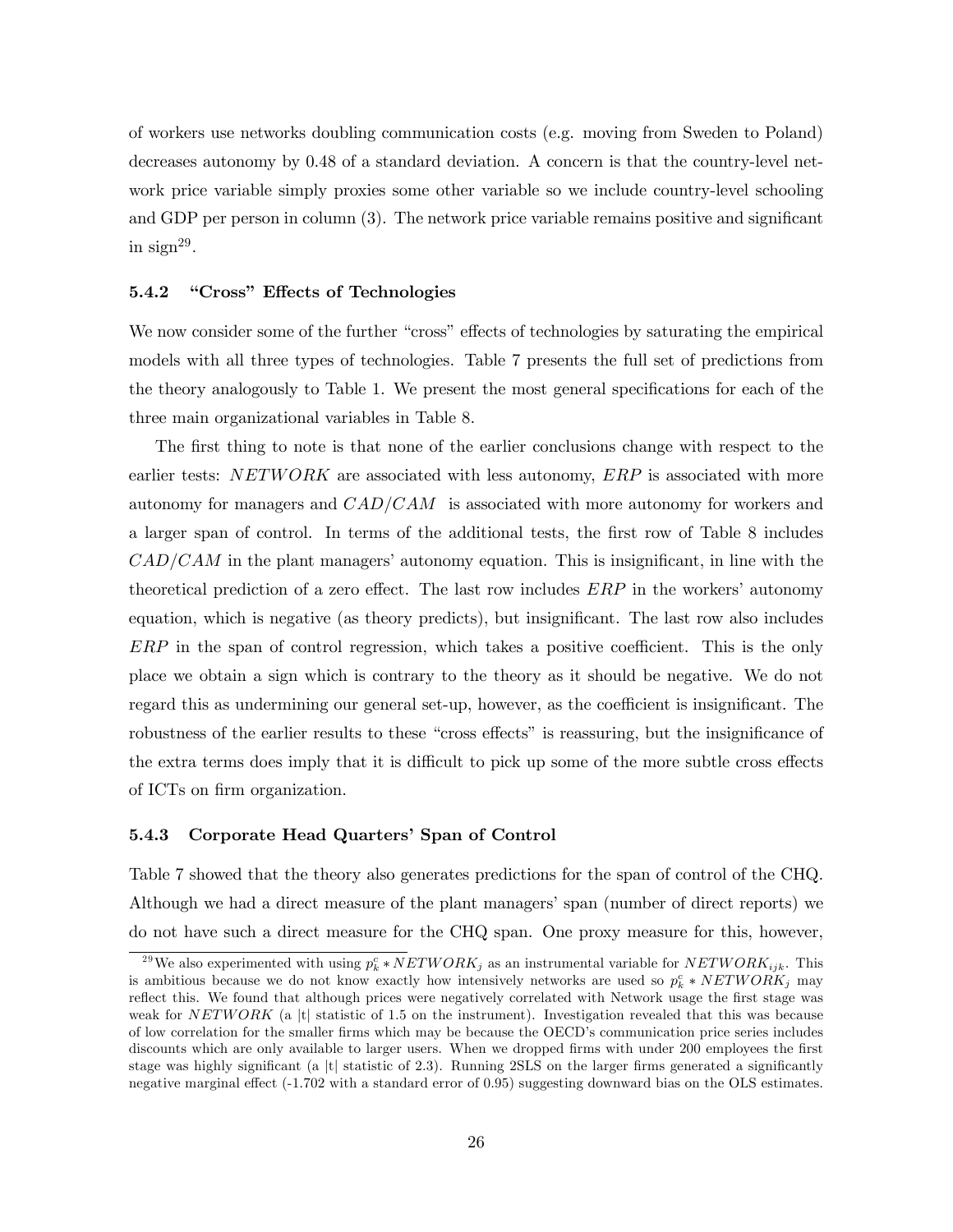is the number of plants in the firm, with more plants indicating a larger CHQ span. Because this variable is likely measured with error we simply consider a dummy for a multiplant firm as a measure of the CHQ span and regress this on information acquisition technology for the Plant Manager (*ERP*) and *NETWORK* in Table 9.

The clear theoretical prediction from Table 7 is that ERP should be associated with a wider CHQ span because plant managers are able to make decisions more easily so CHQ finds it easier to manage a larger number of them. This is supported by Table 8, ERP has a significant and positive association with CHQ span of control in column (1) where we condition on the standard controls and column (3) where we also condition on  $NETWORK^{30}$ . The coefficient on NETWORK is positive and significant (it has a theoretically ambiguous sign).

#### 5.4.4 An alternative mechanism: Incentives

At the end of the theory section we discussed alternative mechanisms, such as agency and incentives, through which ICT could affect organizational structure. We argued that the cognitive approach we take here is first order, although they may still be important. One simple way to investigate this is to explicitly condition on incentive pay in the regressions. From the survey we know the proportion of managerial pay that was in bonus (direct incentive pay) and the increase in pay upon promotion (a career concerns mechanism).

Columns (1) through (3) of Table 10 include a variable indicating the proportion of the plant manager's pay that was bonus (rather than flat salary)<sup>31</sup>. Columns (4) through (6) includes the proportionate increase in pay when promoted for a typical plant manager. It is clear that the signs and significance of the technology variables are hardly affected by this additional variable. For example, in column (1) the incentive pay variable is positively and significantly associated with greater autonomy of the plant manager. This seems sensible there is little point in having performance related pay if the manager has no discretion over relevant decisions. Nevertheless, the coefficient on  $ERP$  has fallen only to 0.115 (from 0.116 in Table 3) and the coefficient on  $NETWORK$  to  $-0.110$  (unchanged from Table 3). The other incentive pay proxies are insignificant in the other columns and do not change the qualitative results.

Obviously this is a crude test as there are other dimensions of incentive pay we have not captured (e.g. for production workers) and some incentive effects may operate independently of any remuneration scheme. But the robustness of our results to explicit controls for incentives

 $30$  If we also include  $CAD/CAM$  the ERP coefficient remains positive and significant. The theory predicts a zero effect of CAD/CAM which indeed has an insignificant coefficient (-0.389 with a standard error of 0.432).

 $31$  See Lemieux, MacLeod and Parent (2007) for how performance pay has grown in importance over time.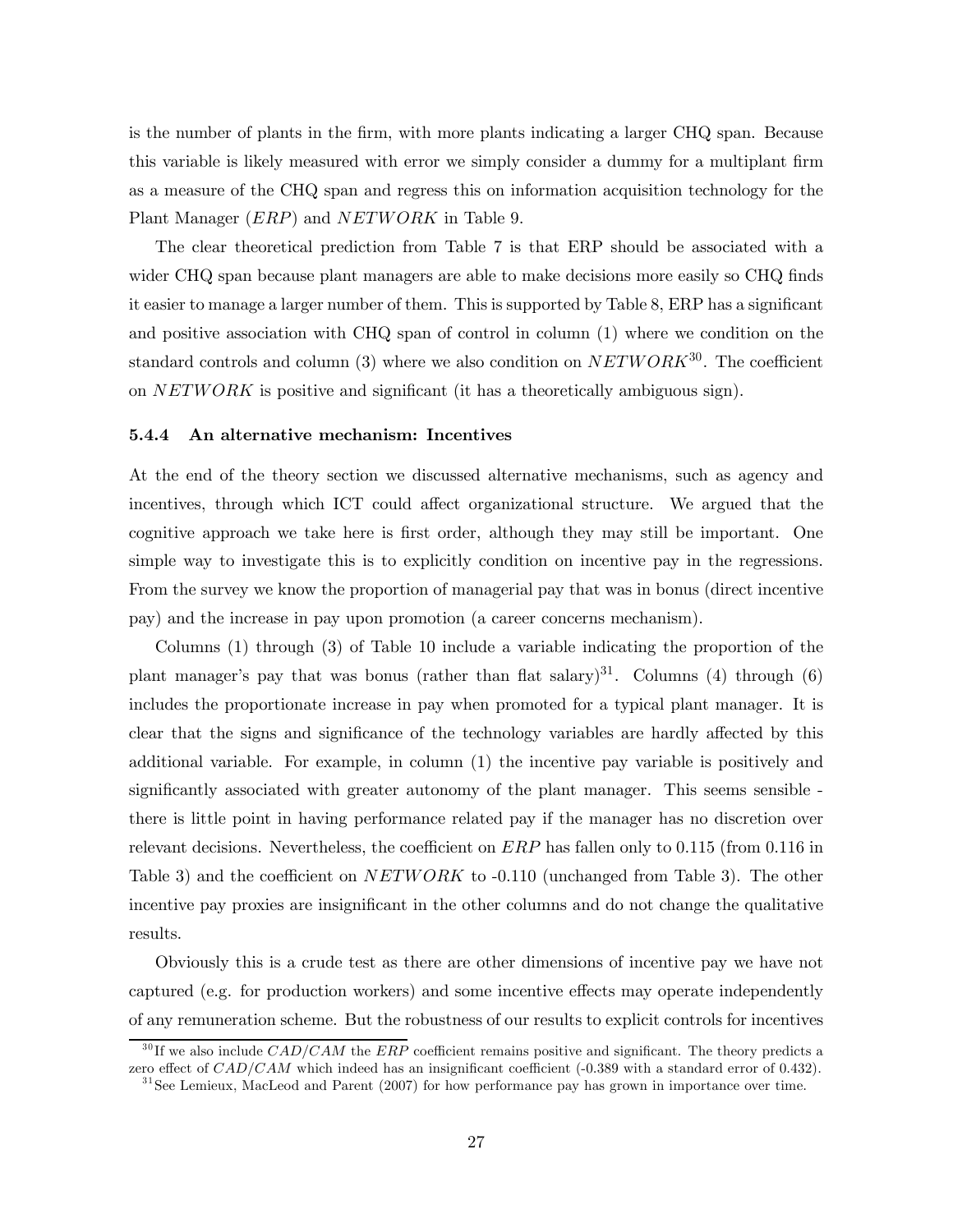suggest that there is a role for the cognitive theory we emphasis when looking at the impact of ICT.

#### 5.4.5 Further Results

We have examined a large variety of robustness tests and some of these are presented in Table 11. Each panel presents a different dependent variable with different tests in each column (Panel A for plant manager autonomy, Panel B for worker autonomy and Panel C for plant manager span of control ). Column (1) simply repeats the baseline specifications from the final column in Tables 3 through 5.

In Bloom, Sadun and Van Reenen (2009) we found that product market competition and cultural factors such as trust and non-hierarchical religions were associated with greater plant manager autonomy. We control for these in column (2) by including a full set of regional dummies and the industry-level Lerner Index of competition. None of the main results change, with the exception of  $NETWORK$  in the worker autonomy equation. The sign is still negative, which is consistent with the theory (falls in communication cost lower autonomy) but it is now larger in absolute magnitude and significant at the 10% level, whereas it was insignificant in the baseline regression. Column (3) includes a variety of additional firm level controls: the capital-labor ratio, sales per employee, total employment in the group where the firm belongs (i.e. consolidated worldwide employment for multinationals), firm age and a listing dummy. The results are robust to these additional controls (which were individually and jointly insignificant). Column (4) uses an alternative indicator of networks based on the presence of LAN (Local Area Networks) or WAN (Wide Area Networks)<sup>32</sup>. The LAN/WAN indicator is highly correlated with NETWORK and the results are very similar to the baseline. The only difference is that, again, NETW ORK in the worker autonomy equation which is now significant (at the 5% level) with a theory consistent negative sign. Note that our ICT variables from HH are averaged over all the plants in the firm using plant employment as weights. Although these are usually either one or zero, in-between values are also possible. We consider a discrete alternative where all the firms with non-zero values of ICT are coded as unity and present these results in column (5). Again, nothing much changes, nor does including the Bloom and Van Reenen (2007) measure of management quality in column (6). Column (7) considers alternative ways of constructing the dependent variable. For the plant manager autonomy equation we use the principal component of the four questions and for the worker

 $32\,\text{We prefer our indicator of } NETWORK$  as LAN was included only in earlier years of the Harte-Hanks data and WAN only in later years.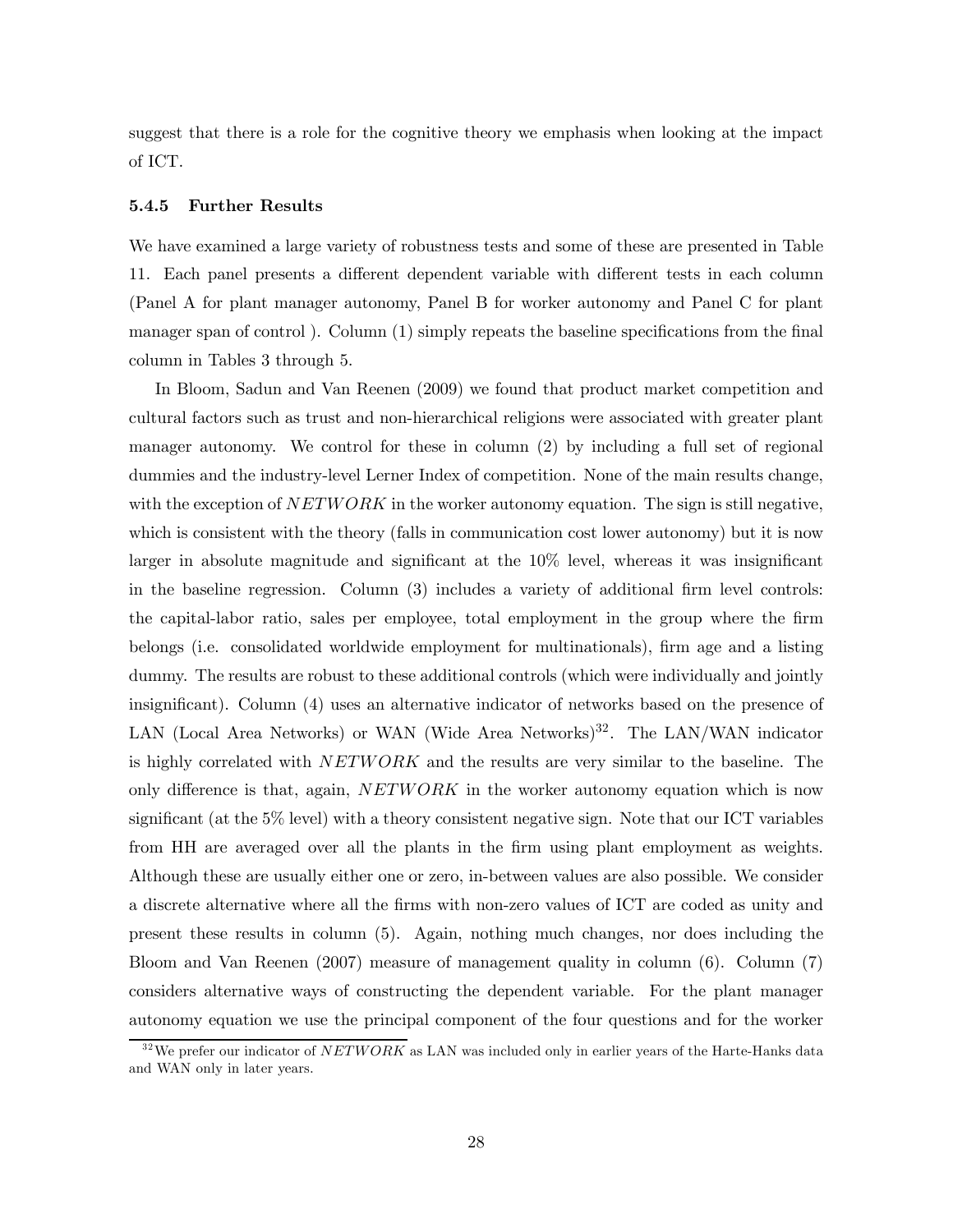autonomy question we define it based only on the pace of work $33$ . The results again seem robust to these alternatives. The final column drop the size controls as they are endogenous in the theory with little impact on the results.

# 6 Conclusions

The empirical and theoretical literature that examines the economic effects of information and communication technologies (ICT) generally aggregates together the information technology (IT) and communication technology (CT) into a single homogeneous mass. We argue that this is a serious error because the impact of IT and CT on the organization of firms, and ultimately income inequality, will be quite different depending on the type of technology. Falls in communication costs will tend to reduce employee autonomy, as decisions will be passed up to the centre of the firm. Falls in information acquisition costs will have the opposite effect, facilitating more effective employee decisions making.

We show these effects formally in a "cognitive" model of firm organization which considers two types of decisions within firms. First, we consider non-production decisions (investment, hiring, new products and pricing). These decisions can either be taken by the CEO at central head quarters or by the plant manager in the local business unit. The key piece of information technology that has affected these decisions is Enterprise Resource Planning. ERP provides a range of data on metrics like production, waste, energy use, sales, inventories and HR. Modern ERP systems increase dramatically the availability of information to managers, which should be associated with decentralization of decision making.

Second, we consider factory floor decisions, on the allocation and pace of production tasks. These production decisions can either be taken by factory floor employees or by their superiors in the plant hierarchy, like the plant managers. Here, a key technological change has taken the adoption of Computer Assisted Design and Computer Assisted Manufacturing. A worker with access to those technologies can solve design and production problems better, and thus needs less access to his superiors in making decisions. This should lead to the decentralization of non-production decisions.

Of course both production and non-production decisions will also be impacted by reducing communication costs. The key technological innovation in within-firm communications is the growth of networks. The spread of networks should therefore be associated with centralization

 $33$  The results are also robust to constructing the plant manager autonomy variable focusing solely on questions coded between 1 and 5, i.e. excluding the question on how much capital investment a plant manager could undertake without prior authorization from CHQ.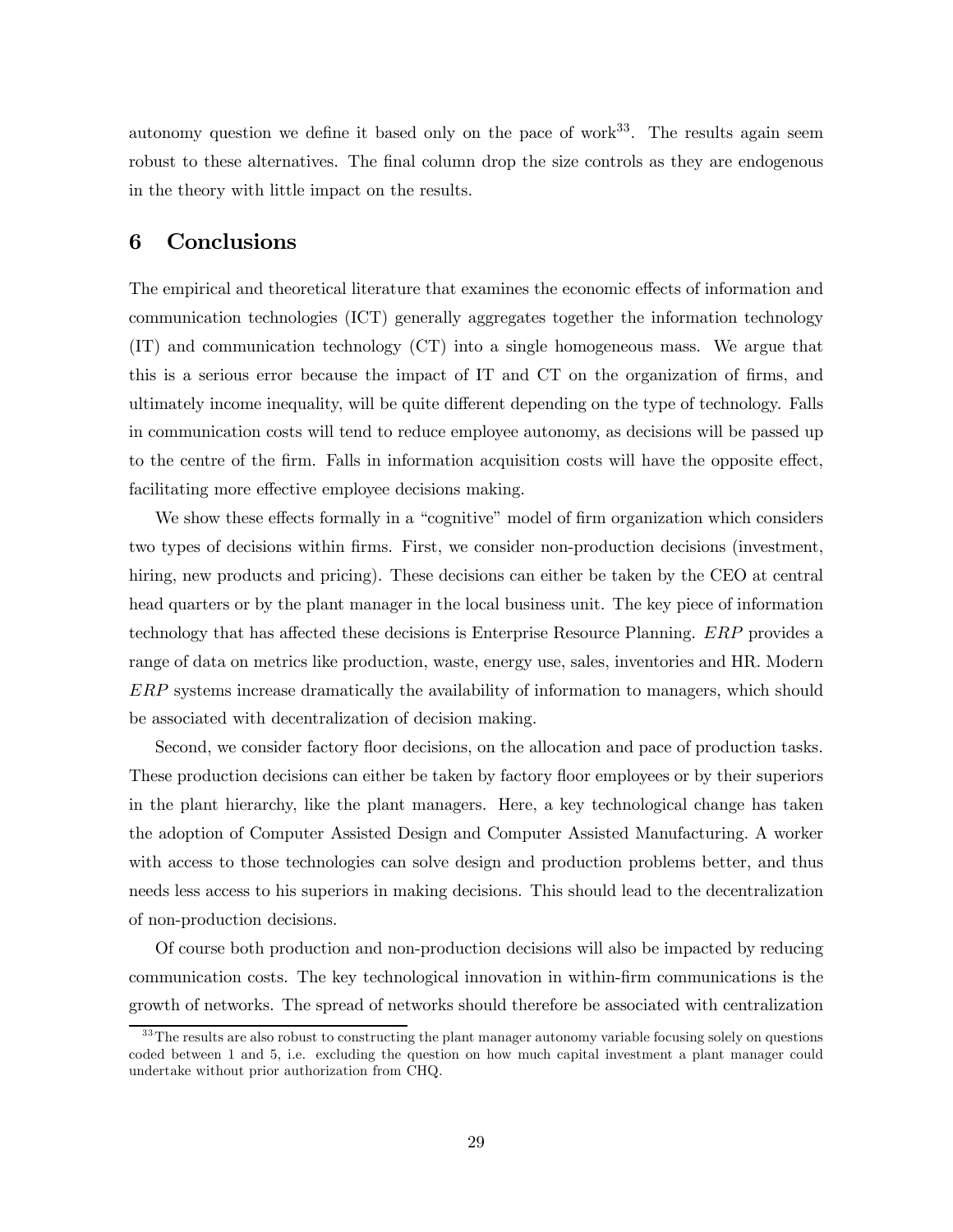of both types of decisions within the firm, as decision making is more easily passed up the firm to higher level managers.

We confirm these predictions on a new dataset that combines plant-level measures of organization and ICT hardware and software adoption across the US and Europe. The organizational questions were collected as part our large international management survey, and were explicitly targeted at the theories we investigate.

In terms of identification, we mainly focus on simple conditional correlations between the different ICT measures and the multiple dimensions of the organization of the firm, guided by our theoretical predictions. But we also utilize the fact that the differential regulation of the telecommunication industry across countries generates exogenous differences in the effective prices of networks. We show that industries that exogenously rely more in networks are at a greater disadvantage in countries with high communication costs and use this to identify the effect of lower communication costs on decentralization.

There are several directions we are currently pursuing in this line of research. Firstly, we are examining in more detail the reasons for differential adoptions of technologies across firms and countries. This is of interest in itself, but is also important in order to get more closely at the causal effects of changes in ICT on organization. Although we have plausible exogenous variation for network costs of communication, we do not have a similar quasi-experiment for information access. Secondly, we are developing the theory to consider interactions between different type of production and non-production technologies at other layers of the hierarchy. Finally, we are examining the effect of differential type of IT adoption on other outcomes such as productivity and wage inequality.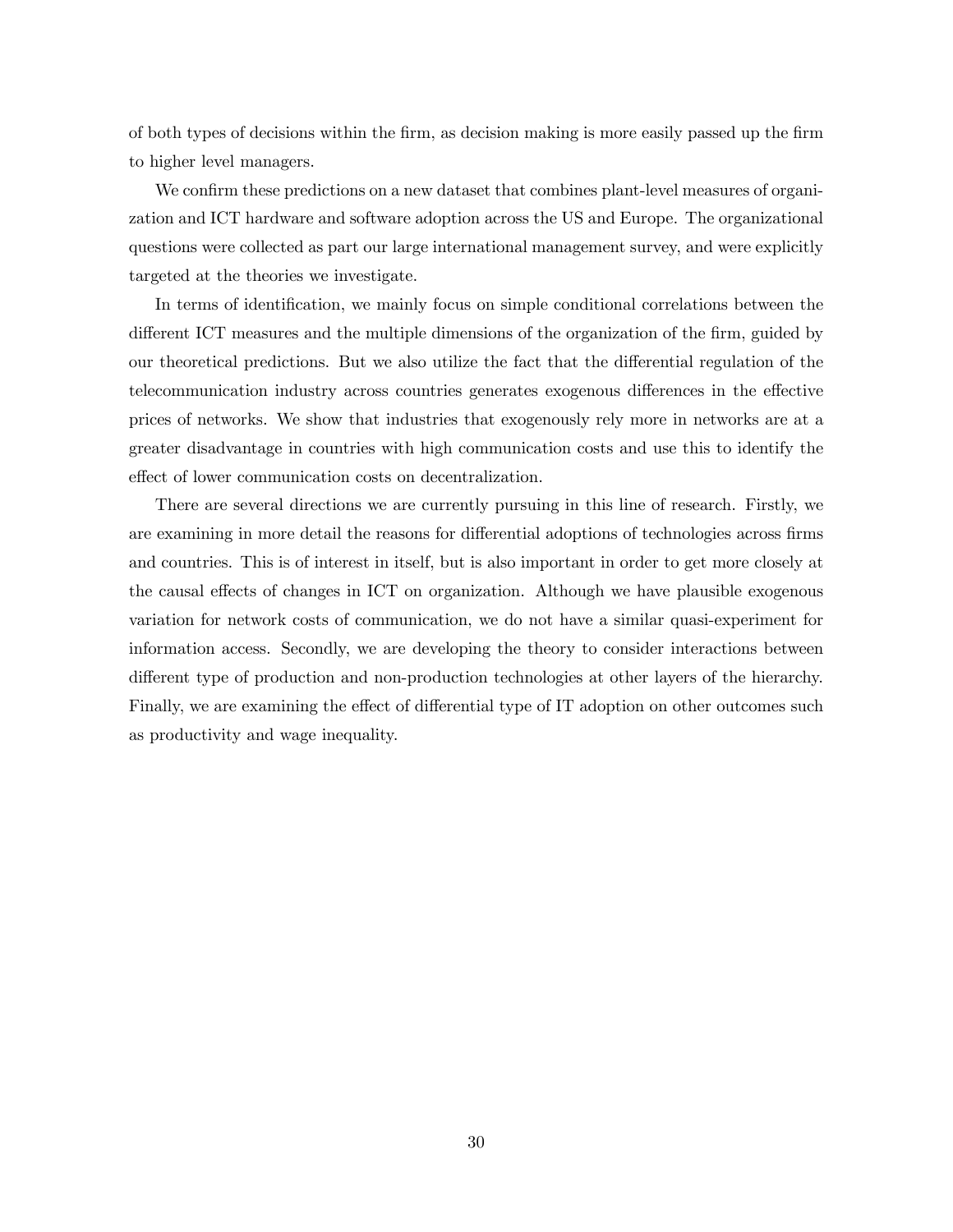## References

- [1] Acemoglu Daron, Philippe Aghion, Claire Lelarge, John Van Reenen, and Fabrizio Zilibotti (2006) "Technology, Information and the Decentralization of the Firm" Quarterly Journal of Economics, 122 (4), 1759—1799
- [2] Aghion, Philippe, and Tirole, Jean (1997), "Formal and Real Authority in Organizations," Journal of Political Economy, 105, 1-29.
- [3] Alonso, Ricardo, Dessein, Wouter and Matouschek, Niko "When Does Coordination Require Centralization" (2008) American Economic Review, 98(1), pp. 145-179.
- [4] Aubert, Patrick, Caroli, Eve, and Roger, Muriel (2006), "New Technologies, Workplace Organization and the Structure of the Workforce: Firm-Level Evidence," Economic Journal, 116, 73-93.
- [5] Autor, David, Lavy, Frank and Murnane, Richard (2003) "The Skill Content of Recent Technological Change: An Empirical Exploration" Quarterly Journal of Economics, 118(4), 1279-1334
- [6] Azmat, Ghazala, Manning, Alan, and Van Reenen, John (2008), "Privatization, Entry Regulation and the Decline of Labour's Share of GDP: A Cross-Country Analysis of the Network Industries", Centre for Economic Performance Discussion Paper No. 806
- [7] Baker, George, Gibbons, Robert, and Murphy, Kevin (1999), "Informal Authority in Organizations," Journal of Law, Economics, and Organization, 15, 56-73.
- [8] Baker, George, and Hubbard, Thomas (2003), "Make Versus Buy In Trucking: Asset Ownership, Job Design and Information", American Economic Review, 93, 551-72.
- [9] Baker, George, and Hubbard, Thomas (2004), "Contractibility and Asset Ownership: On Board Computers and Governance in US Trucking," Quarterly Journal of Economics, 119, 1443-79.
- [10] Baron, David, and Besanko, David (1992), "Information, Control, and Organizational Structure", Journal of Economics and Management Strategy, 1, 237-275.
- [11] Bartel, Ann, Ichniowski, Casey and Kathryn Shaw (2007), "How Does Information Technology Really Affect Productivity? Plant-Level Comparisons of Product Innovation, Process Improvement and Worker Skills", Quarterly Journal of Economics, 122, No. 4, 1721-1758
- [12] Black, Sandra, and Lynch, Lisa (2001), "How to Compete: The Impact of Workplace Practices and Information Technology on Productivity," Review of Economics and Statistics, 83, 434-445.
- [13] Blanchard, Olivier (2004) "The Economic Future of Europe", Journal of Economic Perspectives, 18, 3-26.
- [14] Bloom, Nick, Draca, Mirko and Van Reenen, John (2009) "Trade induced technical change: The impact of Chinese imports on technology and jobs" LSE/Stanford mimeo
- [15] Bloom, Nick, Sadun, Raffaella and Van Reenen, John (2007), "Americans do I.T. Better: American multinationals and the productivity miracle" NBER Working Paper 13085
- [16] Bloom, Nick, Sadun, Raffaella and Van Reenen, John (2009), "Measuring and Explaining Organization across firms and countries" LSE/Stanford mimeo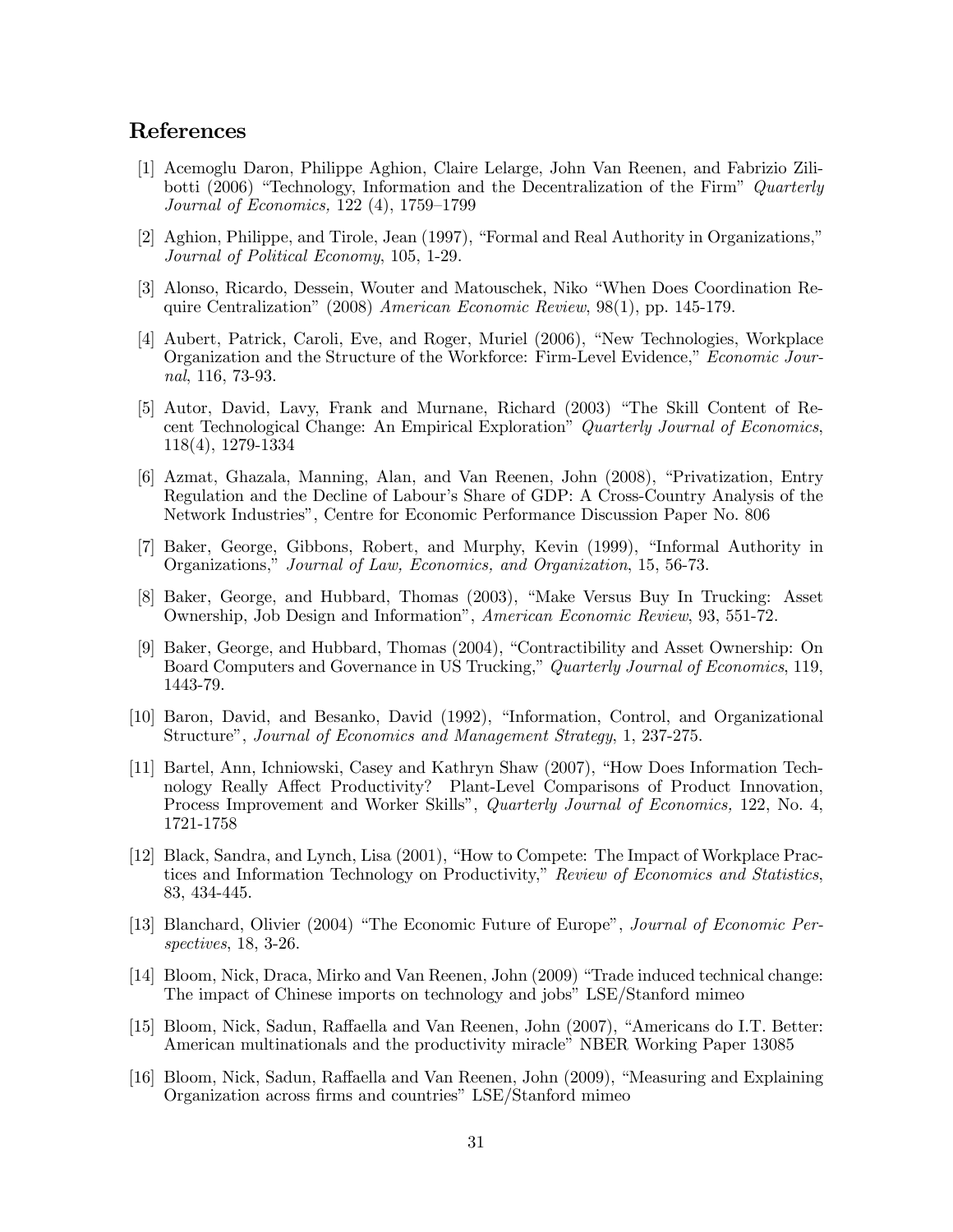- [17] Bolton, Patrick, and Dewatripont, Mathias (1994), "The Firm as a Communication Network," Quarterly Journal of Economics, 109, 809-839.
- [18] Bresnahan, Timothy, Brynjolfsson, Erik, and Hitt, Lorin (2002), "Information Technology, Workplace Organization and the Demand for Skilled Labor: Firm-level Evidence," Quarterly Journal of Economics, 117, 339-376.
- [19] Calvo, Guillermo, Wellisz, Stanislaw (1978), "Supervision, Loss of Control, and the Optimum Size of the Firm" Journal of Political Economy, 86, 943-952
- [20] Caroli, Eve, and Van Reenen, John, (2001), "Skill Biased Organizational Change," Quarterly Journal of Economics, 116, 1448-1492.
- [21] Colombo, Massimo, and Delmastro, Marco (2004), "Delegation of Authority in business organizations: An empirical test," Journal of Industrial Economics, 52, 53-80.
- [22] Cremer, Jacques, Garicano, Luis and Prat, Andrea (2007), "Language and the Theory of the Firm" Quarterly Journal of Economics, 122(1): 373-407
- [23] Davenport, Thomas H. , Harris, Jeanne G., Catrell, Susan (2002), "The Return of Enterprise Solutions: The Director's Cut." Accenture Institure for High Performance Business Research Report, October 2002.
- [24] Dessein, Wouter (2002), "Authority and Communication in Organizations," Review of Economic Studies, 69, 811-838.
- [25] Draca, Mirko, Sadun Raffaella and Van Reenen, John (2007), "Productivity and ICTs: a Review of the Evidence", in Robin Mansell, Chrisanthi Avgerou, Danny Quah and Roger Silverstone (eds.) The Oxford Handbook of Information and Communication Technologies, Oxford University Press.
- [26] Garicano, Luis (2000), "Hierarchies and the Organization of Knowledge in Production," Journal of Political Economy, 108, 874-904.
- [27] Garicano, Luis and Rossi-Hansberg, Estaban (2006), "Organization and Inequality in a Knowledge Economy" Quarterly Journal of Economics, 121(4), pp. 1383-435.
- [28] Guadalupe, Maria and Wulf, Julie (2008) "The Flattening Firm and Product Market Competition: The Effect of Trade Liberalization", Harvard Business School Strategy Unit Working Paper No 09-067
- [29] Hart, Oliver, and Moore, John (2005), "On the Design of Hierarchies: Coordination versus Specialization," Journal of Political Economy, 113, 675-702.
- [30] Harris,Jeanne G. and Davenport, Thomas H (2006),"New Growth from Enterprise Systems: Achieving High Performance through Distinctive Capabilities", Accenture Institute for High Performance Business Report.
- [31] Hunter, Larry, Bernhardt, Annette, Hughes, Katherine, and Skuratowicz, Eva (2000) "It's not just the ATMs: Technology, firm strategies, jobs and earnings in retail banking", Wharton Financial Institutions Center Working Paper No. 00-31.
- [32] Kretschmer, Tobias and Mahr, Ferdinand (2009) "Complementaries between technologies: Survey Evidence", University of Munich mimeo
- [33] Manski, Charles (2004), "Measuring expectations", Econometrica, LXXII (5), 1329-1376.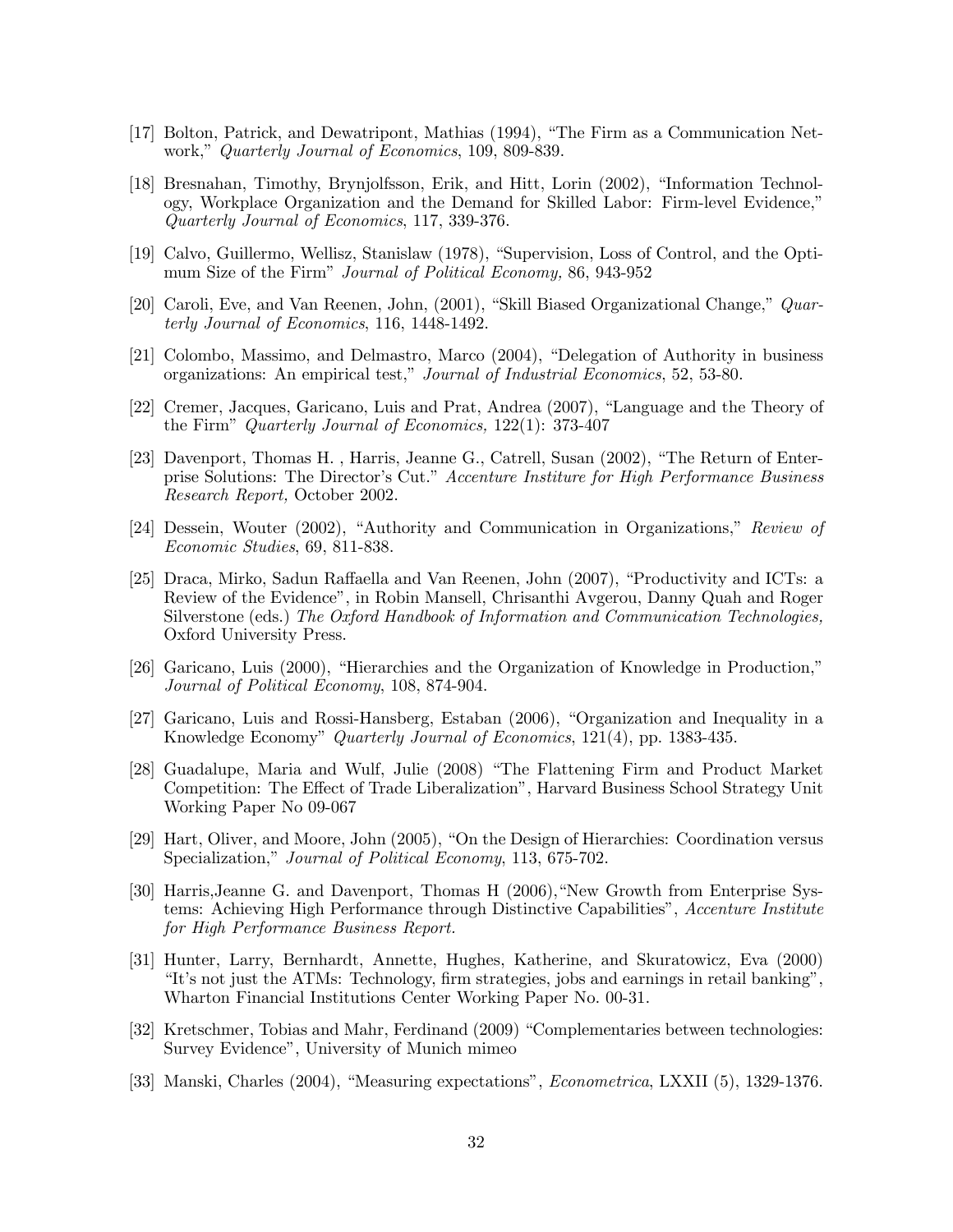- [34] Lemieux, Thomas, MacCleod, Bentley and Parent, Daniel (2007) "Performance Pay and Wage Inequality" NBER Working Paper 13128, forthcoming Quarterly Journal of Economics
- [35] Machin, Stephen and Van Reenen, John (2008) "Changes in Wage Inequality" in Weinberg, Bruce and Taber, Christopher (eds) New Palgrave Dictionary of Economics, London: Palgrave
- [36] Melumad, Nahum, Mookherjee, Dilip, and Reichelstein, Stefan (1995), "Hierarchical Decentralization of Incentive Contracts," Rand Journal of Economics, 26, 654-672.
- [37] Milgrom, Paul, and Roberts, John (1990), "The Economics of Modern Manufacturing: Technology, Strategy and Organization," American Economic Review, 80, 511-528.
- [38] Prendergast, Canice (2002) "The Tenuous Trade-off between Risk and Incentives" Journal of Political Economy, 110 (5), 1071-1102
- [39] Radner, Roy (1993), "The Organization of Decentralized Information Processing," Econometrica, 61, 1109-1146.
- [40] Rajan, Raghuram G and Zingales, Luigi (1998) "Financial Dependence and Growth" American Economic Review, 88(3), 559-86
- [41] Rajan, Raghuram, and Wulf, Julie (2006), "The Flattening Firm: Evidence from Panel Data on the Changing Nature of Corporate Hierarchies," Review of Economics and Statistics, 88 (4), 759-773
- [42] Shepard, Jim and Eric Klein (2006), Enterprise Resource Planning Spending Report, 2006- 2007. AMR Research.
- [43] Stephenson, Betsy (2006) "The Impact of the Internet on worker flows", Wharton Business School mimeo
- [44] Telecommunication Handbook, (2007), OECD: Paris
- [45] World Development Indicators (2006) World Bank: Washington DC.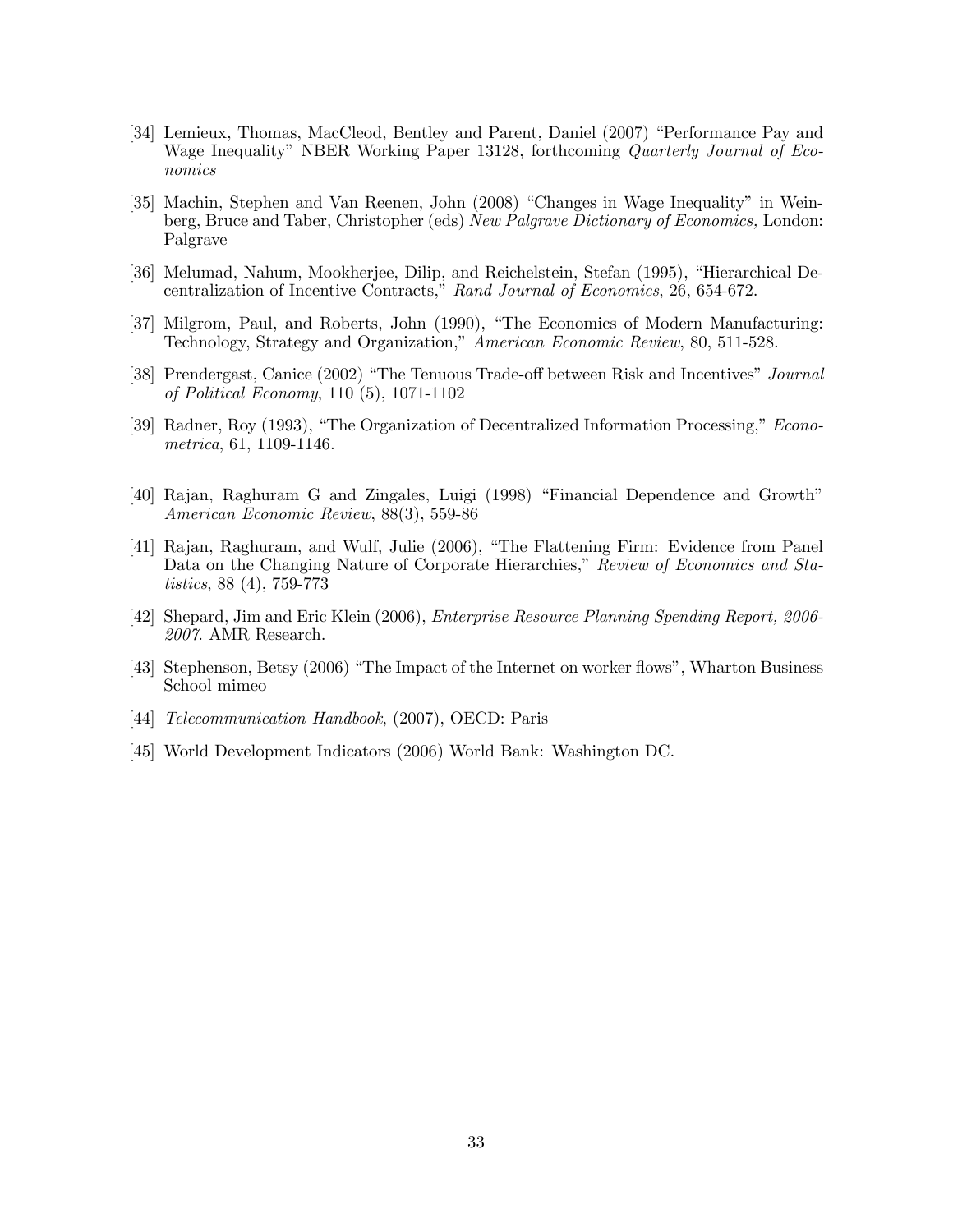## APPENDICES

# A Appendix A: Proofs

Recall the value of a firm with three layers is  $\pi^* = \max_{z_p, x_m} 1 - (a_p z_p + w_p) - (a_m + a_m x_m +$  $w_m)h(1 - F(z_p)) - (a_c + w_c)h^2(1 - F(z_p))(1 - G(x_m))$ . To show proposition 2, first take first order conditions with respect to the two types of decisions,  $z_p$  and  $x_m$ . These are:

$$
foc_{z_p} : -a_p + ((a_m + a_m x_m + w_m) + (a_c + w_c)h(1 - G(x_m)))hf(z_p) = 0
$$
  
\n
$$
foc_{x_m} : [-a_m + (a_c + w_c)hg(x_m))]h(1 - F(z_p)) = 0
$$

To sign the Hessian, note first that the second cross derivatives are 0 at the optimum. To see this take the second order condition

$$
\frac{\partial f o c_{x_m}}{\partial z_p} = [a_m - (a_c + w_c) h g(x_m)] h f(z_p)
$$

Optimality when managers are used requires that  $[-a_m+(a_c+w_c)hg(x_m))] = 0$  (since  $F(z_p) < 1$ ) or else workers work on their own as they know everything), and thus the Hessian is:

$$
H = \begin{pmatrix} ((a_m + a_m x_m + w_m) + (a_c + w_c)h(1 - G(x_m))hf'(z_p) & 0\\ 0 & h(a_c + w_c)g'(x_m) \end{pmatrix}
$$

Since  $f'(z_p) < 0$  and  $g'(x_m) < 0$  (management by exception-those higher up specialized in exceptions), the solution of the first order conditions is a local optimum. Letting the vector foc=  $(foc_{z_p}foc_{x_m})$ :

$$
\frac{\partial foc}{\partial c_p} = \begin{pmatrix} -1 \\ 0 \end{pmatrix}; \qquad \frac{\partial foc}{\partial c_m} = \begin{pmatrix} h(1+x_m)f(z_p) \\ -1 \end{pmatrix};
$$

$$
\frac{\partial foc}{\partial h} = \begin{pmatrix} ((a_m + a_m x_m + w_m) + 2h(a_c + w_c)(1 - G(x_m)) f(z_p) \\ (a_c + w_c) g(x_m) \end{pmatrix}
$$

Let the vector  $vars = (z_p x_m)$ . Then for each parameter,  $\frac{\partial vars}{\partial t} = -H^{-1} \frac{\partial foc}{\partial t}$  gives:

$$
sign\left(\begin{array}{c}\frac{\partial z_p}{\partial a_p} \\ \frac{\partial x_m}{\partial a_p}\end{array}\right) = \left(\begin{array}{c} <0\\ 0\end{array}\right); sign\left(\begin{array}{c}\frac{\partial z_p}{\partial a_m} \\ \frac{\partial x_m}{\partial a_m}\end{array}\right) = \left(\begin{array}{c} >0\\ <0\end{array}\right); sign\left(\begin{array}{c}\frac{\partial z_p}{\partial h} \\ \frac{\partial x_m}{\partial h}\end{array}\right) = \left(\begin{array}{c} >0\\ >0\end{array}\right).
$$

For the effects in span, simply note that the span of control of corporate managers is  $s_c =$  $n_m/n_c = 1/((1 - G(x_m))h)$  and that of middle managers:  $s_m = N/n_m = 1/((1 - F(z_p)h),$ 

$$
sign\left(\begin{array}{c}\frac{\partial s_m}{\partial a_p} \\ \frac{\partial s_c}{\partial a_p}\end{array}\right) = \left(\begin{array}{c} <0\\ 0\end{array}\right); sign\left(\begin{array}{c}\frac{\partial s_m}{\partial a_m} \\ \frac{\partial s_c}{\partial a_m}\end{array}\right) = \left(\begin{array}{c} >0\\ <0\end{array}\right); sign\left(\begin{array}{c}\frac{\partial s_m}{\partial h} \\ \frac{\partial s_c}{\partial h}\end{array}\right) = \left(\begin{array}{c} \leq 0\\ \leq 0\end{array}\right).
$$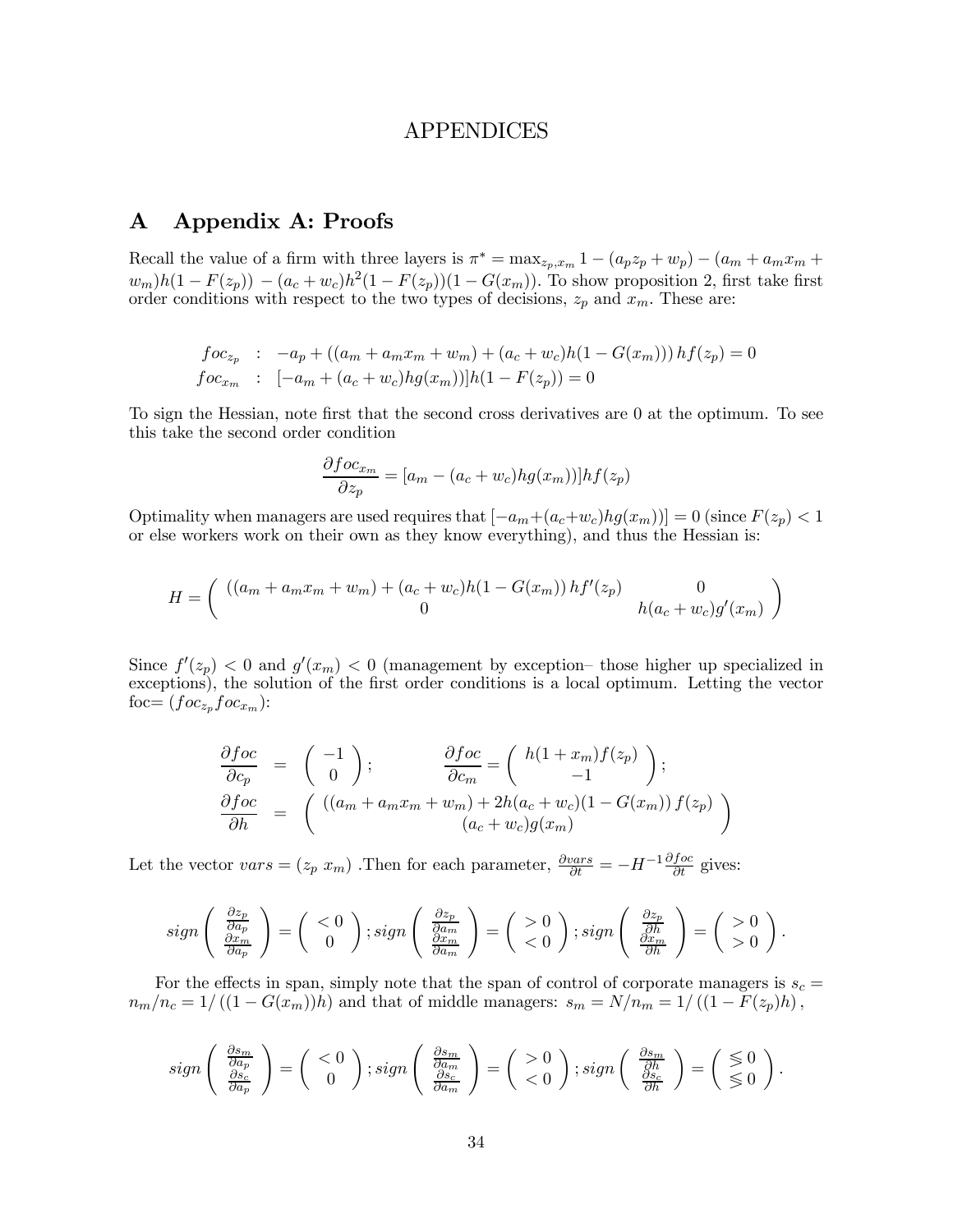To get the table in the paper, note that the predictions are with respect to a fall in these costs and thus all of the signs must be reversed to obtain the prediction.

Finally, note also that if we let  $a_m$  be also the acquisition cost of CEOs, so that  $ERP$  affects both CEOs and plant managers equally nothing changes (as the proposition states), so that  $a_c = a_m$ . The first foc becomes  $foc_{z_p}$ :  $-a_p + ((a_m + a_m x_m + w_m) + (a_m + w_c)h(1 - G(x_m))hf(z_p),$  $foc_{x_m}$  changes to:  $-a_m + (a_m + w_c)hg(x_m)$ , and

$$
\frac{\partial foc}{\partial a_m} = \left( \begin{array}{c} \left( (1+x_m) + h(1-G(x_m)) h f(z_p) > 0 \{-1 + h g(x_m) = -w_c h g(x_m) / a_m < 0 \end{array} \right) \right)
$$

so that sign  $\begin{pmatrix} \frac{\partial z_p}{\partial a_m} \\ \frac{\partial x_m}{\partial x_m} \end{pmatrix}$  $\overline{\partial a_m}$ !  $=\begin{pmatrix} >0 \\ >0 \end{pmatrix}$  $< 0$  $\setminus$ is still true.

### B Appendix B: Survey of IT Managers on the Impact of ERP

In the Summer and Fall of 2008 Kretschmer and Mahr (2009) conducted a survey of IT managers in medium-sized (100 to 5,000 employees) German and Polish firms that were randomly chosen from the population of manufacturing firms. The aims of the survey were wider than just ERP and collected information on management and other factors. At our request some questions on the use of ERPwere inserted. Answers to the questions where on a Likert Scale from  $1 =$  strongly disagree to  $5 =$  strongly agree. The key questions for our purposes were the following:

Q21 "Our ERP system is used to endow top management with more and better information"

Q24 "Our ERP system is used to endow middle managers with more and better information"

Q23 "Our ERP system is used to faster communicate information and directives from top management to employees"

Q26 "Our ERP system is used to faster communicate information and directives from middle management to employees"

Figure 5 shows the distribution of answers to these questions. It is clear from this figure that most respondents were likely (a "4") or very likely (a "5") to agree with statements Q21 and Q24 suggesting ERP was related to information acquisition. By contrast, as many people disagreed as agreed with the statements in Q23 and Q26 that ERP lowers communication costs. The mean of the information question is 3.8 for Q24 and 4.03 for Q21 whereas for the communication question it is 2.76 for Q23 and 2.71 for Q26.

Table A1 shows regression versions of these descriptive statistics. Likert scales between respondents can be biased because each respondent implicitly has a different scaling when they answer such questions (Manski, 2004). We can deal with this by only comparing "within respondent", i.e. looking at the relative responses for the same individual across questions. We construct several such variables, but the key one is "DIF1" the absolute difference between "Our ERP system is used to endow middle managers with more and better information" (Q24) and "Our ERP system is used to faster communicate information and directives from top management to employees" (Q23). This is an index from -4 to 4 indicating the degree to which ERP reduces information costs relative to communication costs. A positive value of this index indicates that managers are more likely to view ERP as improving information costs rather than reducing communication costs.

Column (1) of Table A1 shows that the mean value of this index is just above one and that this is a significant difference. This is consistent with our assumption that ERP is used more as an information acquisition tool than a communication tool. We condition on some confounding influences - country dummies, industry dummies and size in column (2) which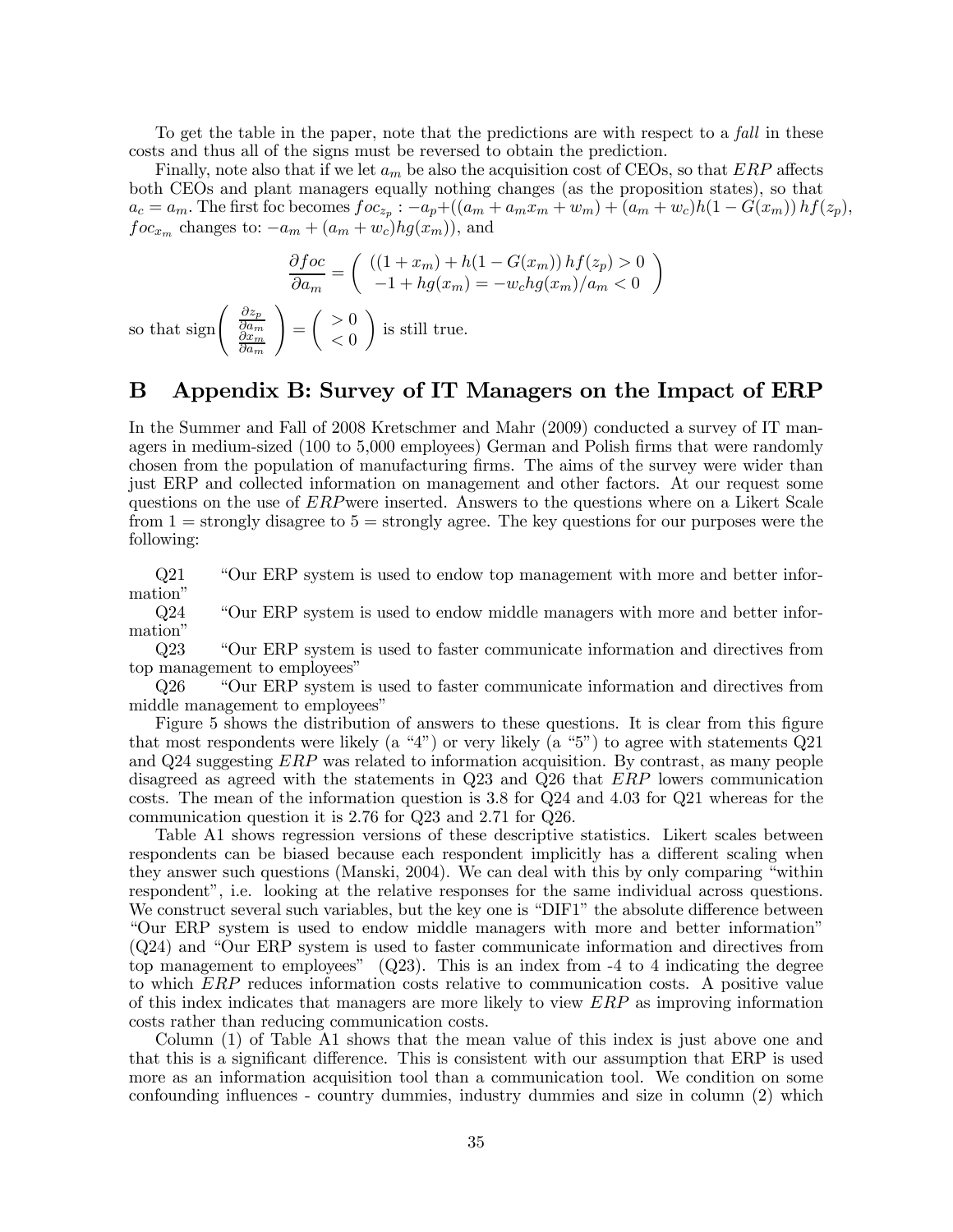shows the difference is robust. One might be concerned that the communication question relates to top managers, so we also used "DIF2" which keeps the information question the same (Q21) but deducts "Our ERP system is used to faster communicate information and directives from middle management to employees" (Q26). The results of using this as a dependent variable are in column (3) which are almost identical to column (2). Finally we checked whether ERP is better at endowing top management with more information than middle management by constructing "DIF3" the absolute difference between "Our ERP system is used to endow middle managers with more and better information" (Q24) and "Our ERP system is used to endow top management with more and better information" (Q21). This difference is positive but completely insignificant. In terms of our theory this means that ERP shifts  $a_m$  downwards to a similar extent as  $a<sub>c</sub>$  which is again, what we assumed for our interpretation of the empirical results34. See Kretschmer and Mahr (2009) for full details on the underlying survey.

# C Appendix C: Data Appendix

#### C.1 CEP Management and Innovation Survey Dataset

#### C.1.1 The Survey Sampling Frame

We use a sub-set of the CEP Management and Organization survey in this paper (see Bloom, Sadun and Van Reenen, 2008, for full details of larger sample) where we have ICT data (see below). Our sampling frame was based on the Bureau van Dijk (BVD) Amadeus dataset for Europe (France, Germany, Italy, Poland, Portugal, Sweden and the U.K.) and Icarus for the US. These databases all provide sufficient information on companies to conduct a stratified telephone survey (company name, address and a size indicator). These databases also typically have some accounting information, such employment, sales of capital assets. Apart from size, we did not insist on having accounting information to form the sampling population, however.

Amadeus is constructed from a range of sources, primarily the National registries of companies (such as Companies House in the UK). Icarus is constructed from the Dun & Bradstreet database, which is a private database of over 5 million US trading locations built up from credit records, business telephone directories and direct research. In every country the sampling frame was all firms with a manufacturing primary industry code with between 100 and 5,000 employees on average over the most recent three years of data (typically 2002 to  $2004$ )<sup>35</sup>.

Interviewers were each given a randomly selected list of firms from the sampling frame. This should therefore be representative of medium sized manufacturing firms. The size of the sampling frame appears broadly proportional to the absolute size of each country's manufacturing base, the US, has the most firms and Sweden and Portugal the least<sup>36</sup>. In addition to randomly surveying from the sampling frame described above we also tried to resurvey the firms we interviewed in the 2004 survey wave used in Bloom and Van Reenen (2007). This was a sample of 732 firms from France, Germany, the UK and the US, with a manufacturing primary industry code and 50 to 10,000 employees (on average between 2000 and 2003). This sample was drawn from the Amadeus dataset for Europe and the Compustat dataset for the U.S. Only companies with accounting data were selected<sup>37</sup>. As a robustness test we also drop

<sup>&</sup>lt;sup>34</sup>There are differences in the comparative statistes if ERP or another technology reduced  $c_c$  but not  $c_m$ .

<sup>&</sup>lt;sup>35</sup>In the US only the most recent year of employment is provided. In Portugal the population of firms with 100 to 5000 employees was only 242, so we supplemented this with the 72 firms with 75 to 100 employees. We checked the results by conditioning on common size bands (above 150 in all countries).

<sup>&</sup>lt;sup>36</sup>The size of the manufacturing sector can be obtained from http://laborsta.ilo.org/, a database maintained by ILO.

<sup>&</sup>lt;sup>37</sup>So, for the UK and France this sampling frame was very similar to the 2006 sampling frame. For Germany it is more heavily skewed towards publicly quoted firms since smaller privately held firms do not report balance sheet information. For the US it comprised only publicly quoted firms. As a result when we present results we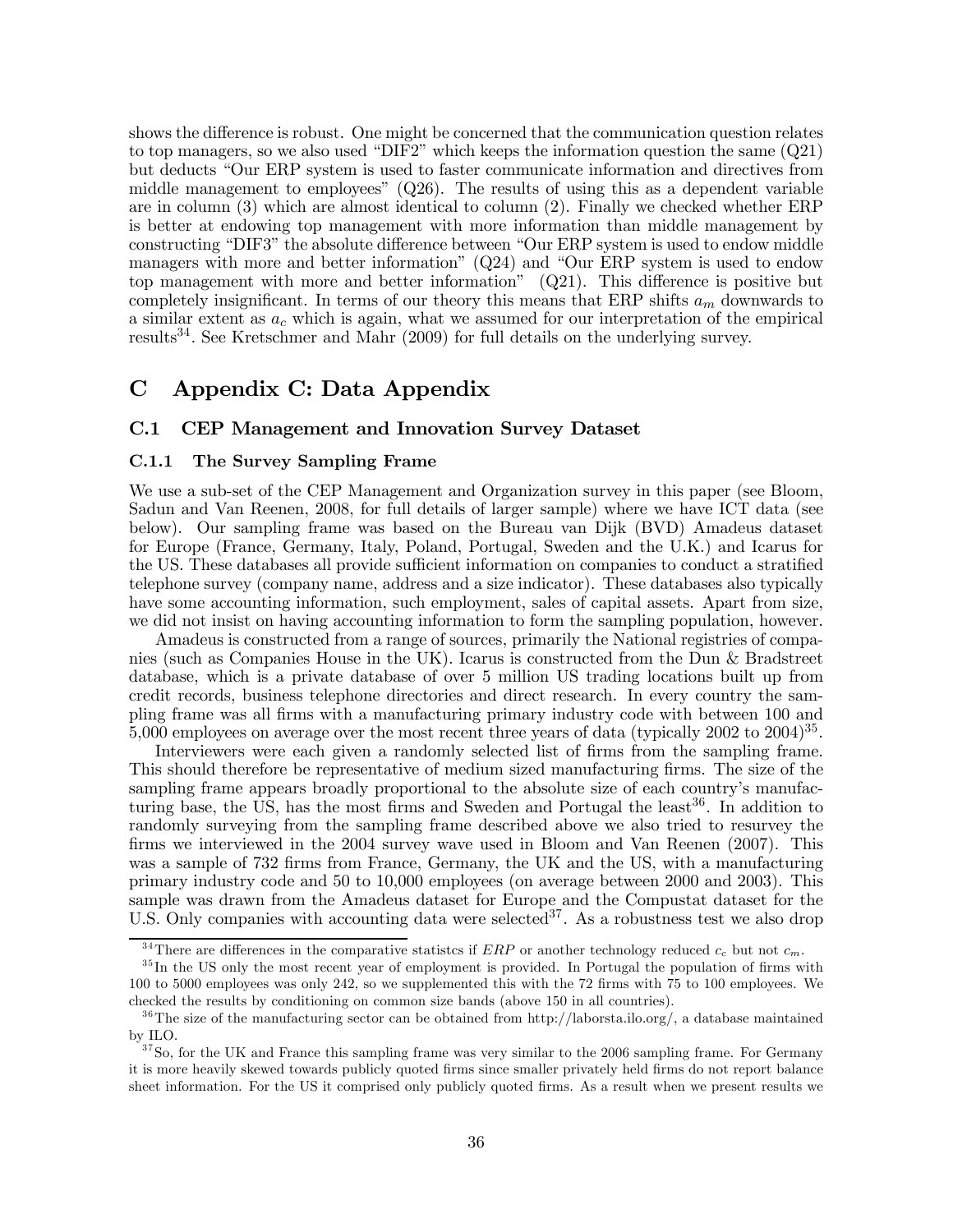the firms that were resurveyed from 2004.

#### C.1.2 Sample Representativeness

Comparing the aggregate number of employees for different size bands from our sampling frame with the figures for the corresponding manufacturing populations in each of the countries (obtained from national census data), we find that in all countries but two the sampling frame broadly matches up with the population of medium sized manufacturing firms. This suggests our sampling frame covers the population of all firms. In Germany and Portugal the coverage is less complete as the frame appears to cover around a third of manufacturing employees. To address this problem we always include country fixed-effects to try to control for any differences across countries. Second, we control for size and industry. This should help to condition out some of the factors that lead to under/over sampling of firms. Finally, we made sure the results were robust to dropping Germany and Portugal.

45% of the firms we contacted took part in the survey: a high success rate given the voluntary nature of participation. Of the remaining firms 17% refused to be surveyed, while the remaining 38% were in the process of being scheduled when the survey ended. The decisions to reject the interview is uncorrelated with revenues per worker, listing status of the firm or firm age. Large firms and multinationals were more likely to respond although the magnitude of this effect is small (e.g. multinationals were about 7% more likely to agree to the interview and firms about 4 percentage points more likely for a doubling in size). European firms were slightly more likely to respond than US firms.

#### C.2 Harte Hanks Data

The ICT data used is constructed using the Ci Technology Database (CiDB) produced by the international marketing and information company Harte Hanks (HH). Harte-Hanks is a NYSE listed multinational that collects IT data primarily for the purpose of selling on to large producers and suppliers of IT products (e.g. IBM, Dell etc). Their data is collected for over 160,000 plants across 20 European countries, and another 250,000 across the US. The US branch has the longest history with the company beginning its data collection activities in the mid 1980s.

Harte Hanks surveys plants (referred to as "sites" in the CiTB database) on a rolling basis with an average of 11 months between surveys. This means that at any given time, the data provides a "snapshot" of the stock of a firm's IT. The CiTDB contains detailed hardware, equipment and software information at the plant level. Areas covered by the survey include PCs, many types of software, servers, storage and IT staff (including development staff such as programmers). The fact that HH sells this data on to major firms like IBM and Cisco, who use this to target their sales efforts, exerts a strong market discipline on the data quality. If there were major discrepancies in the collected data this would rapidly be picked up by HH's clients when they placed sales calls using the survey data, and would obviously be a severe problem for HH future sales<sup>38</sup>. Because of this HH run extensive internal random quality checks on its own data, enabling them to ensure high levels of data accuracy.

Another valuable feature of the CiDB is its consistency of collection across countries. The data for Europe is collected via a central call centre in Dublin and this ensures that all variables are defined on an identical basis across countries. This provides some advantages over alternative strategies such as (for example) harmonizing government statistical register data collected by independent national agencies.

HH samples all firms with over 100 employees in each country. Thus, we do lose smaller firms, but since we focus on manufacturing the majority of employees are in these larger firms.

always include controls for firm size.

 $38$  HH also refunds data-purchases for any samples with error levels above  $5\%$ .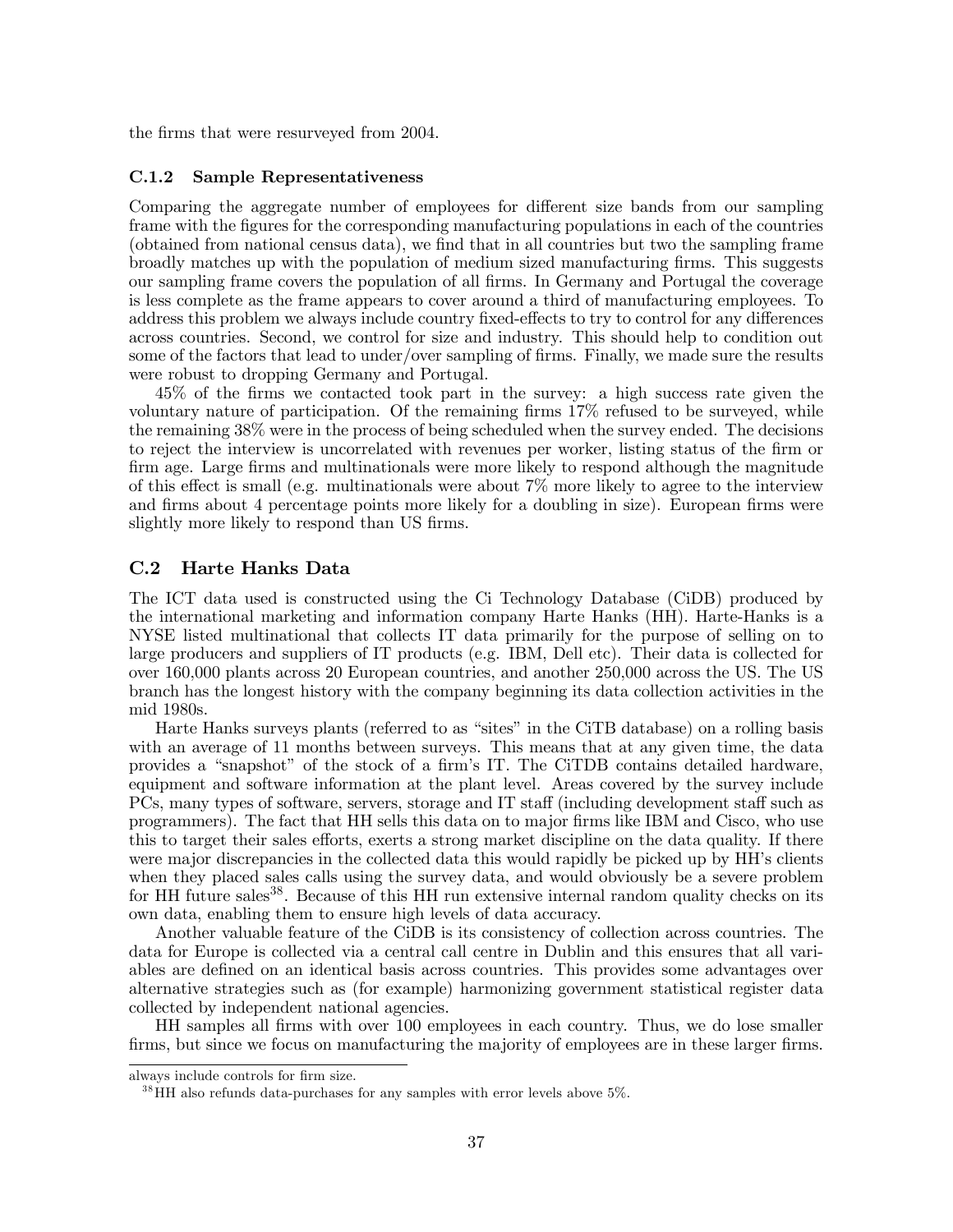It is also worth noting this survey frame is based on firm employment - rather than plant employment - so the data contains plants with less than 100 employees in firms with multiple plants. Furthermore, HH only drops plants from the survey if they die or repeatedly refuse to answer over several years, so that the sampling frame covers all firms that have had at 100 employees in any year since the survey began. In terms of survey response rate HH reports that for the large European countries (UK, France, Germany, Italy, and Spain) they had a response rate of 37.2% in 2004 for firms with 100 or more employees. Bloom, Draca and Van Reenen (2008) provide further information on the HH dataset.

#### C.3 Firm level accounting data

Our firm accounting data on sales, employment, capital, profits, shareholder equity, long-term debt, market values (for quoted firms) and wages (where available) came from Amadeus dataset for Europe (France, Germany, Italy, Poland, Portugal, Sweden and the U.K.) and on Icarus for the US

#### C.4 Leased Line Data

The data on cross national prices is given by OECD (2007). Although European prices have been falling over the past decade due to liberalizations and pressures from the regulators (e.g. European Commission DG-Competition), there remains considerable concern about differential degrees of competition and regulation generating cross-national price disparities. "Local leased line prices remain of concern where there is insufficient competition. For users in these areas this means that incumbents can continue to charge prices that are not disciplined by competition. For new entrants it means that incumbents may price local leased circuits in an anti-competitive manner" (OECD Communication Outlook, 2005).

"Leased lines are provided by traditional telecom operators. New market entrants have their own networks but need to link their customers' premises to it. This link is called a 'leased line part circuit' and is usually provided by the incumbent. The availability at the wholesale level of these links at reasonable prices is a necessary condition for a competitive leased lines retail market and for pro-competitive downstream 'knock-on' effects" (European Commission Report, 2002)

A major turning point in the pricing of leased lines took place in 1998 when a significant number of European countries fully liberalized their telecommunication markets. The impact of increasing liberalization is evident in the OECD's Index of leased line prices. At the distances of 50 and 200 kilometers the leased lines (2Mbit/s) index fell from 77 in 1997 to 31 by 2004. This process happened at a much faster rate in some countries than others (see OECD, 2005).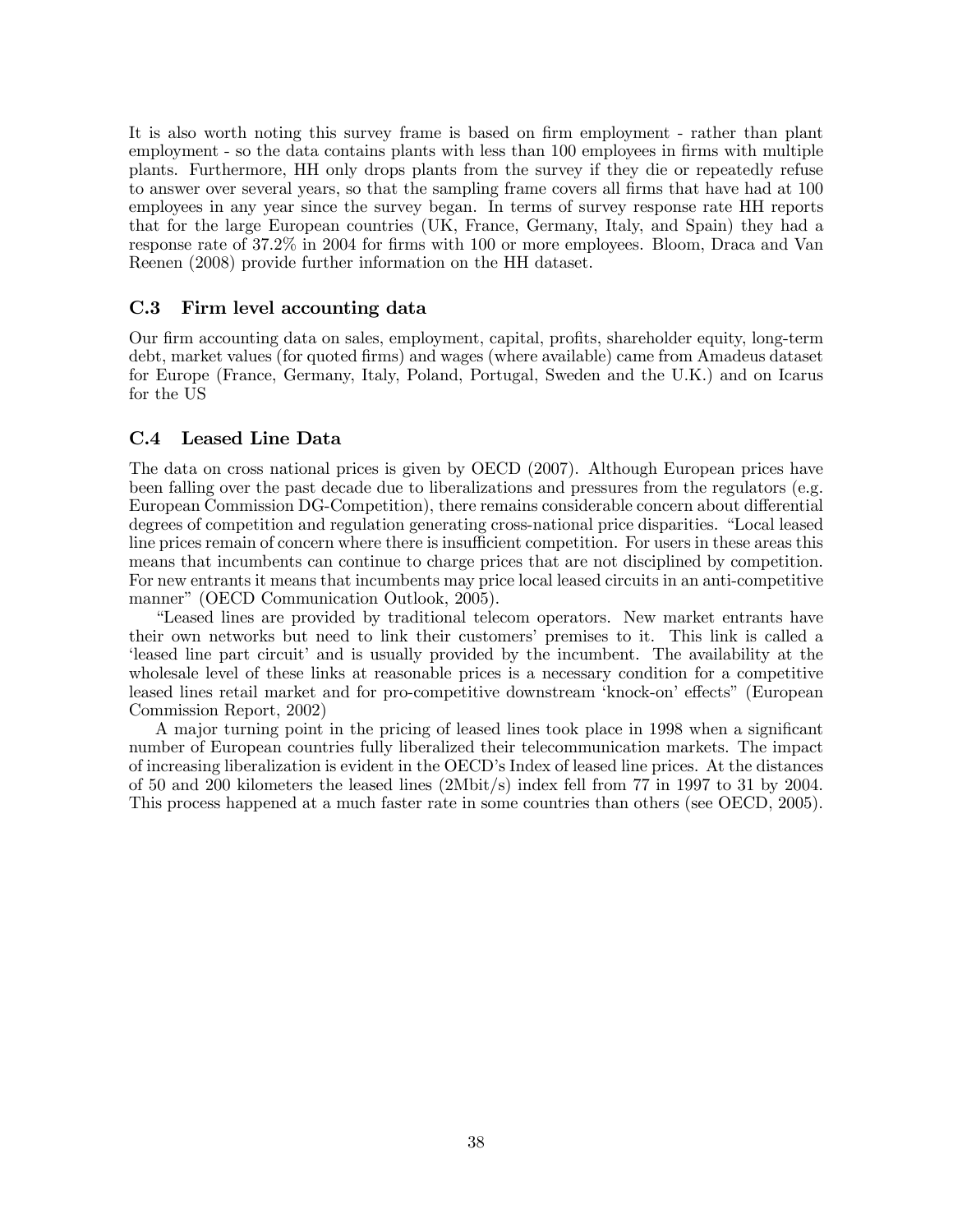## **TABLE 1 – SUMMARY OF MAIN THEORETICAL PREDICTIONS THAT WE EMPIRICALLY TEST**

|                                                  |                               | (1)<br><b>Plant Manager</b><br><b>Autonomy</b><br>(Table 3) | (2)<br><b>Worker Autonomy</b><br>(Table 4) | (3)<br><b>Plant Manager Span</b><br>of Control<br>(Table 5) |
|--------------------------------------------------|-------------------------------|-------------------------------------------------------------|--------------------------------------------|-------------------------------------------------------------|
| <b>Reduction in Communication costs (h)</b>      | Technology Indicator          | NETWORK(h)                                                  | NETWORK(h)                                 | NETWORK(h)                                                  |
|                                                  | <b>Theoretical Prediction</b> |                                                             |                                            | $\mathcal{Q}$                                               |
|                                                  | <b>Empirical Finding</b>      |                                                             |                                            |                                                             |
| Reduction in Information acquisition costs $(a)$ | Technology Indicator          | $ERP(a_m)$                                                  | $CAD/CAM(a_p)$                             | $CAD/CAM(a_p)$                                              |
|                                                  | <b>Theoretical Prediction</b> | $^{+}$                                                      | $^{+}$                                     | $^{+}$                                                      |
|                                                  | <b>Empirical Finding</b>      | $^{+}$                                                      | $\pm$                                      |                                                             |

*Notes:* This table presents the theoretical predictions and the empirical findings. Column (1) refers to plant manager autonomy; Column (2) refers to workers' autonomy; and Column (3) refers to span of control (for plant manager and CEO). *NETWORK* denotes the presence of a network (leased line/frame relay), *ERP* denotes the presence of Enterprise Resource Planning and *CAD/CAM* denotes the presence of Computer Assisted Design/Computer Assisted Manufacturing. A "+" denotes an increase, a "-" a decrease a "0" denotes no effect and "?" denotes an ambiguous sign. All empirical findings except for reduction in communication costs in Column (2) and (3) are statistically significant at the 5% level.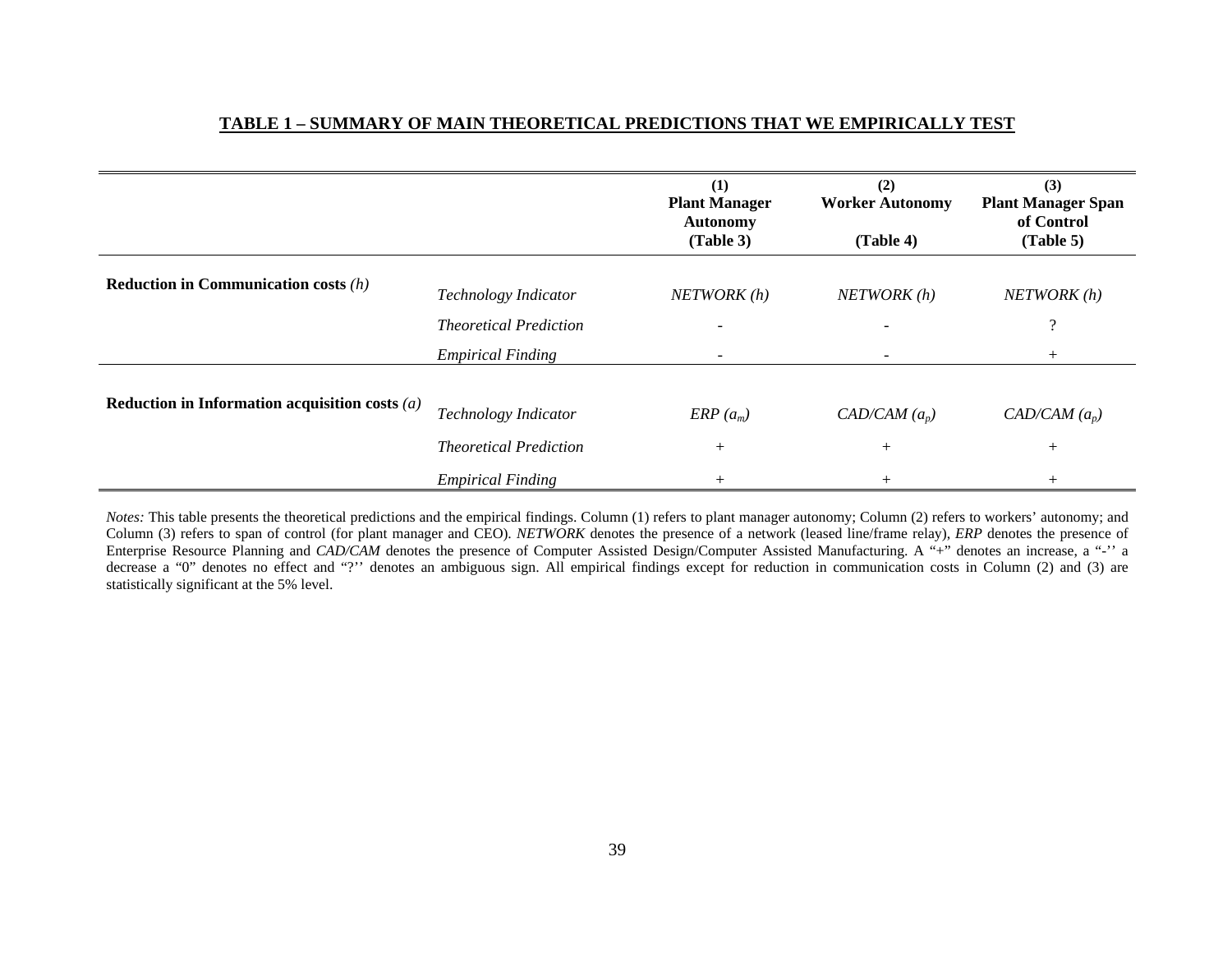#### **TABLE 2 - SUMMARY STATISTICS**

| <b>Variable</b>                         | <b>Mean</b> | <b>Median</b>    | <b>Standard Deviation</b> | <b>Firms</b> |
|-----------------------------------------|-------------|------------------|---------------------------|--------------|
| <b>Employment</b> (Firm)                | 960.142     | 350              | 3259.742                  | 943          |
| <b>Employment (Plant)</b>               | 252.664     | 155              | 286.087                   | 911          |
| <b>Plant Manager Autonomy</b>           | 0.252       | $\boldsymbol{0}$ | 0.982                     | 948          |
| <b>Workers' Autonomy</b>                | 0.076       | $\overline{0}$   | 0.265                     | 935          |
| <b>Ln(Plant Manager SPAN)</b>           | 1.892       |                  | 0.521                     | 874          |
| <b>CEO Span (Multi-plant dummy)</b>     | 0.641       |                  | 0.480                     | 948          |
| PC per Employee                         | 0.483       | $\theta$         | 0.395                     | 937          |
| <b>ERP</b>                              | 0.363       | $\theta$         | 0.473                     | 948          |
| <b>CADCAM</b>                           | 0.024       | $\overline{0}$   | 0.152                     | 687          |
| <b>NETWORK</b>                          | 0.355       | $\theta$         | 0.472                     | 948          |
| <b>LAN/WAN</b>                          | 0.427       | $\overline{0}$   | 0.492                     | 948          |
| <b>Foreign Multinational</b>            | 0.350       | $\overline{0}$   | 0.477                     | 948          |
| <b>Domestic Multinational</b>           | 0.287       | $\overline{0}$   | 0.453                     | 948          |
| %College                                | 16.007      | 10               | 17.169                    | 867          |
| Bonus as a % of salary                  | 0.112       | $\overline{0}$   | 0.151                     | 862          |
| % Increase salary on promotion          | 0.215       | $\theta$         | 0.189                     | 610          |
| <b>Leased Line Price (PPP 2006 USD)</b> | 4984.281    | 5260             | 1439.319                  | 948          |

*Notes*: These are descriptive statistics from the sample in Table 3 (except for CAD/CAM which is Table 4)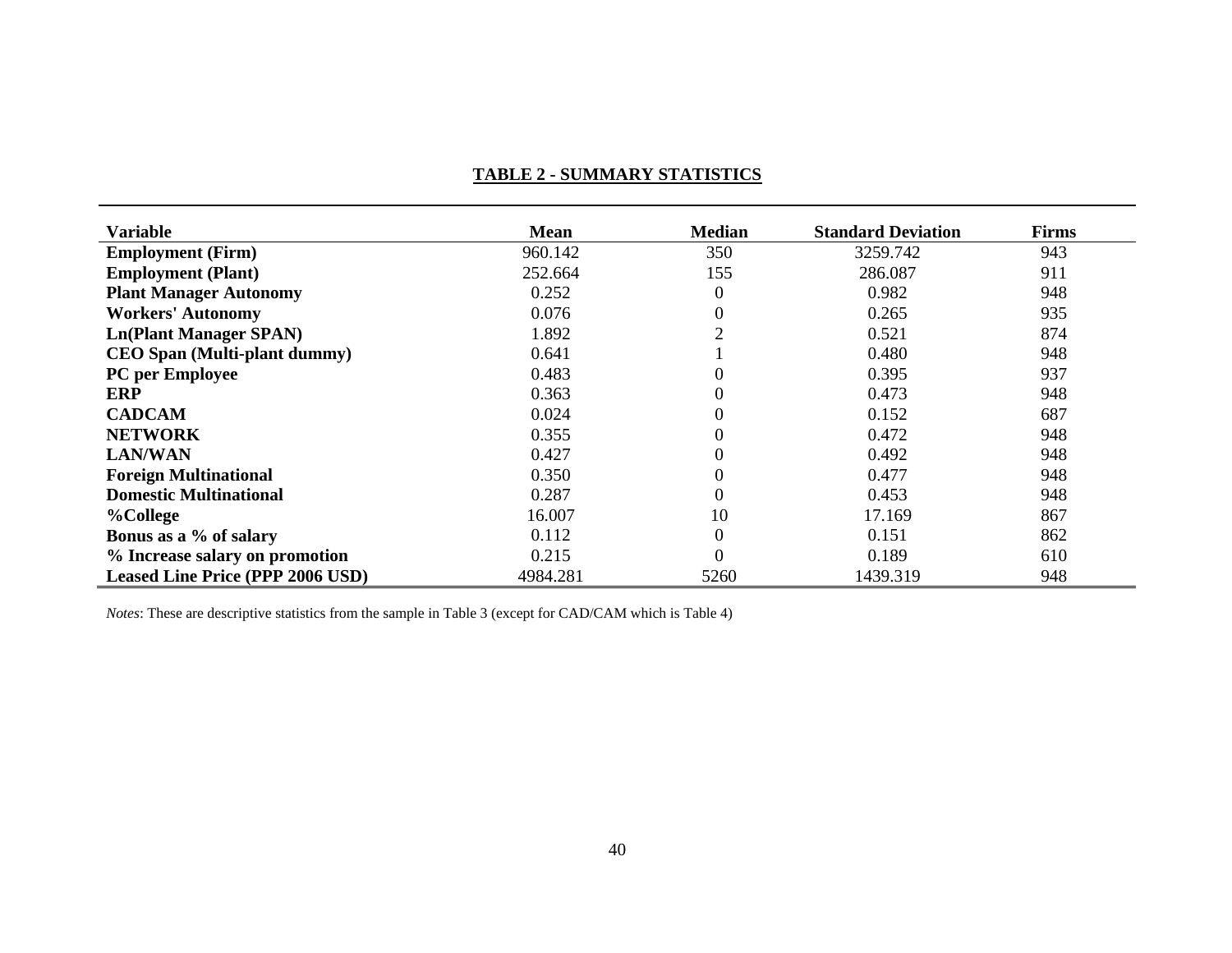|                               | (1)        | (2)        | (3)        | (4)                           | (5)        | (6)        |
|-------------------------------|------------|------------|------------|-------------------------------|------------|------------|
| <b>Dependent Variable</b>     |            |            |            | <b>Plant Manager Autonomy</b> |            |            |
|                               |            |            |            |                               |            |            |
| <b>ERP</b>                    | $0.097*$   | $0.104*$   |            |                               | $0.114**$  | $0.116**$  |
|                               | (0.053)    | (0.054)    |            |                               | (0.053)    | (0.054)    |
| <b>NETWORK</b>                |            |            | $-0.107**$ | $-0.098*$                     | $-0.123**$ | $-0.110**$ |
|                               |            |            | (0.053)    | (0.052)                       | (0.053)    | (0.053)    |
| <b>Ln(Percentage College)</b> |            | $0.100***$ |            | $0.097***$                    |            | $0.098***$ |
|                               |            | (0.032)    |            | (0.032)                       |            | (0.032)    |
| In(PC/Employee)               |            | $-0.041$   |            | $-0.020$                      |            | $-0.031$   |
|                               |            | (0.031)    |            | (0.031)                       |            | (0.031)    |
| In(Firm Employment)           | $0.070*$   | 0.063      | $0.073*$   | $0.068*$                      | $0.073*$   | $0.067*$   |
|                               | (0.040)    | (0.040)    | (0.040)    | (0.040)                       | (0.040)    | (0.040)    |
| <b>Plant Employment</b>       | $0.151***$ | $0.148***$ | $0.151***$ | $0.151***$                    | $0.149***$ | $0.147***$ |
|                               | (0.044)    | (0.045)    | (0.044)    | (0.045)                       | (0.044)    | (0.045)    |
| <b>Foreign Multinational</b>  | $0.177**$  | $0.178**$  | $0.202**$  | $0.196**$                     | $0.193**$  | $0.190**$  |
|                               | (0.080)    | (0.080)    | (0.079)    | (0.079)                       | (0.080)    | (0.080)    |
| <b>Domestic Multinational</b> | $0.195**$  | $0.184**$  | $0.208**$  | $0.193**$                     | $0.203**$  | $0.190**$  |
|                               | (0.082)    | (0.083)    | (0.082)    | (0.083)                       | (0.082)    | (0.083)    |
| <b>Number of Firms</b>        | 948        | 948        | 948        | 948                           | 948        | 948        |

#### **TABLE 3 - PLANT MANAGER AUTONOMY**

*Notes*: \* = significant at the 10% level, \*\*= significant at the 5% level, \*\*\*= significant at the 1% level. The dependent variable is the z-score of plant manager autonomy (mean=0 and standard deviation=1) across four questions relating to plant manager's control over hiring, investment, product introduction and marketing (see text). All columns are estimated by OLS with standard errors in parentheses (robust and clustered by firm). The sample includes firms based in France, Germany, Italy, Portugal, Poland, Sweden, the UK and the US (country dummies included). All columns include a full set of three digit industry dummies and "Noise controls" (analyst fixed effects, plant manager seniority and tenure in company, the day of the week the interview was conducted, interview duration and reliability). "ERP" denotes Enterprise Resource Planning and "NETWORK" denotes the firm has an internal network (leased lines or frame relays). All columns exclude firms where the plant manager is the CEO and include a dummy equal to unity if the CEO is on site.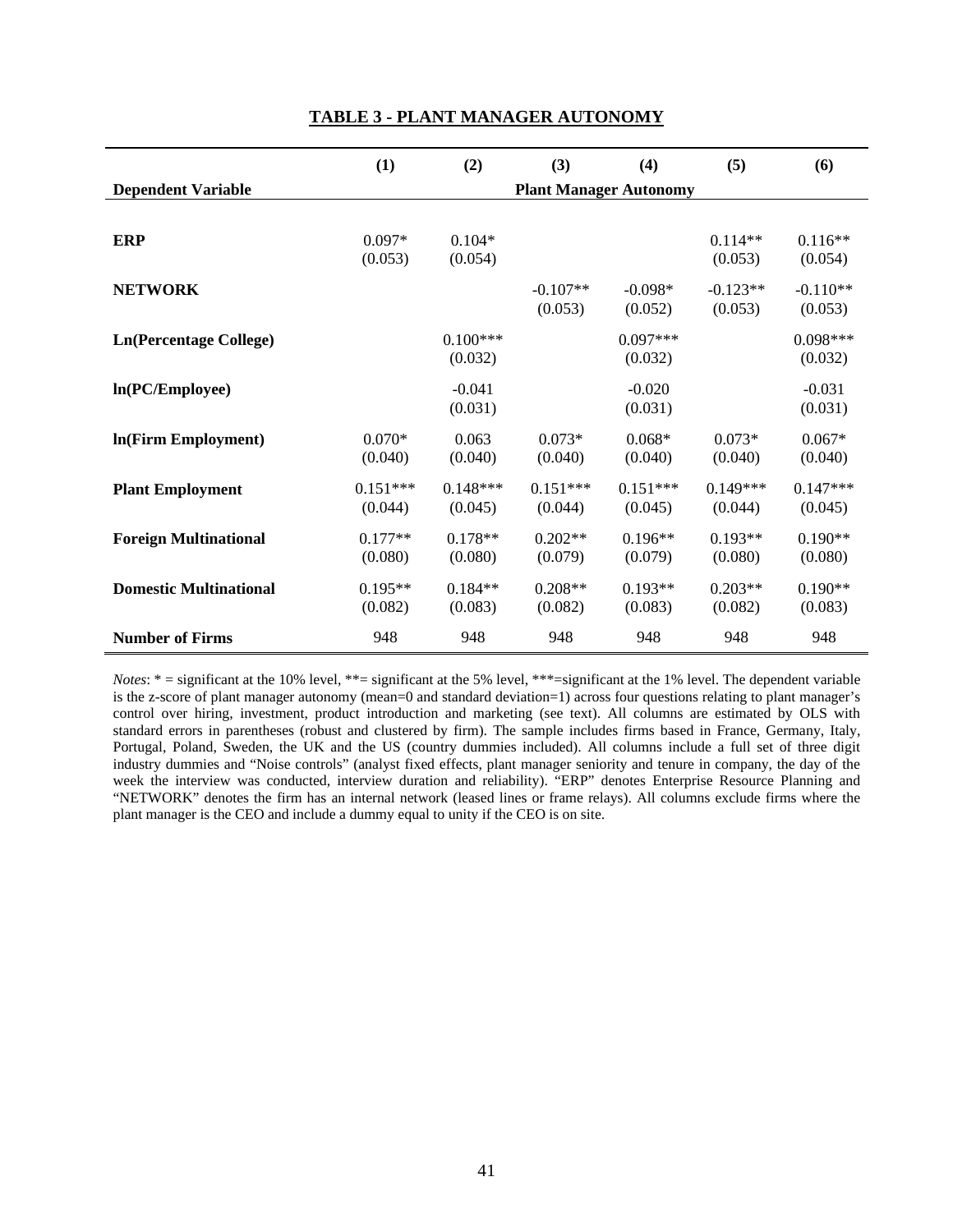|                               | (1)        | (2)        | (3)        | (4)                      | (5)        | (6)        |
|-------------------------------|------------|------------|------------|--------------------------|------------|------------|
| <b>Dependent Variable</b>     |            |            |            | <b>Workers' Autonomy</b> |            |            |
|                               |            |            |            |                          |            |            |
| <b>CAD/CAM</b>                | $0.582**$  | $0.540**$  |            |                          | $0.586**$  | $0.535*$   |
|                               | (0.271)    | (0.275)    |            |                          | (0.268)    | (0.274)    |
|                               | [0.073]    | [0.055]    |            |                          | [0.072]    | [0.053]    |
|                               |            |            |            |                          |            |            |
| <b>NETWORK</b>                |            |            | $-0.214$   | $-0.229$                 | $-0.218$   | $-0.226$   |
|                               |            |            | (0.171)    | (0.178)                  | (0.172)    | (0.180)    |
|                               |            |            | $[-0.027]$ | $[-0.023]$               | $[-0.027]$ | $[-0.023]$ |
| <b>Ln(Percentage College)</b> |            | $0.467***$ |            | $0.471***$               |            | $0.468***$ |
|                               |            | (0.111)    |            | (0.110)                  |            | (0.110)    |
|                               |            | [0.047]    |            | [0.048]                  |            | [0.047]    |
| ln(PC/Employee)               |            | $-0.026$   |            | 0.003                    |            | $-0.013$   |
|                               |            | (0.099)    |            | (0.099)                  |            | (0.100)    |
|                               |            | $[-0.003]$ |            | [0]                      |            | $[-0.001]$ |
| In(Firm Employment)           | $-0.036$   | $-0.039$   | $-0.028$   | $-0.027$                 | $-0.032$   | $-0.033$   |
|                               | (0.104)    | (0.103)    | (0.104)    | (0.102)                  | (0.103)    | (0.102)    |
|                               | $[-0.005]$ | $[-0.004]$ | $[-0.003]$ | $[-0.003]$               | $[-0.004]$ | $[-0.003]$ |
|                               |            |            |            |                          |            |            |
| <b>Plant Employment</b>       | $-0.113$   | $-0.129$   | $-0.116$   | $-0.124$                 | $-0.117$   | $-0.128$   |
|                               | (0.128)    | (0.132)    | (0.128)    | (0.131)                  | (0.128)    | (0.132)    |
|                               | $[-0.014]$ | $[-0.013]$ | $[-0.014]$ | $[-0.013]$               | $[-0.014]$ | $[-0.013]$ |
| <b>Foreign Multinational</b>  | $0.385*$   | 0.336      | $0.432*$   | 0.384                    | $0.417*$   | 0.368      |
|                               | (0.232)    | (0.247)    | (0.233)    | (0.249)                  | (0.234)    | (0.250)    |
|                               | [0.055]    | [0.039]    | [0.062]    | [0.045]                  | [0.059]    | [0.042]    |
| <b>Domestic Multinational</b> | 0.336      | 0.247      | $0.372*$   | 0.293                    | 0.368      | 0.283      |
|                               | (0.226)    | (0.231)    | (0.226)    | (0.233)                  | (0.226)    | (0.233)    |
|                               | [0.046]    | [0.027]    | [0.052]    | [0.033]                  | [0.05]     | [0.031]    |
| <b>Number of firms</b>        | 687        | 687        | 687        | 687                      | 687        | 687        |

#### **TABLE 4 – WORKERS' AUTONOMY**

*Notes*: \* = significant at the 10% level, \*\*= significant at the 5% level, \*\*\*= significant at the 1% level. The dependent variable in all columns is a dummy equal to unity if the plant manager reports that tasks allocation and pace of work are determined mostly by workers (instead of managers). All columns are estimated by probit ML with standard errors in parentheses (robust and clustered by firm). Marginal effects (evaluated at the mean) reported in square brackets. All columns exclude firms where the plant manager is the CEO and include a dummy equal to unity if the CEO is on site. The sample includes firms based in France, Germany, Italy, Portugal, Poland, Sweden, the UK and the US (country dummies included). A full set of three digit industry dummies and "Noise controls" (analyst fixed effects, plant manager seniority and tenure in company, the day of the week the interview was conducted, interview duration and reliability). "CAD/CAM" denotes Computer Assisted Design/ Computer Assisted Manufacturing and "NETWORK" denotes the firm has an internal network (leased lines or frame relays).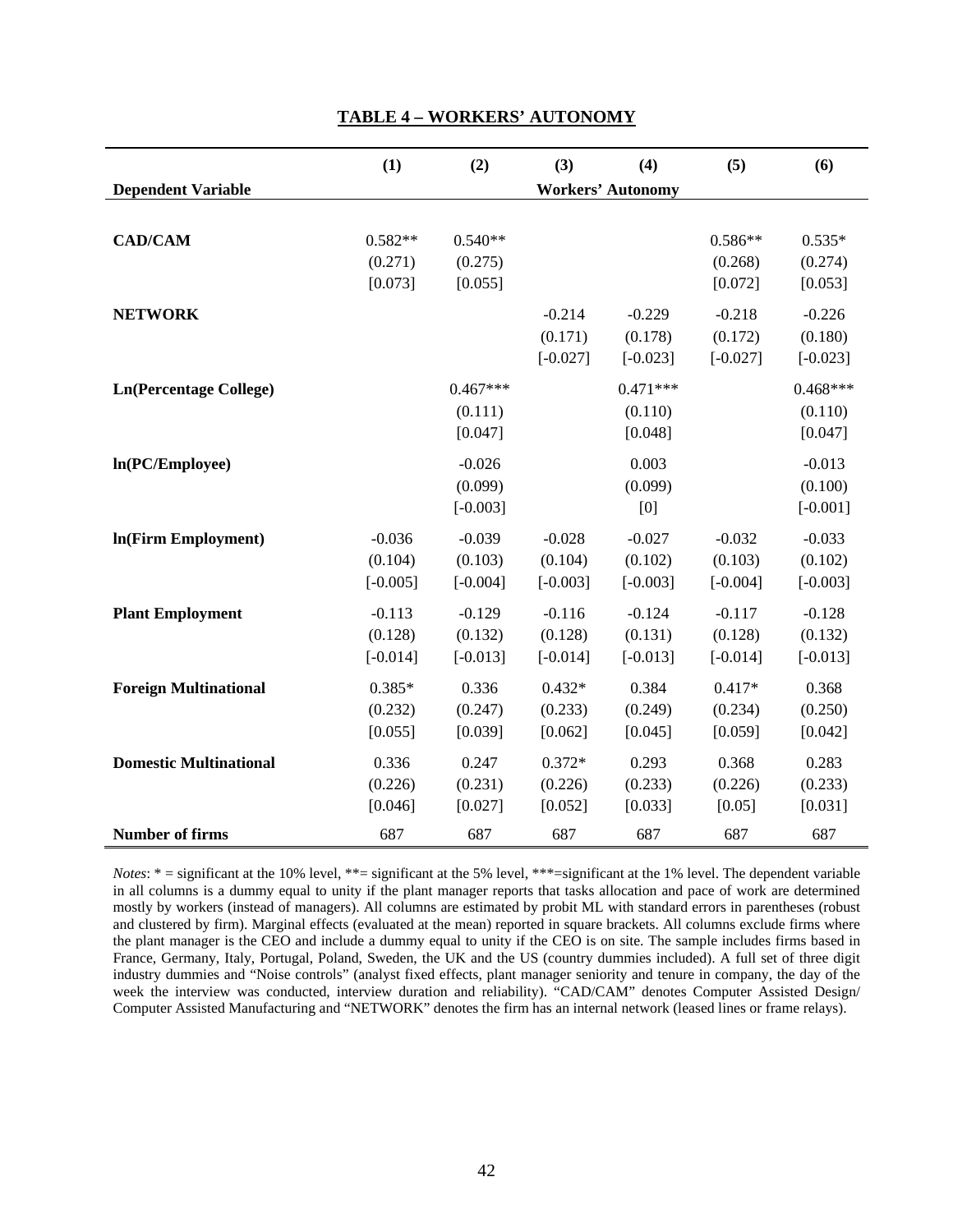|                               | (1)                                  | (2)       | (3)       | (4)        | (5)       | (6)       |  |
|-------------------------------|--------------------------------------|-----------|-----------|------------|-----------|-----------|--|
| <b>Dependent Variable</b>     | <b>Plant Manager Span of Control</b> |           |           |            |           |           |  |
|                               |                                      |           |           |            |           |           |  |
| <b>CAD/CAM</b>                | $0.167**$                            | $0.153**$ |           |            | $0.168**$ | $0.155**$ |  |
|                               | (0.072)                              | (0.076)   |           |            | (0.072)   | (0.076)   |  |
| <b>NETWORK</b>                |                                      |           | 0.054     | 0.051      | 0.054     | 0.053     |  |
|                               |                                      |           | (0.043)   | (0.043)    | (0.043)   | (0.043)   |  |
| <b>Ln(Percentage College)</b> |                                      | $0.059**$ |           | $0.061***$ |           | $0.059**$ |  |
|                               |                                      | (0.023)   |           | (0.023)    |           | (0.023)   |  |
| In(PC/Employee)               |                                      | 0.010     |           | 0.008      |           | 0.006     |  |
|                               |                                      | (0.024)   |           | (0.024)    |           | (0.024)   |  |
| In(Firm Employment)           | 0.041                                | 0.041     | 0.042     | 0.041      | 0.038     | 0.038     |  |
|                               | (0.027)                              | (0.026)   | (0.027)   | (0.026)    | (0.027)   | (0.026)   |  |
| <b>Plant Employment</b>       | 0.024                                | 0.032     | 0.028     | 0.035      | 0.025     | 0.031     |  |
|                               | (0.031)                              | (0.032)   | (0.032)   | (0.032)    | (0.032)   | (0.032)   |  |
| <b>Foreign Multinational</b>  | 0.059                                | 0.037     | 0.054     | 0.032      | 0.052     | 0.031     |  |
|                               | (0.058)                              | (0.056)   | (0.058)   | (0.056)    | (0.058)   | (0.056)   |  |
| <b>Domestic Multinational</b> | $0.129**$                            | $0.105*$  | $0.124**$ | $0.100*$   | $0.125**$ | $0.102*$  |  |
|                               | (0.060)                              | (0.057)   | (0.060)   | (0.057)    | (0.059)   | (0.057)   |  |
| <b>Number of firms</b>        | 859                                  | 859       | 859       | 859        | 859       | 859       |  |

#### **TABLE 5 - PLANT MANAGER SPAN OF CONTROL**

*Notes*: \* = significant at the 10% level, \*\*= significant at the 5% level, \*\*\*= significant at the 1% level. The dependent variable in all columns is the log of the number of employees reporting directly to the plant manager. All columns are estimated by OLS with standard errors in parentheses (robust and clustered by firm). All columns exclude firms where the plant manager is the CEO and include a dummy equal to unity if the CEO is on site. The sample includes firms based in France, Germany, Italy, Portugal, Poland, Sweden, the UK and the US (country dummies included). All columns include a full set of three digit industry dummies and "Noise controls" (analyst fixed effects, plant manager seniority and tenure in company, the day of the week the interview was conducted, interview duration and reliability). "CAD/CAM" denotes Computer Assisted Design or Manufacturing software and "NETWORK" denotes the firm has an internal network (leased lines or frame relays).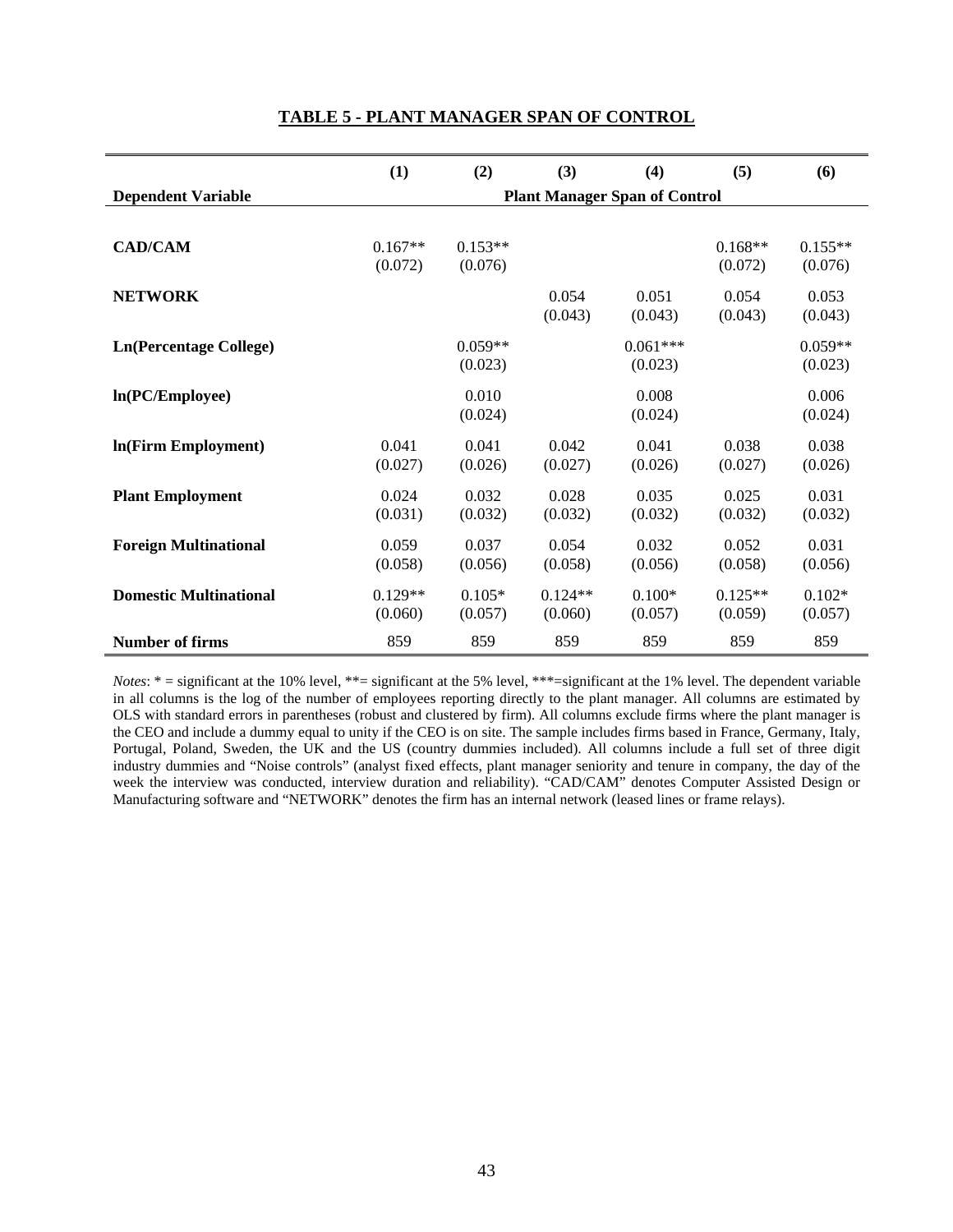#### **TABLE 6 –PLANT MANAGER AUTONOMY (USING EFFECTIVE NETWORK PRICES AS EXOGENOUS SHIFTER OF NETWORK USAGE )**

|                                                                       | (1)                  | (2)                           | (3)                  |
|-----------------------------------------------------------------------|----------------------|-------------------------------|----------------------|
| <b>Dependent Variable</b>                                             |                      | <b>Plant Manager Autonomy</b> |                      |
| <b>Regression</b>                                                     | <b>Basic</b>         | <b>Reduced Form</b>           | <b>Reduced Form</b>  |
| <b>Firm-level NETWORK</b>                                             | $-0.132*$<br>(0.068) |                               |                      |
| (Industry-level NETWORK %)<br>*ln(NETWORK Price)                      |                      | $4.791**$<br>(2.189)          | $5.802**$<br>(2.766) |
| (Industry-level NETWORK %)* ln(Average<br><b>Years of Schooling</b> ) |                      |                               | 1.443<br>(5.024)     |
| (Industry-level NETWORK %)*ln(GDP Per<br>Capita)                      |                      |                               | 1.541<br>(2.546)     |
| <b>Number of Firms</b>                                                | 1,020                | 1,020                         | 1,020                |

*Notes*: \* = significant at the 10% level, \*\*= significant at the 5% level, \*\*\*= significant at the 1% level. The dependent variable is the z-score of plant manager autonomy. Standard errors are robust and clustered at the country by three digit industry pair in all columns. All columns exclude firms where the plant manager is the CEO and include a dummy equal to unity if the CEO is on site. The sample includes firms based in France, Germany, Italy, Portugal, Poland, Sweden, the UK and the US (country dummies included). All columns include noise controls, firm controls and industry dummies as in previous tables. "Firm-level NETWORK" represents access to an internal network (leased lines or frame relays). "Industry-level NETWORK" represents the fraction of workers with access to an internal network (leased lines or frame relays) in the three digit industry across all countries (see text). "NETWORK Price" is the cost of an annual subscription to a leased line contract at 2006 PPP USD (taken from the OECD *Telecommunication Handbook*, 2007). The variables "Average Years of Schooling" and "GDP Per Capita PPP" are taken from the World Development Indicators (2006).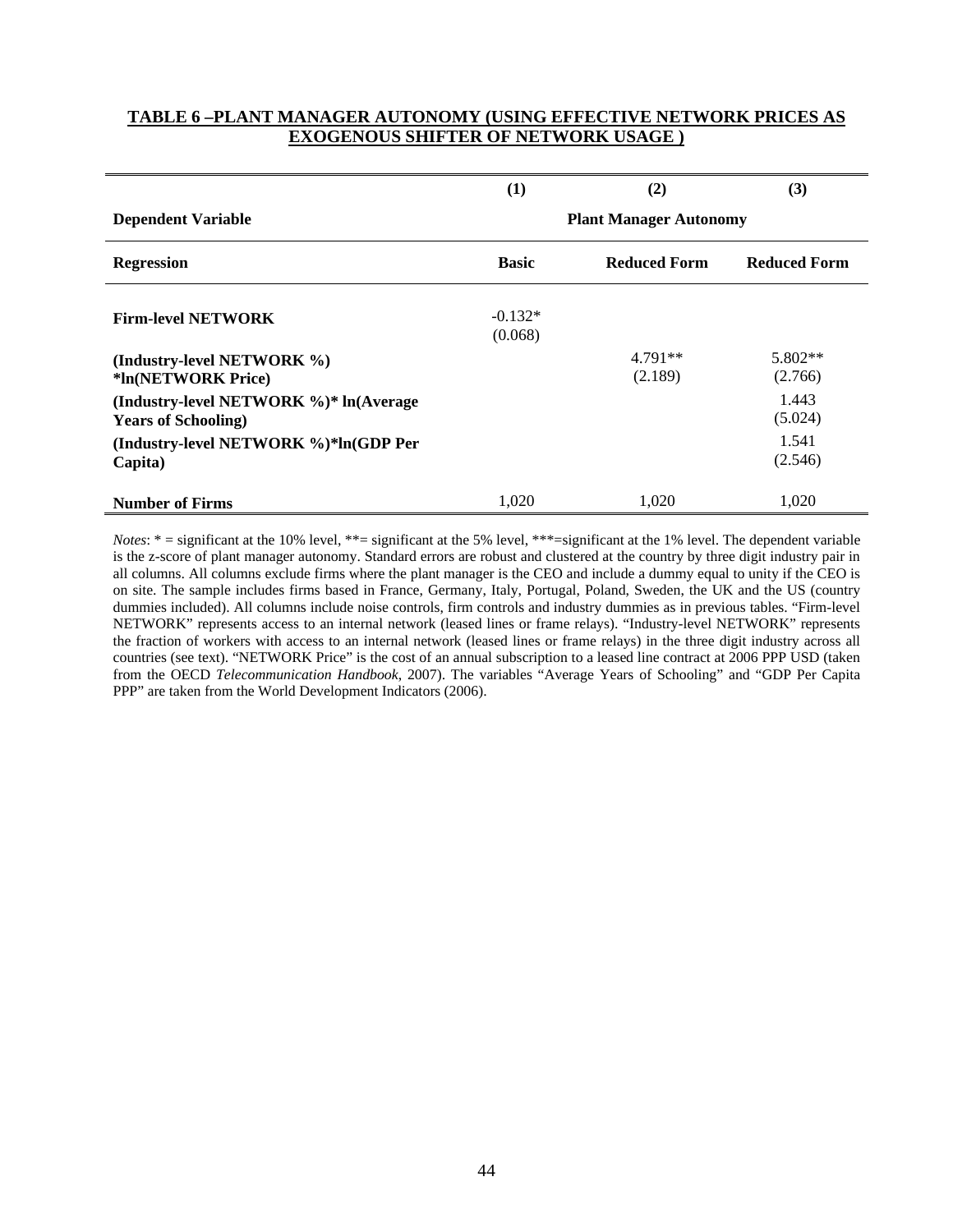### **TABLE 7 – EXTENDED THEORY PREDICTIONS**

|                                                                                           |                                                       | $\bf(1)$                                 | (2)                        | (3)                                                       | (4)                            |
|-------------------------------------------------------------------------------------------|-------------------------------------------------------|------------------------------------------|----------------------------|-----------------------------------------------------------|--------------------------------|
|                                                                                           |                                                       | <b>Plant Manager</b><br>Autonomy $(x_m)$ | Worker<br>Autonomy $(z_p)$ | <b>Plant Manager</b><br><b>Span of Control</b><br>$(s_m)$ | CEO Span of<br>Control $(s_c)$ |
| <b>Reduction in communication costs</b> $(h)$                                             | Technology Indicator<br><b>Theoretical Prediction</b> | NETWORK(h)<br>$\overline{\phantom{a}}$   | NETWORK (h)                | NETWORK (h)<br>$\mathcal{P}$                              | NETWORK (h)<br>$\mathcal{P}$   |
| <b>Reduction in information acquisition</b><br>costs for non-production decisions $(a_m)$ | Technology Indicator<br><i>Theoretical Prediction</i> | $ERP(a_m)$<br>$+$                        | $ERP(a_m)$                 | $ERP(a_m)$                                                | $ERP(a_m)$<br>$^+$             |
| Reduction in information acquisition<br>costs for production decisions $(a_n)$            | Technology Indicator<br><i>Theoretical Prediction</i> | $CAD/CAM(a_p)$<br>0                      | $CAD/CAM(a_p)$<br>$^{+}$   | $CAD/CAM(a_n)$<br>$^{+}$                                  | $CAD/CAM(a_p)$<br>0            |

*Notes: ERP* denotes Enterprise Resource Planning, *CAD/CAM* denotes Computer Assisted Design/Computer Assisted Manufacturing and *NETWORK* denotes the presence of a network (leased line/frame relay). A "+" denotes an increase, a "-'' a decrease a "0" denotes no effect and "?'' denotes an ambiguous sign.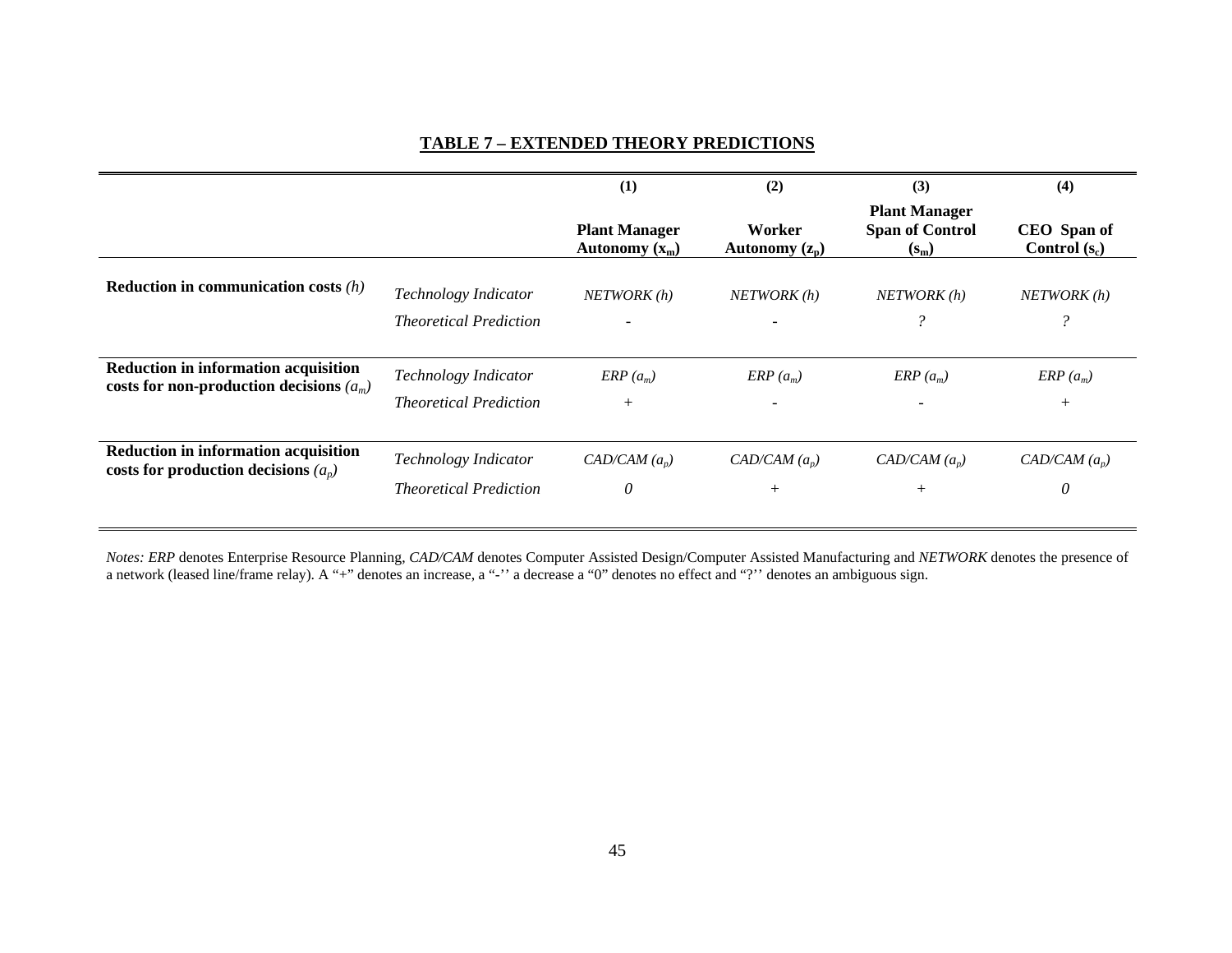|                           | (1)                                     | (2)                         | (3)         |
|---------------------------|-----------------------------------------|-----------------------------|-------------|
| <b>Dependent Variable</b> | <b>Plant Manager</b><br><b>Autonomy</b> | Workers'<br><b>Autonomy</b> | Ln(PM Span) |
| <b>NETWORK</b>            | $-0.111**$                              | $-0.228$                    | 0.020       |
|                           | (0.053)                                 | (0.180)<br>$[-0.023]$       | (0.054)     |
| <b>CAD/CAM</b>            | 0.091                                   | $0.532*$                    | $0.156**$   |
|                           | (0.223)                                 | (0.275)<br>[0.053]          | (0.076)     |
| <b>ERP</b>                | $0.116**$                               | $-0.290$                    | 0.053       |
|                           | (0.054)                                 | (0.177)<br>$[-0.029]$       | (0.043)     |
| <b>Firms</b>              | 859                                     | 687                         | 948         |

## **TABLE 8 – CROSS EFFECTS OF TECHNOLOGIES**

*Notes*: \* = significant at the 10% level, \*\*= significant at the 5% level, \*\*\*= significant at the 1% level. Rows correspond to separate regressions based on final most general specifications in Tables 3 - 5. All equations estimated by OLS except Worker autonomy equation which is estimated by probit ML with marginal effects (evaluated at the mean) in square brackets. Standard errors are robust and clustered by firm. The sample includes firms based in France, Germany, Italy, Portugal, Poland, Sweden, the UK and the US (country dummies included). ERP" denotes Enterprise Resource Planning, "NETWORK" denotes the firm has an internal network (leased lines or frame relays) and "CAD/CAM" denotes Computer Assisted Design or Manufacturing software.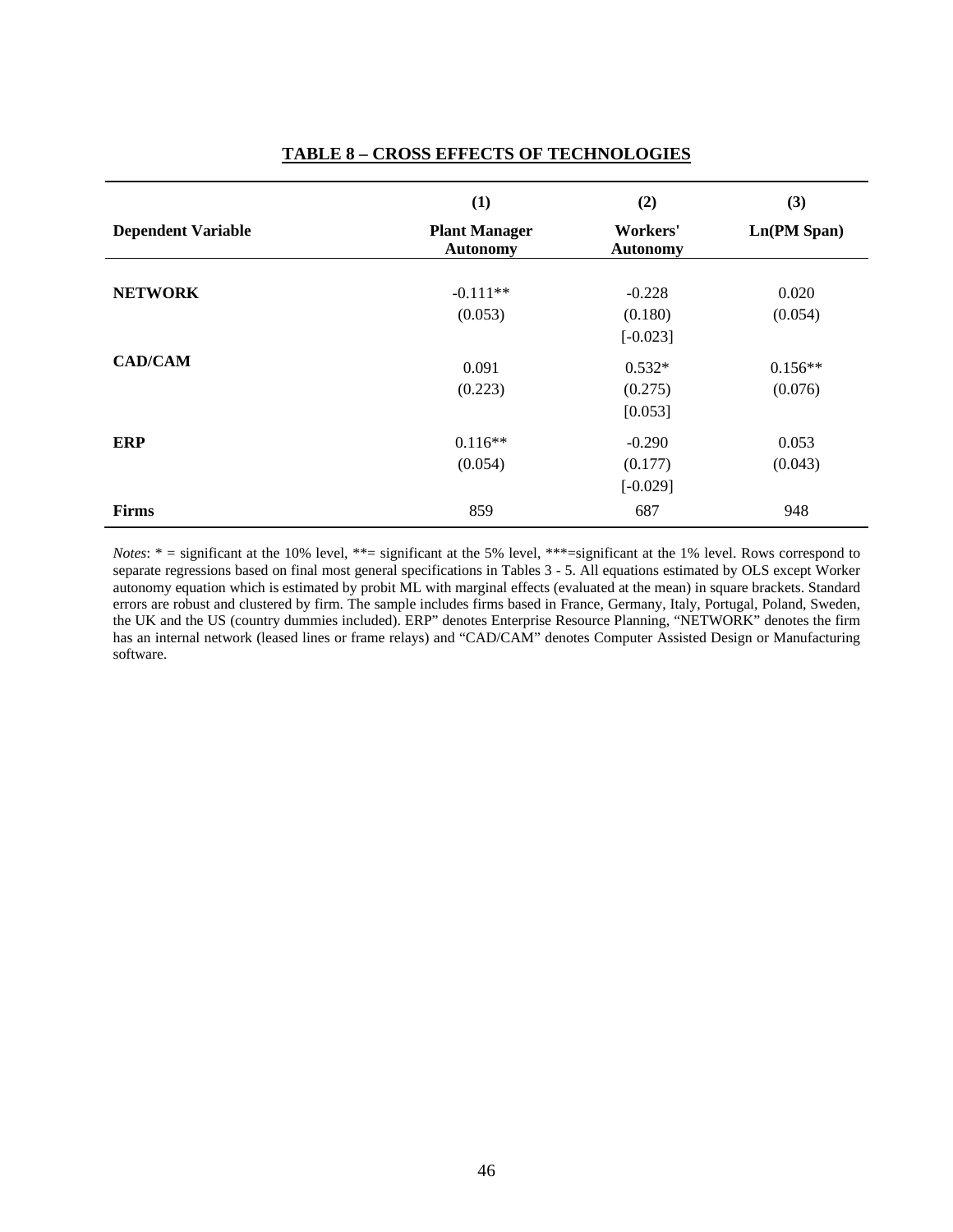|                               | (1)         | (2)                        | (3)         |
|-------------------------------|-------------|----------------------------|-------------|
| <b>Dependent Variable</b>     |             | <b>CEO Span of Control</b> |             |
|                               |             |                            |             |
| <b>ERP</b>                    | $0.235***$  |                            | $0.217**$   |
|                               | (0.086)     |                            | (0.087)     |
|                               | [0.082]     |                            | [0.075]     |
| <b>NETWORK</b>                |             | $0.256***$                 | $0.239***$  |
|                               |             | (0.090)                    | (0.091)     |
|                               |             | [0.089]                    | [0.083]     |
| <b>Ln(Percentage College)</b> | $0.103*$    | $0.107*$                   | $0.108**$   |
|                               | (0.055)     | (0.055)                    | (0.055)     |
|                               | [0.036]     | [0.037]                    | [0.037]     |
| ln(PC/Employee)               | $-0.125**$  | $-0.130**$                 | $-0.148**$  |
|                               | (0.057)     | (0.058)                    | (0.058)     |
|                               | $[-0.044]$  | $[-0.045]$                 | $[-0.051]$  |
| In(Firm Employment)           | $0.288***$  | $0.276***$                 | $0.278***$  |
|                               | (0.073)     | (0.073)                    | (0.073)     |
|                               | [0.100]     | [0.096]                    | [0.097]     |
| <b>Plant Employment</b>       | $-0.500***$ | $-0.492***$                | $-0.500***$ |
|                               | (0.101)     | (0.101)                    | (0.101)     |
|                               | $[-0.174]$  | $[-0.171]$                 | $[-0.174]$  |
| <b>Number of Firms</b>        | 1,069       | 1,069                      | 1,069       |

*Notes*: \* = significant at the 10% level, \*\*= significant at the 5% level, \*\*\*= significant at the 1% level. The dependent variable in all columns is a dummy equal to one if the firm reports more than one production plant. All columns are estimated by probit ML with standard errors in parentheses (robust and clustered by firm). Marginal effects (evaluated at the mean) reported in square brackets. The sample includes firms based in France, Germany, Italy, Portugal, Poland, Sweden, the UK and the US (country dummies included). All columns contain the same controls in Table 3-5 "ERP" denotes Enterprise Resource Planning and "NETWORK" denotes the firm has an internal network system (leased lines or frame relays). The time period covered by the ICT variables is 2001-2006 (year dummies included).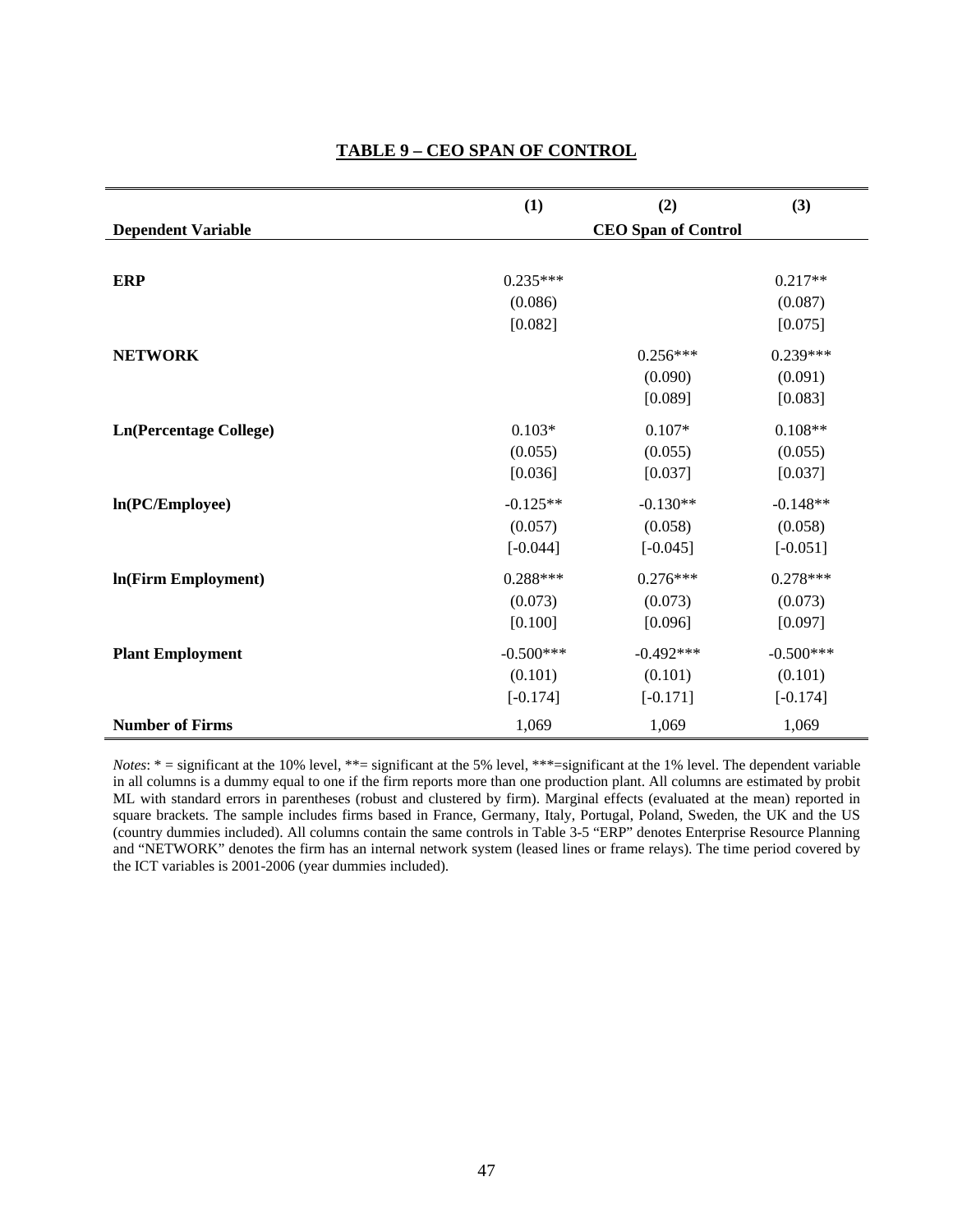|                                | (1)<br><b>Plant</b><br><b>Manager</b><br><b>Autonomy</b> | (2)<br>Workers'<br><b>Autonomy</b> | (3)<br>Ln(Plant<br><b>Manager</b><br>Span) | (4)<br><b>Plant</b><br><b>Manager</b><br><b>Autonomy</b> | (5)<br>Workers'<br><b>Autonomy</b> | (6)<br>Ln(Plant<br><b>Manager</b><br>Span) |
|--------------------------------|----------------------------------------------------------|------------------------------------|--------------------------------------------|----------------------------------------------------------|------------------------------------|--------------------------------------------|
| <b>Dependent Variable</b>      |                                                          |                                    |                                            |                                                          |                                    |                                            |
| <b>ERP</b>                     | $0.115**$<br>(0.054)                                     |                                    |                                            | $0.114**$<br>(0.054)                                     |                                    |                                            |
| <b>CAD/CAM</b>                 |                                                          | $0.555**$<br>(0.265)<br>[0.056]    | $0.158**$<br>(0.076)                       |                                                          | $0.556**$<br>(0.274)<br>[0.053]    | $0.156**$<br>(0.075)                       |
| <b>NETWORK</b>                 | $-0.110**$<br>(0.053)                                    | $-0.221$<br>(0.179)<br>$[-0.022]$  | 0.053<br>(0.043)                           | $-0.109**$<br>(0.053)                                    | $-0.227$<br>(0.181)<br>$[-0.021]$  | 0.048<br>(0.042)                           |
| Bonus as a % of Total Salary   | $0.478**$                                                | $-0.260$                           | 0.086                                      |                                                          |                                    |                                            |
| For typical manager            | (0.235)                                                  | (0.727)<br>$[-0.026]$              | (0.141)                                    |                                                          |                                    |                                            |
| % Salary Increase on Promotion |                                                          |                                    |                                            | $-0.025$                                                 | 0.479                              | 0.168                                      |
| For a typical manager          |                                                          |                                    |                                            | (0.220)                                                  | (0.597)<br>[0.045]                 | (0.131)                                    |
| <b>Number of Firms</b>         | 948                                                      | 687                                | 859                                        | 948                                                      | 687                                | 859                                        |

#### **TABLE 10 - CONTROLLING FOR CONTINGENT PAY**

*Notes*: \* = significant at the 10% level, \*\*= significant at the 5% level, \*\*\*= significant at the 1% level. All columns estimated by OLS except columns 2 and 5 which are estimated by probit ML with standard errors in parentheses and marginal effects (evaluated at the mean) in square brackets. Standard errors are robust and clustered by firm in all columns. The sample includes firms based in France, Germany, Italy, Portugal, Poland, Sweden, the UK and the US (country dummies included). All columns include the same controls as Table 3 through 5. "ERP" denotes Enterprise Resource Planning, "NETWORK" denotes the firm has an internal network (leased lines or frame relays) and "CAD/CAM" denotes Computer Assisted Design or Manufacturing software.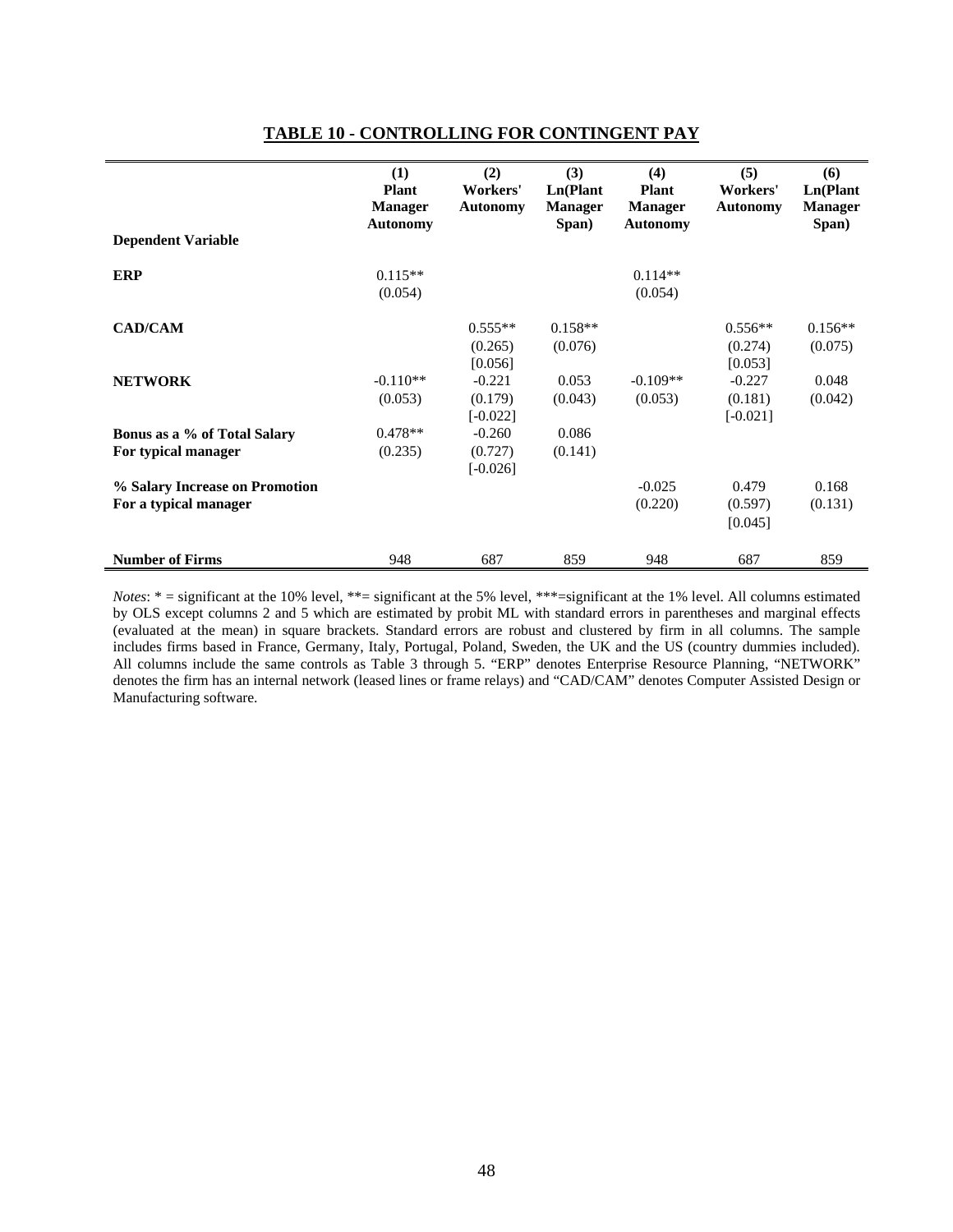|                | (1)<br><b>Baseline</b> | (2)<br><b>Regional</b><br>dummies<br>and Lerner<br>index | (3)<br><b>Additional</b><br>firm level<br>controls | (4)<br><b>Alternative</b><br><b>NETWORK</b><br>(LAN/WAN) | (5)<br><b>Alternative</b><br>construction<br>of ICT<br>variables | (6)<br><b>Include</b><br><b>Management</b><br>quality as an<br>additional<br>control | (7)<br><b>Alternative</b><br>dependent<br>variable | (8)<br>Drop size<br>controls |
|----------------|------------------------|----------------------------------------------------------|----------------------------------------------------|----------------------------------------------------------|------------------------------------------------------------------|--------------------------------------------------------------------------------------|----------------------------------------------------|------------------------------|
|                |                        |                                                          |                                                    | <b>Panel A: Plant Manager Autonomy</b>                   |                                                                  |                                                                                      |                                                    |                              |
| <b>ERP</b>     | $0.116**$              | $0.096*$                                                 | $0.112**$                                          | $0.114**$                                                | $0.118**$                                                        | $0.119**$                                                                            | $0.133**$                                          | $0.125**$                    |
|                | (0.054)                | (0.052)                                                  | (0.054)                                            | (0.053)                                                  | (0.053)                                                          | (0.054)                                                                              | (0.059)                                            | (0.054)                      |
| <b>NETWORK</b> | $-0.110**$             | $-0.127**$                                               | $-0.098*$                                          | $-0.134**$                                               | $-0.125**$                                                       | $-0.112**$                                                                           | $-0.099*$                                          | $-0.115**$                   |
|                | (0.053)                | (0.052)                                                  | (0.053)                                            | (0.063)                                                  | (0.051)                                                          | (0.053)                                                                              | (0.056)                                            | (0.054)                      |
| <b>Firms</b>   | 948                    | 948                                                      | 948                                                | 948                                                      | 948                                                              | 948                                                                                  | 948                                                | 948                          |
|                |                        |                                                          |                                                    |                                                          |                                                                  |                                                                                      |                                                    |                              |
|                |                        |                                                          |                                                    | <b>Panel B: Workers' Autonomy</b>                        |                                                                  |                                                                                      |                                                    |                              |
| <b>CAD/CAM</b> | $0.535*$               | $0.650**$                                                | $0.566**$                                          | $0.641**$                                                | 0.458                                                            | $0.492*$                                                                             | $0.863**$                                          | $0.534*$                     |
|                | (0.274)                | (0.284)                                                  | (0.285)                                            | (0.268)                                                  | (0.280)                                                          | (0.275)                                                                              | (0.342)                                            | (0.277)                      |
|                | [0.053]                | [0.049]                                                  | [0.054]                                            | [0.061]                                                  | [0.065]                                                          | [0.049]                                                                              | [0.242]                                            | [0.054]                      |
| <b>NETWORK</b> | $-0.226$               | $-0.402*$                                                | $-0.236$                                           | $-0.659***$                                              | $-0.230$                                                         | $-0.263$                                                                             | $-0.090$                                           | $-0.227$                     |
|                | (0.180)                | (0.211)                                                  | (0.190)                                            | (0.249)                                                  | (0.174)                                                          | (0.184)                                                                              | (0.217)                                            | (0.181)                      |
|                | $[-0.023]$             | $[-0.03]$                                                | $[-0.022]$                                         | $[-0.063]$                                               | $[-0.021]$                                                       | $[-0.026]$                                                                           | $[-0.017]$                                         | $[-0.023]$                   |
| <b>Firms</b>   | 687                    | 687                                                      | 687                                                | 687                                                      | 687                                                              | 687                                                                                  | 687                                                | 687                          |
|                |                        |                                                          |                                                    |                                                          |                                                                  |                                                                                      |                                                    |                              |
|                |                        |                                                          |                                                    | <b>Panel C: Plant Manager Span of Control</b>            |                                                                  |                                                                                      |                                                    |                              |
| <b>CAD/CAM</b> | $0.155**$              | $0.208***$                                               | $0.157**$                                          | $0.153**$                                                | $0.156**$                                                        | $0.156**$                                                                            |                                                    | $0.167**$                    |
|                | (0.075)                | (0.075)                                                  | (0.075)                                            | (0.075)                                                  | (0.074)                                                          | (0.074)                                                                              |                                                    | (0.074)                      |
| <b>NETWORK</b> | 0.035                  | 0.045                                                    | 0.030                                              | 0.069                                                    | 0.048                                                            | 0.035                                                                                |                                                    | 0.052                        |
|                | (0.041)                | (0.042)                                                  | (0.041)                                            | (0.058)                                                  | (0.040)                                                          | (0.041)                                                                              |                                                    | (0.042)                      |
| <b>Firms</b>   | 859                    | 859                                                      | 859                                                | 859                                                      | 859                                                              | 859                                                                                  |                                                    | 859                          |

#### **TABLE 11 - ROBUSTNESS CHECKS**

*Notes*:  $* =$  significant at the 10% level,  $** =$  significant at the 5% level,  $** =$  significant at the 1% level. Panel A and C estimated by OLS. Panel B is estimated by probit ML with standard errors in parentheses and marginal effects (evaluated at the mean) in square brackets. Standard errors are clustered by firm in all columns and panels. The sample includes firms based in France, Germany, Italy, Portugal, Poland, Sweden, the UK and the US (country dummies included). All columns exclude firms where the plant manager is the CEO and include a dummy equal to unity if the CEO is on site. All columns include noise controls, firm controls and industry dummies as in previous tables. "ERP" denotes Enterprise Resource Planning, "NETWORK" denotes the firm has an internal network (leased lines or frame relays) and "CAD/CAM" denotes Computer Assisted Design or Manufacturing. In column (2) regional (NUTS2) dummies and the inverse of the Lerner index are included as additional controls. In column (3) the ln(capital/employment ratio), ln(sales/employment ratio), ln(average wages), ln(global ultimate owner employment), ln(firm age) and a dummy equal to unity if the firm is publicly listed are included as additional controls. In column (4) the network variable denotes the presence of LAN/WAN systems. In column (5) we construct the ICT variables as equal to unity if there is a positive value in any plant. In column (6) the average management score (computed across the 18 management questions in Bloom and Van Reenen, 2007) is included as additional controls. In column (7) the dependent variable is the principal factor component of the four different Plant Manager Autonomy questions (Panel A) and a dummy equal to unity if the pace of work question takes values above three (Panel B). In column (8) we drop firm and plant size from the regressions.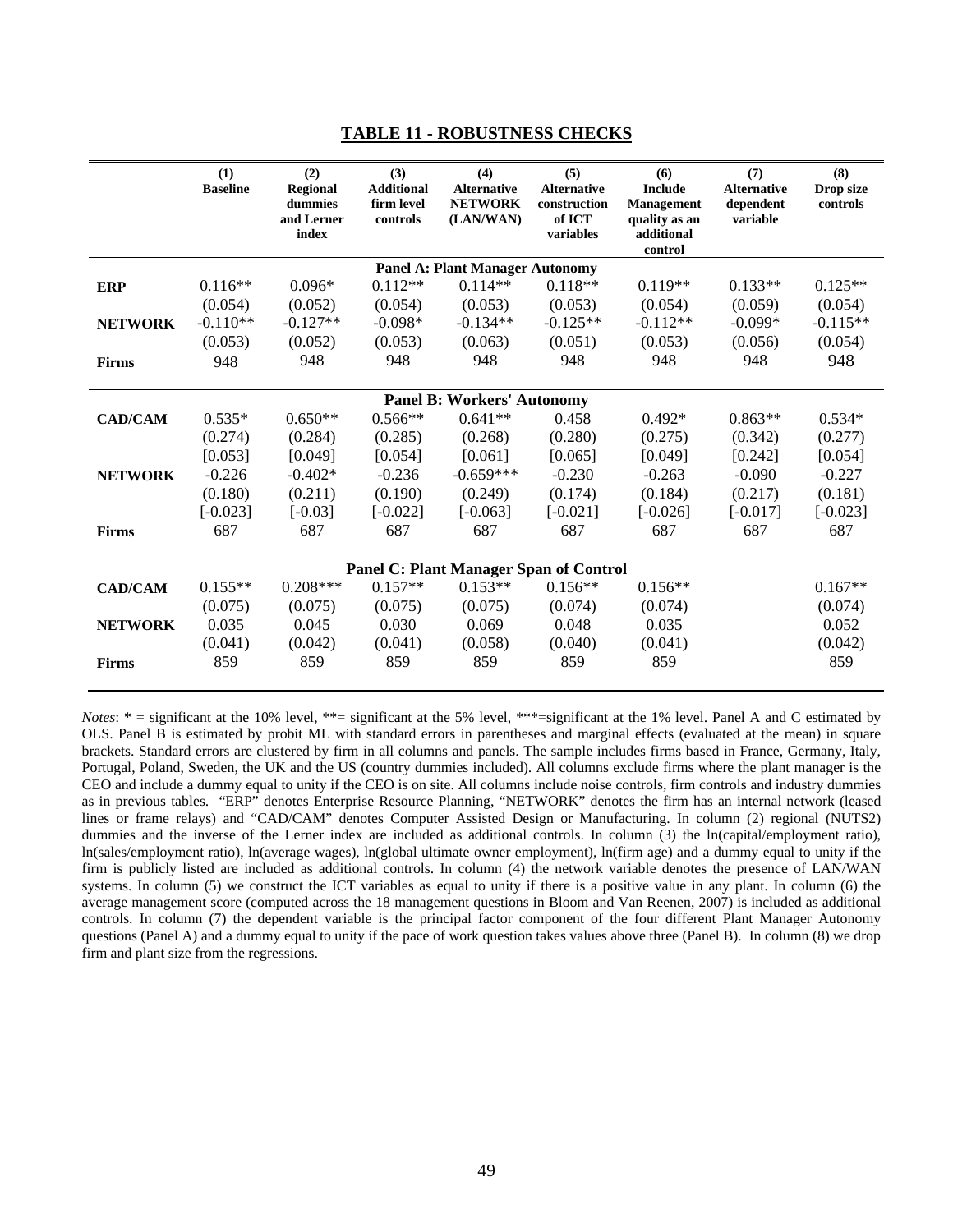|                            | (1)        | (2)     | (3)              | (4)     |
|----------------------------|------------|---------|------------------|---------|
| <b>Dependent Variable</b>  | DIF1       | DIF1    | DIF <sub>2</sub> | DIF3    |
| <b>Constant</b>            | $1.074***$ | 1.068** | $1.042**$        | 0.102   |
|                            | (0.060)    | (0.512) | (0.496)          | (0.383) |
| <b>Firms</b>               | 431        | 431     | 431              | 431     |
| <b>Country controls</b>    | No         | Yes     | Yes              | Yes     |
| <b>Industry controls</b>   | No         | Yes     | Yes              | Yes     |
| <b>Employment controls</b> | No         | Yes     | Yes              | Yes     |

#### **TABLE A1 - ERP SURVEY: THE IMPACT OF ERP IS MORE ON INFORMATION COSTS THAN ON COMMUNICATION COSTS**

*Notes:* Countries are Germany and Poland (Kretschmer and Mahr, 2009). Estimation by OLS. Robust standard errors below coefficients. Industry controls are three digit employment. Questions are on a 1 to 7 Lickert Scale from strongly disagree (1) to strongly agree (5).

Q21 "Our ERP system is used to endow top management with more and better information"

Q24 "Our ERP system is used to endow (middle) managers with more and better information"

Q23 "Our ERP system is used to faster communicate information and directives from top management to employees"

Q26 "Our ERP system is used to faster communicate information and directives from (middle) management to employees"

Definitions of dependent variable:

 $DIF1 = 024 - 023$ 

 $DIF2 = Q24 - Q26$ 

 $DIF3 = Q24 - Q21$ 

So DIF1, for example is the absolute difference between "ERP endows middle management with better information" less "ERP is used to faster communicate information and directives from top management to employees". This is an index from -4 to 4 indicating the degree to which ERP reduces information costs relative to communication costs. A positive value of this index indicates that managers are more likely to view ERP as improving information costs rather than reducing communication costs.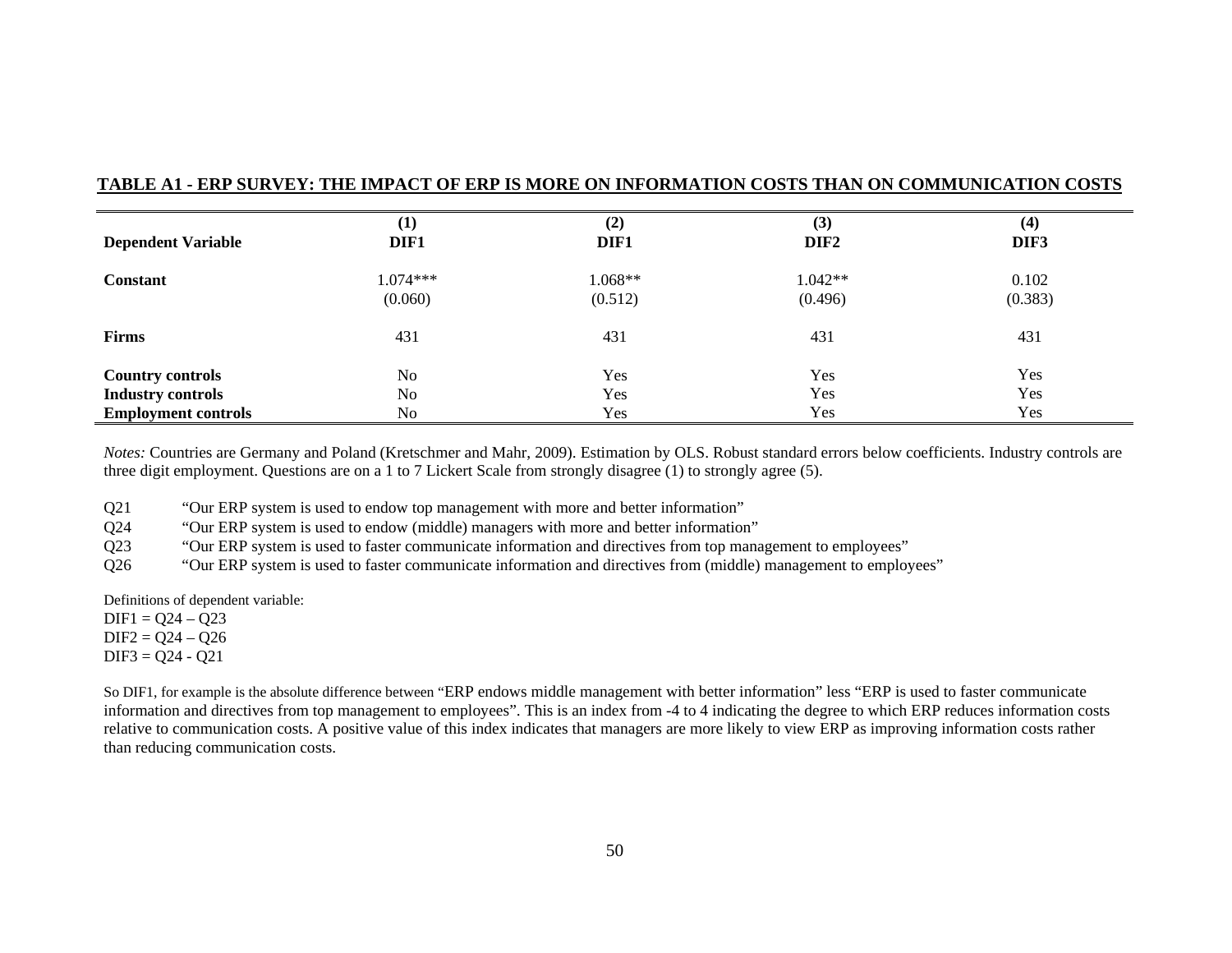# **TABLE A2: DETAILS OF THE DECENTRALIZATION SURVEY QUESTIONS**

| For Questions D1, D3 and D4 any score can be given, but the scoring guide is only provided for scores of 1, 3 and 5.                                    |                                                                                                                                                                                  |              |                                             |             |                                                                      |             |
|---------------------------------------------------------------------------------------------------------------------------------------------------------|----------------------------------------------------------------------------------------------------------------------------------------------------------------------------------|--------------|---------------------------------------------|-------------|----------------------------------------------------------------------|-------------|
| Question D1: "To hire a FULL-TIME PERMANENT SHOPFLOOR worker what agreement would your plant need from CHQ (Central Head Quarters)?"                    |                                                                                                                                                                                  |              |                                             |             |                                                                      |             |
|                                                                                                                                                         | Probe until you can accurately score the question – for example if they say "It is my decision, but I need sign-off from corporate HQ." ask "How often would sign-off be given?" |              |                                             |             |                                                                      |             |
|                                                                                                                                                         | Score 1                                                                                                                                                                          |              | Score 3                                     |             | Score 5                                                              |             |
| Scoring grid:                                                                                                                                           | No authority – even for replacement hires                                                                                                                                        |              | Requires sign-off from CHQ based on the     |             | Complete authority $-$ it is my decision entirely                    |             |
|                                                                                                                                                         |                                                                                                                                                                                  |              | business case. Typically agreed (i.e. about |             |                                                                      |             |
|                                                                                                                                                         |                                                                                                                                                                                  |              | 80% or 90% of the time).                    |             |                                                                      |             |
|                                                                                                                                                         | Question D2: "What is the largest CAPITAL INVESTMENT your plant could make without prior authorization from CHQ?"                                                                |              |                                             |             |                                                                      |             |
| Notes: (a) Ignore form-filling                                                                                                                          |                                                                                                                                                                                  |              |                                             |             |                                                                      |             |
|                                                                                                                                                         | (b) Please cross check any zero response by asking "What about buying a new computer – would that be possible?", and then probe                                                  |              |                                             |             |                                                                      |             |
|                                                                                                                                                         | (c) Challenge any very large numbers (e.g. $> $4$ m in US) by asking "To confirm your plant could spend \$X on a new piece of equipment without prior clearance from CHQ?"       |              |                                             |             |                                                                      |             |
|                                                                                                                                                         | (d) Use the national currency and do not omit zeros (i.e. for a US firm twenty thousand dollars would be 20000).                                                                 |              |                                             |             |                                                                      |             |
|                                                                                                                                                         | Question D3: "Where are decisions taken on new product introductions – at the plant, at the CHQ or both"?                                                                        |              |                                             |             |                                                                      |             |
| innovation?"                                                                                                                                            | Probe until you can accurately score the question – for example if they say "It is complex, we both play a role "ask "Could you talk me through the process for a recent product |              |                                             |             |                                                                      |             |
|                                                                                                                                                         | Score 1                                                                                                                                                                          |              | Score 3                                     |             |                                                                      |             |
| Scoring grid:                                                                                                                                           | All new product introduction decisions are                                                                                                                                       |              | New product introductions are jointly       |             | Score 5<br>All new product introduction decisions taken at the plant |             |
|                                                                                                                                                         |                                                                                                                                                                                  |              |                                             |             |                                                                      |             |
|                                                                                                                                                         | taken at the CHQ<br>determined by the plant and CHQ<br>level                                                                                                                     |              |                                             |             |                                                                      |             |
| Question D4: "How much of sales and marketing is carried out at the plant level (rather than at the CHQ)"?                                              |                                                                                                                                                                                  |              |                                             |             |                                                                      |             |
|                                                                                                                                                         | Probe until you can accurately score the question. Also take an average score for sales and marketing if they are taken at different levels.                                     |              |                                             |             |                                                                      |             |
|                                                                                                                                                         | Score 1                                                                                                                                                                          |              | Score 3                                     |             | Score 5                                                              |             |
| Scoring grid:                                                                                                                                           | None – sales and marketing is all run by                                                                                                                                         |              | Sales and marketing decisions are split     |             | The plant runs all sales and marketing                               |             |
|                                                                                                                                                         | between the plant and CHQ<br><b>CHQ</b>                                                                                                                                          |              |                                             |             |                                                                      |             |
|                                                                                                                                                         |                                                                                                                                                                                  |              |                                             |             |                                                                      |             |
| Question D5: "Is the CHQ on the site being interviewed"?                                                                                                |                                                                                                                                                                                  |              |                                             |             |                                                                      |             |
|                                                                                                                                                         |                                                                                                                                                                                  |              |                                             |             |                                                                      |             |
| Question D6: "How much do managers decide how tasks are allocated across workers in their teams"                                                        |                                                                                                                                                                                  |              |                                             |             |                                                                      |             |
|                                                                                                                                                         | Interviewers are read out the following five options, with                                                                                                                       | Score 1      | Score 2                                     | Score 3     | Score 4                                                              | Score 5     |
| our scoring for these note above:                                                                                                                       |                                                                                                                                                                                  | All managers | Mostly managers                             | About equal | Mostly workers                                                       | All workers |
| Question D7: "Who decides the pace of work on the shopfloor"                                                                                            |                                                                                                                                                                                  |              |                                             |             |                                                                      |             |
|                                                                                                                                                         | Interviewers are read out the following five options, with                                                                                                                       | Score 1      | Score 2                                     | Score 3     | Score 4                                                              | Score 5     |
| "customer demand" an additional not read-out option<br>About equal<br>Mostly workers<br>All workers<br>All managers<br>Mostly managers                  |                                                                                                                                                                                  |              |                                             |             |                                                                      |             |
| Question D8: "How many people directly report to the PLANT MANAGER (i.e. the number of people the PLANT MANAGER manages directly in the hierarchy below |                                                                                                                                                                                  |              |                                             |             |                                                                      |             |
| him)? Note: cross-check answers of X above 20 by asking "So you directly manage on a daily basis X people?"                                             |                                                                                                                                                                                  |              |                                             |             |                                                                      |             |

*Notes:* The electronic survey, training materials and survey video footage are available on http://cep.lse.ac.uk/management/default.asp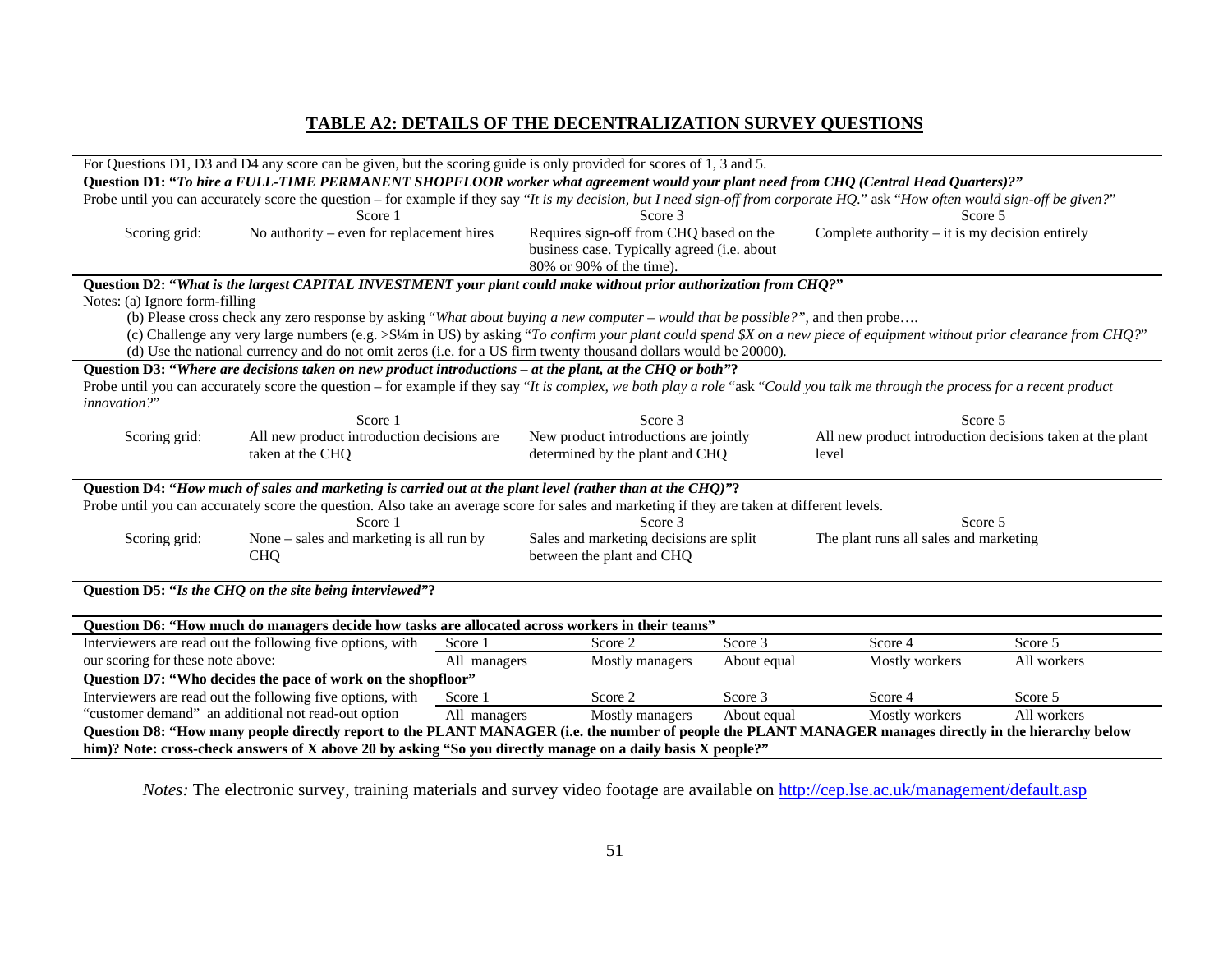# **CENTRE FOR ECONOMIC PERFORMANCE Recent Discussion Papers**

| 926 | Reyn van Ewijk                                                                 | Long-Term Health Effects on the Next<br>Generation of Ramadan Fasting During<br>Pregnancy                                                  |
|-----|--------------------------------------------------------------------------------|--------------------------------------------------------------------------------------------------------------------------------------------|
| 925 | Stephen J. Redding                                                             | The Empirics of New Economic Geography                                                                                                     |
| 924 | <b>Rafael Gomez</b><br>Alex Bryson<br><b>Tobias Kretschmer</b><br>Paul Willman | <b>Employee Voice and Private Sector Workplace</b><br>Outcomes in Britain, 1980-2004                                                       |
| 923 | Bianca De Paoli                                                                | Monetary Policy Under Alterative Asset<br>Market Structures: the Case of a Small Open<br>Economy                                           |
| 922 | L. Rachel Ngai<br>Silvana Tenreyro                                             | Hot and Cold Seasons in the Housing Market                                                                                                 |
| 921 | Kosuke Aoki<br>Gianluca Benigno<br>Nobuhiro Kiyotaki                           | <b>Capital Flows and Asset Prices</b>                                                                                                      |
| 920 | Alex Bryson<br>John Forth<br>Patrice Laroche                                   | Unions and Workplace Performance in Britain<br>and France                                                                                  |
| 919 | David Marsden<br>Simone Moriconi                                               | 'The Value of Rude Health': Employees' Well<br>Being, Absence and Workplace Performance                                                    |
| 918 | Richard Layard<br>Guy Mayraz<br>Stephen Nickell                                | Does Relative Income Matter? Are the Critics<br>Right?                                                                                     |
| 917 | <b>Ralf Martin</b><br>Laure B. de Preux<br>Ulrich J. Wagner                    | The Impacts of the Climate Change Levy on<br><b>Business: Evidence from Microdata</b>                                                      |
| 916 | <b>Paul-Antoine Chevalier</b><br>Rémy Lecat<br>Nicholas Oulton                 | Convergence of Firm-Level Productivity,<br>Globalisation, Information Technology and<br><b>Competition: Evidence from France</b>           |
| 915 | Ghazala Azmat<br>Nagore Iriberri                                               | The Importance of Relative Performance<br>Feedback Information: Evidence from a<br>Natural Experiment using High School<br><b>Students</b> |
| 914 | L Rachel Ngai<br>Robert M. Samaniego                                           | Accounting for Research and Productivity<br><b>Growth Across Industries</b>                                                                |
| 913 | Francesco Caselli<br>Tom Cunningham                                            | Leader Behavior and the Natural Resource<br>Curse                                                                                          |